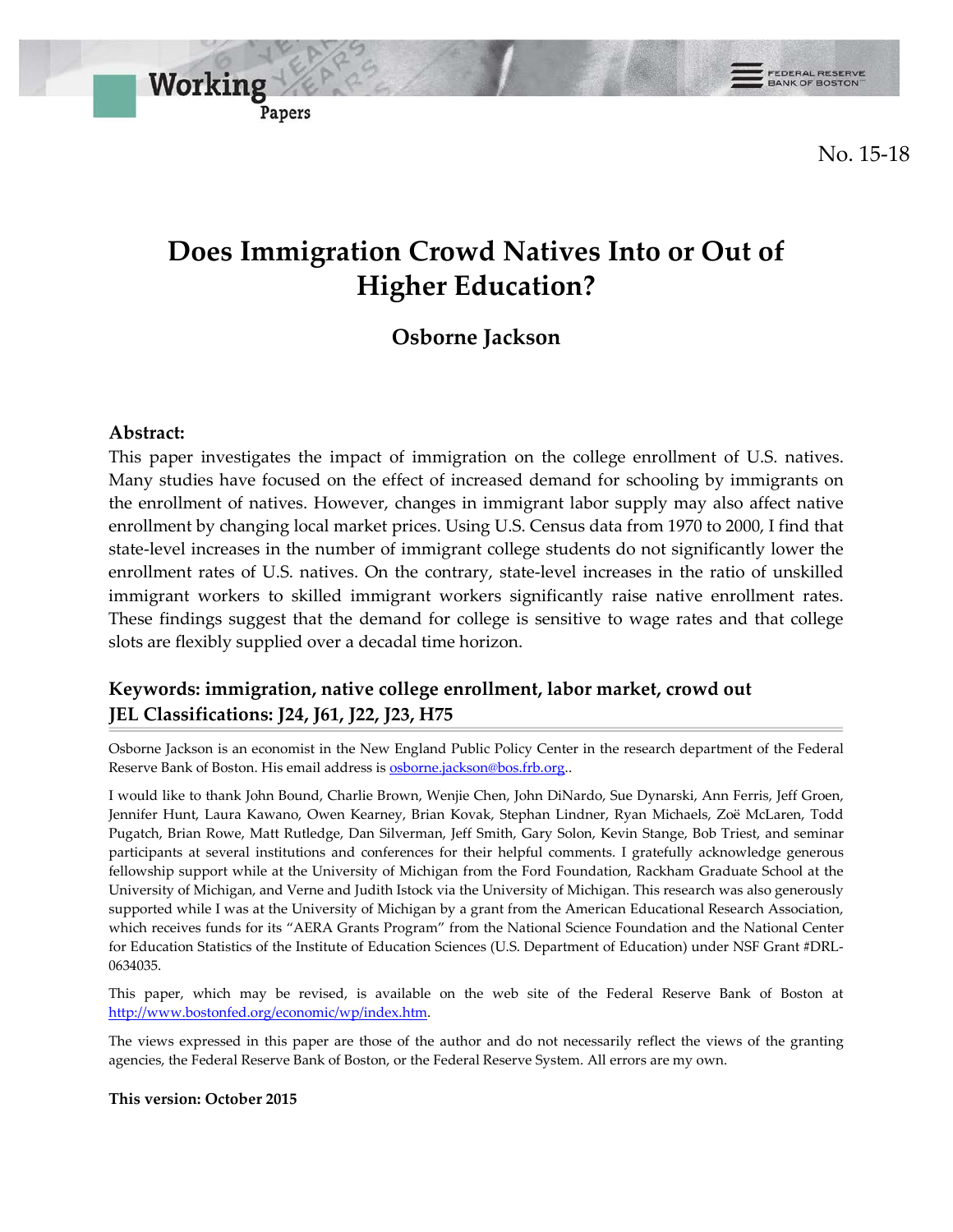## 1 Introduction

Over the past several decades, the United States has experienced some of its largest immigrant inflows since the Great Depression. This higher level of immigration has generated significant debate on the effects of such inflows on receiving markets and natives. Focusing on the higher education market, Hoxby (1998) finds that inflows of immigrant students displace disadvantaged natives from college enrollment. Studies at other levels of education have found similar displacement effects for some, although not all, natives (Betts 1998; Betts and Fairlie 2003; Borjas 2007; Gould, Lavy, and Paserman 2009). Meanwhile, labor market studies have primarily examined the impact of immigrant labor inflows on the wages of similarly and dissimilarly skilled natives. However, findings have been mixed regarding the sign and magnitude of such wage effects (for example, Borjas 2003; Card 1990; Ottaviano and Peri 2012).

The lack of consensus among the wage studies has helped to generate a growing line of research on whether natives respond endogenously to immigrant worker inflows.<sup>1</sup> Studies in this area have, for instance, investigated whether in response to labor immigration, natives relocate, increase their supply of labor, and specialize in occupations and tasks for which they have a comparative advantage (Card 2001, 2005; Card and DiNardo 2000; Cortes and Tessada 2011; Peri and Sparber 2009; Wozniak and Murray 2012). However, it remains unexplored whether native responses in the higher education market also contribute to the absorption of immigrants into the labor market, and how this affects equilibrium in both markets.

This paper, in a unified framework of the education and labor markets, addresses the question of whether skill level via college enrollment is another margin on which natives endogenously adjust to immigrant inflows of students and labor. There is reason to anticipate native responses to both types of immigrant inflows. Marginal benefits of higher education can be framed in terms of the skilled wage relative to the unskilled wage. Marginal costs of higher education can be thought of as college tuition and fees, net of

<sup>&</sup>lt;sup>1</sup>Immigration analyses that, more generally, highlight general equilibrium effects of immigration are also a recently expanding area (Cortes 2008; Lewis 2011; Ortega and Peri 2009).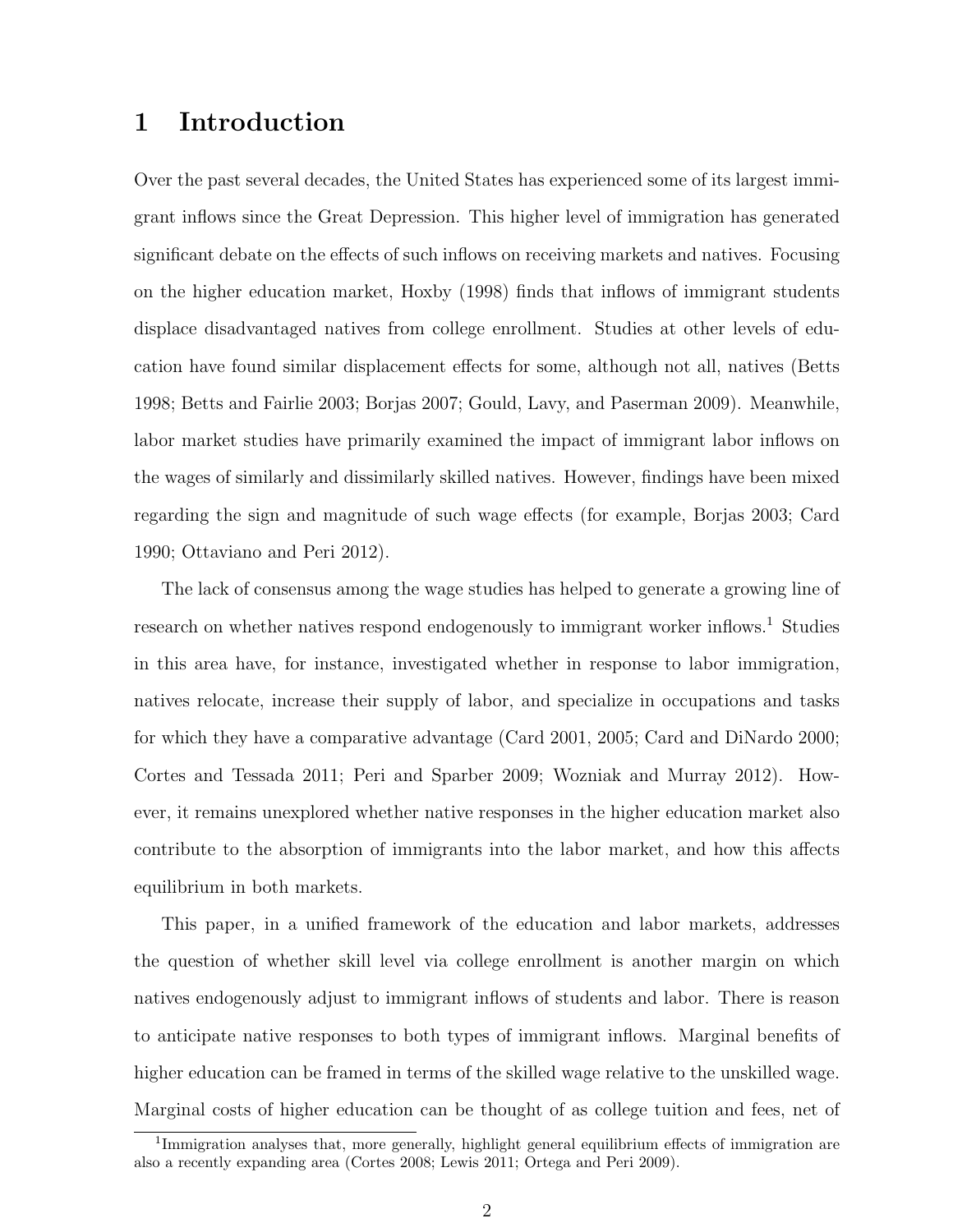grants and aid, and the opportunity cost (the unskilled wage).<sup>2</sup> Relatively unskilled labor immigration may increase or "crowd in" native enrollment by raising the net benefits of college, while student immigration could decrease or "crowd out" native enrollment by lowering net benefits.

This paper's incorporation of both labor market and education market effects of immigration on native educational attainment, thereby allowing for both crowd-out and crowd-in effects, is related to a handful of other work.<sup>3</sup> Betts  $(1998)$  acknowledges the distinct effects on native skill acquisition that heterogenous immigrant inflows may have, although he does not separately identify the effects. Eberhard (2012) and Genc (2012) both examine an endogenous native skill response to immigrant labor inflows in a general equilibrium framework, finding positive effects of immigration on native earnings and welfare. Hunt (2012) focuses on the impact of immigration on the high school completion of natives, similarly allowing for both negative and positive effects due, respectively, to resource competition in the education market and avoidance of competition from immigrant high school dropouts in the labor market. She finds evidence of both negative and positive effects, with the latter effect dominating, especially for black natives.<sup>4</sup>

This study differs from the previous research by separately identifying native human capital accumulation responses to both immigrant labor and student inflows at the college margin, where such responses may be strongest due to the high school-college wage gap. The analysis also contributes to our understanding of how local markets respond to immigrant inflows. By proposing immigration-induced market price movements as the mechanism for a native skill response, the paper takes an alternative approach to examining immigration wage effects and the structure of the labor market. The native

<sup>&</sup>lt;sup>2</sup>While resources per student may also vary across institutions and influence the demand for higher education, this paper does not focus on such school quality differences.

<sup>3</sup>Additionally, some of this related research arose after the initial writing of this paper in 2009. Such work focuses on immigration and, for instance, on native demand for vocational programs in the construction industry (Roed and Schone 2012), the elasticity of substitution between native and immigrant labor (McHenry 2015), host-country crime when allowing for endogenous skill upgrading (Dai, Liu, and Xie 2013), and the role of income in the native education response (Denisova 2013).

<sup>4</sup>Additionally, other non-immigration studies have also linked labor and education markets to determine their joint role in alternative outcomes, such as the growth in the college wage premium (Fortin 2006).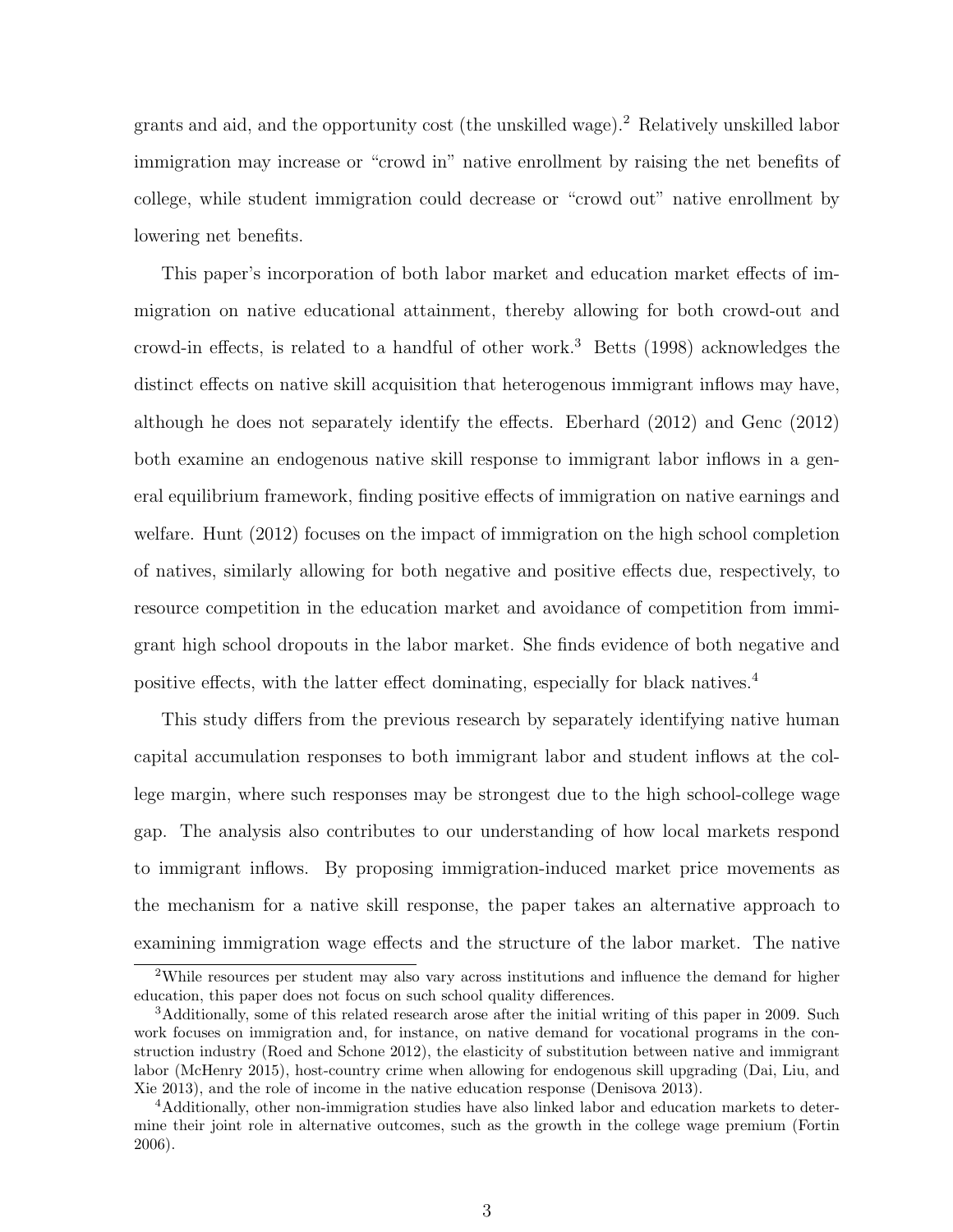enrollment response to immigration is similarly important for understanding the structure of the higher education market and the elasticity of college supply, using a different demand shock than existing work (for example, Bound and Turner 2007). The paper also helps to evaluate the sensitivity of college demand to the relative wage of unskilled labor and college tuition/fees, adding to earlier investigations of the impact of labor and education market conditions on educational attainment (Black, McKinnish, and Sanders 2005; Dynarski 2003; Kane 1999; Neumark and Wascher 1995).

I first outline a dual-market, supply-demand model that forms predictions on the reduced-form crowding effects of immigration on native college enrollment. The model also illustrates the underlying structural relationship of the crowding effects to market prices. The next sections of the paper describe the data and empirical strategy used to analyze these effects, including the approach used to isolate the exogenous component of immigrant inflows. The final sections of the paper present estimates of immigration's effect on native enrollment and discuss the sensitivity and implications of these estimates.

A key finding of this paper is that while state-level increases in the number of immigrant college students do not significantly lower native college enrollment rates, increases in the ratio of unskilled immigrant workers to skilled immigrant workers within a state do significantly raise rates. Thus, these results provide indirect evidence of market price effects of immigration on natives. However, while the model and empirical evidence suggest that inflows of unskilled immigrant labor do lower the relative unskilled wage, they also show that this effect is mitigated by the positive enrollment response of natives. Crowd-in coupled with a lack of crowd-out is shown to imply that the native response arises primarily from the wage-sensitivity of college demand and the high elasticity of college supply, rather than from large market price effects. Consistent with this assertion, the crowd-in effect is driven largely by young natives, who may be most sensitive to college returns, and is also moderately greater for natives on the margin of public school attendance, where enrollment slots are more flexibly supplied.

The remainder of the paper is organized as follows: section 2 outlines the conceptual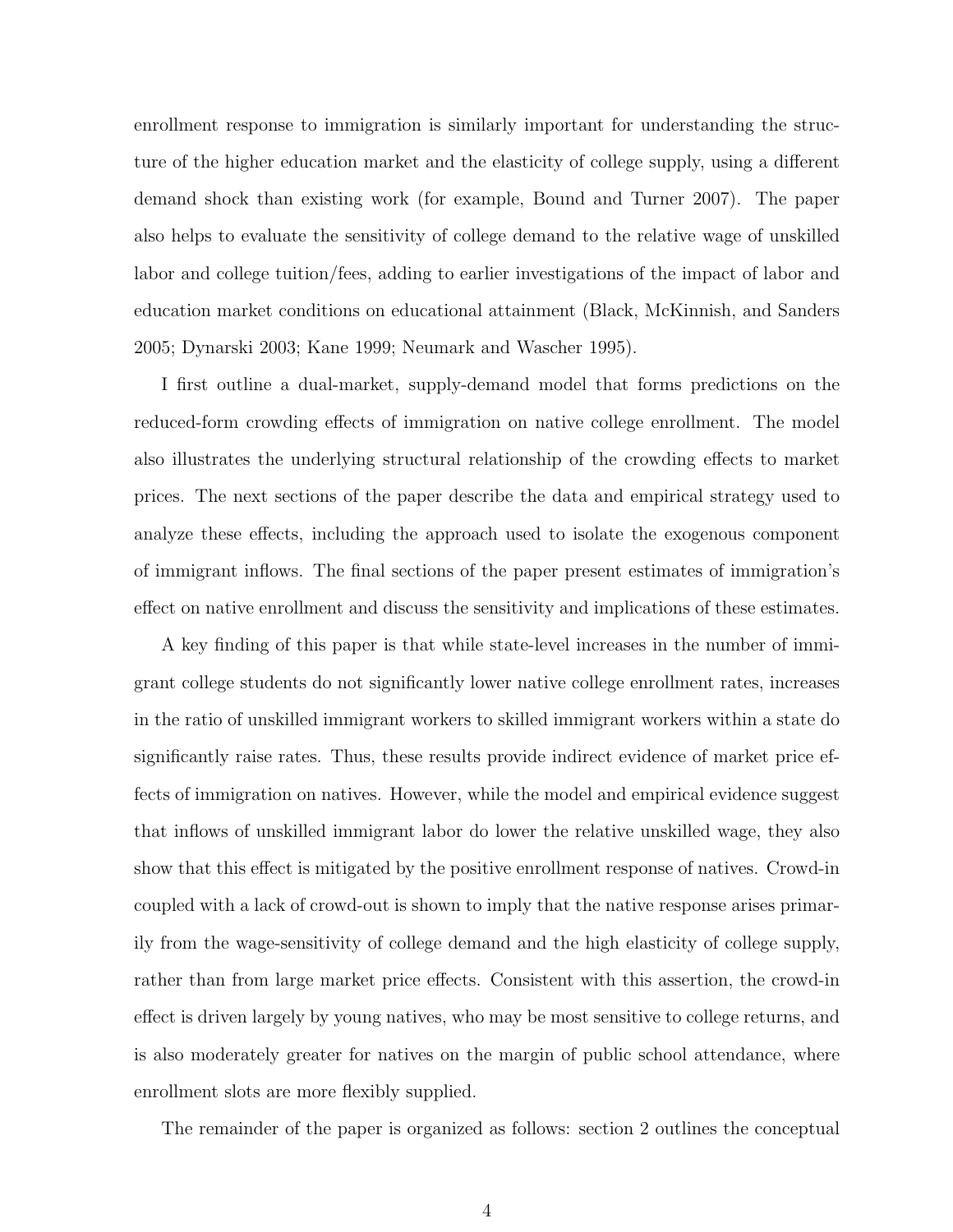framework motivating estimation. Section 3 describes the data used for analysis, while section 4 explains the empirical strategy. Section 5 presents the main results and section 6 examines the sensitivity of those results. Section 7 explores the implications of the findings, and finally, section 8 concludes.

## 2 Conceptual Framework

I use a dual-market, supply-demand framework to model the impact of heterogenous immigrant inflows on native college enrollment. Native crowd-in and crowd-out from immigration occurs in the static model via the interaction of the labor and higher education markets and movements in prices that affect native skill choice. I focus on a graphical presentation of the model that captures much of its intuition (a more detailed discussion and version of the model can be found in the appendix).

The geographic boundary of the local labor and higher education markets is assumed to be a state.<sup>5</sup> I focus on the impact of immigration into each of these two markets for a given state,<sup>6</sup> still allowing for out-migration from states by natives or immigrants. Individuals are considered skilled if they have at least some college education and are considered unskilled otherwise. Natives acquire skill domestically in the model, while immigrants may either acquire skill in the United States or in their home country before migrating.<sup>7</sup>

As mentioned earlier, the marginal benefits of college are the skilled wage relative to the unskilled wage, while the marginal costs of college are tuition/fees and the unskilled wage (the opportunity cost). Thus, in the college market, both the supply of and the demand for college enrollment are potentially sensitive to changes in the unskilled wage relative

<sup>5</sup>As Bound et al. (2004) discuss, because funding decisions at public institutions occur primarily at the state level, there is support for using the state as the appropriate geographic boundary of these markets. Washington, D.C., will be excluded as it is an atypical market with more flexible boundaries for both labor and educational purposes.

<sup>6</sup>Thus, state-specific notation is suppressed in all versions of the model.

<sup>7</sup>Thus, foreign-born individuals must decide whether to immigrate for college and/or employment. Jackson (2010) claims that immigrants make this college/employment decision jointly and explores whether cross-country differences in educational quality and informational asymmetries affect that choice.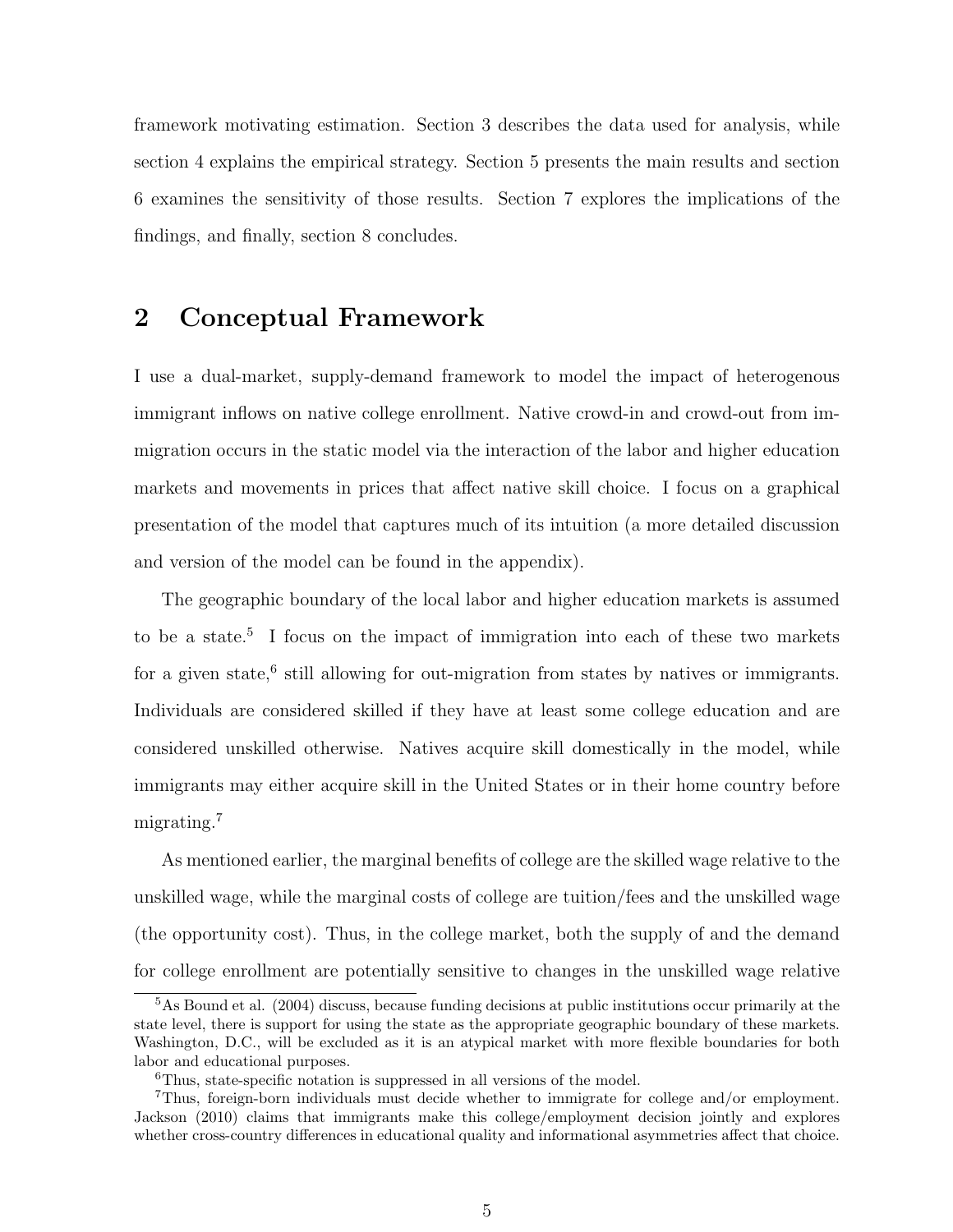to the skilled wage and college tuition/fees.<sup>8</sup> Meanwhile, the supply of and demand for relatively unskilled labor (that is, the ratio of unskilled workers to skilled workers) in the labor market are potentially sensitive to changes in the relative unskilled wage only. The relative supply of unskilled labor is determined by equilibrium college enrollment and the retention of a state's college students in its labor market,<sup>9</sup> labor immigration and native migration, and the sensitivity of labor supply to the relative unskilled wage.<sup>10</sup>

Figures 1a and 1b depict the impact on equilibrium native college enrollment of two types of immigrant inflows. In Figure 1a, an exogenous inflow of relatively unskilled immigrant labor increases the equilibrium relative supply of unskilled labor from L to  $L'$ and lowers the relative unskilled wage from  $w$  to  $w'$ . This decrease in the relative wage return to being unskilled is associated with an equilibrium increase in college demand, which raises total enrollment from E to E' and tuition/fees from f to f'. Comparing the new equilibrium at point  $B$  to the old one at point  $A$ , native enrollment increases from  $E_N$  to  $E'_N$ . In other words, the model predicts that increases in relatively unskilled immigrant labor will crowd natives into college enrollment.

In Figure 1b, an exogenous inflow of immigrant students increases the demand for higher education. This increases tuition/fees and induces some natives to refrain from enrolling in college. Additionally, if the enrolled immigrant students join the local labor market as skilled labor, this decreases the equilibrium relative supply of unskilled labor and raises the relative return to being unskilled. In equilibrium, these effects result in total enrollment increasing from E to E' and tuition/fees rising from f to f'. These changes in the higher education market are associated with a decrease in the relative supply of unskilled labor from L to L' and a rise in the relative wage for unskilled labor from w to w'. Again comparing the new equilibrium at point B to the old one at point A,

<sup>8</sup>Without loss of generality, I use the relative unskilled wage rather than the relative skilled wage to aid in later interpretation. Also, for simplicity, I focus on price sensitivity rather than on the roles that unemployment or college quality may also have on native enrollment.

<sup>9</sup>Bound et al. (2004) estimate that approximately 30 percent of students who attend college in a state remain there for employment in the long run.

 $10<sup>10</sup>$ Labor supply sensitivity to the relative wage rate of the unskilled here reflects within-state outside options and the marginal utility of leisure, as well as the sensitivity of interstate migration to the relative wage.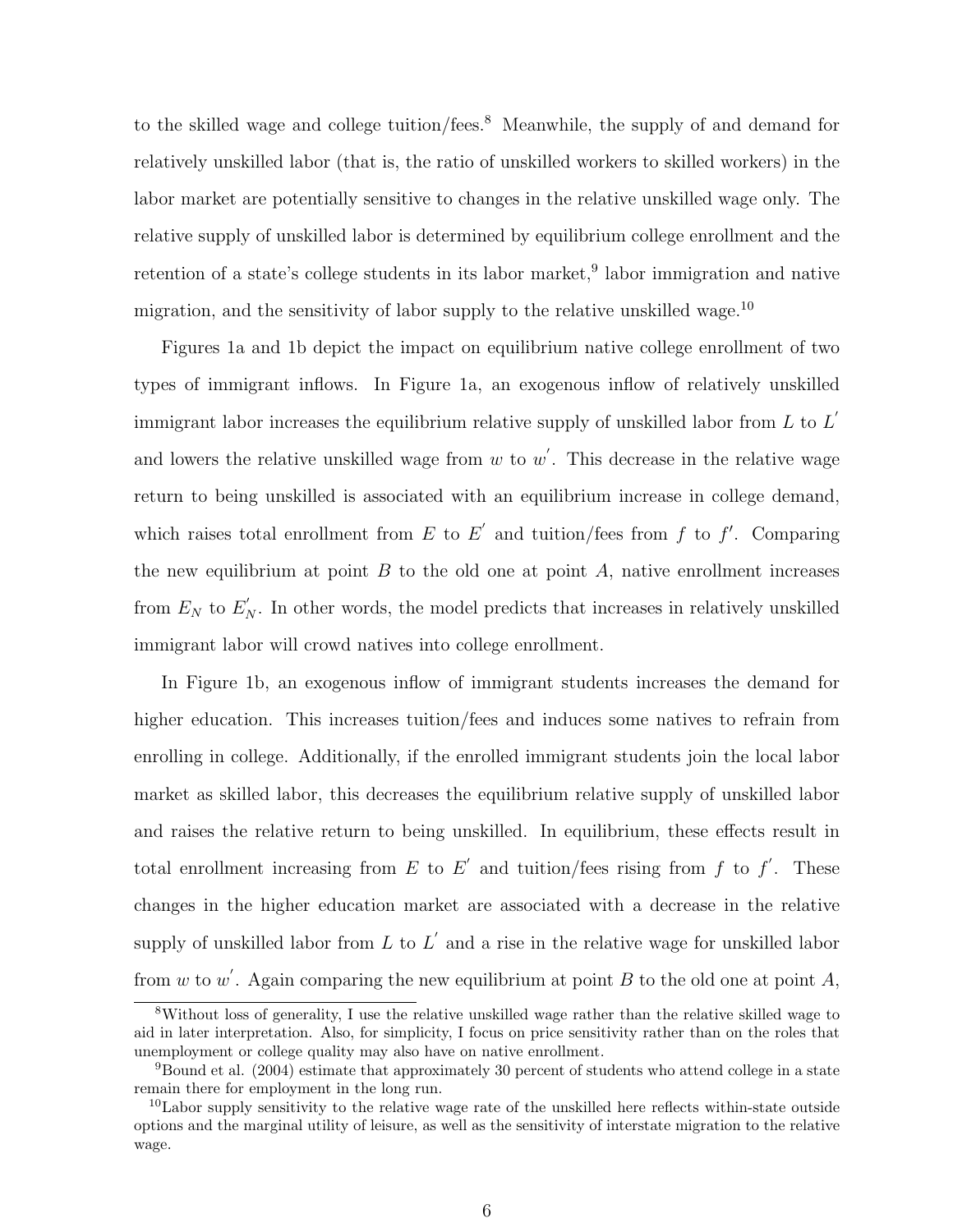native enrollment here, contrary to total enrollment, decreases from  $E_N$  to  $E'_N$ . Therefore, increases in the number of immigrant students are predicted to crowd natives out of college enrollment.

In addition to these sign predictions, the magnitudes of the above comparative statics from the immigrant shocks are also of interest. The magnitudes depend on demand and supply elasticities in the labor and college markets, which determine how much prices (that is, wages and tuition/fees) are affected by immigrant inflows, as well as on the sensitivity of the demand for college by natives to changes in those prices. Let  $\beta$  and  $\alpha$  represent the sensitivity of enrollment demanded by natives to inflows of relatively unskilled immigrant labor and immigrant students, respectively, in equilibrium. Then, as the appendix details, the following can be derived for those crowd-in and crowd-out elasticities:

$$
\beta = (-\epsilon_{wL})(\eta^N) + (-\epsilon_{fL})(\phi^N) \in [0, \infty)
$$
 [*Crowd-in*], (1)

$$
\alpha = (-\epsilon_{wE})(\eta^N) + (-\epsilon_{fE})(\phi^N) \in [-1, 0]
$$
 [*Crowd-out*], (2)

where  $\eta^N$  and  $\phi^N$  are, respectively, the relative unskilled wage and tuition/fee elasticities of demand for college enrollment by natives. Parameters  $\epsilon_{wL}$  and  $\epsilon_{fL}$  are elasticities of relative unskilled wages and tuition/fees to exogenous inflows of relatively unskilled immigrant labor, while  $\epsilon_{wE}$  and  $\epsilon_{fE}$  are elasticities of the sensitivity of relative unskilled wages and tuition/fees to exogenous inflows of immigrant students.

Both  $|\beta| > |\alpha|$  and  $|\beta| < |\alpha|$  are possible, depending on structural parameter values. The lower bound on  $\beta$  occurs for several scenarios, such as perfectly inelastic college supply or frictionless labor mobility across states, while the upper bound on  $\beta$  requires perfectly inelastic labor demand, perfectly elastic college supply, very large immigrant population shares, and immobile labor with no labor supply sensitivity to wage changes. The upper bound on  $\alpha$  occurs when there is perfectly elastic college supply combined, for instance, with perfectly elastic labor demand, while the lower bound on  $\alpha$  simply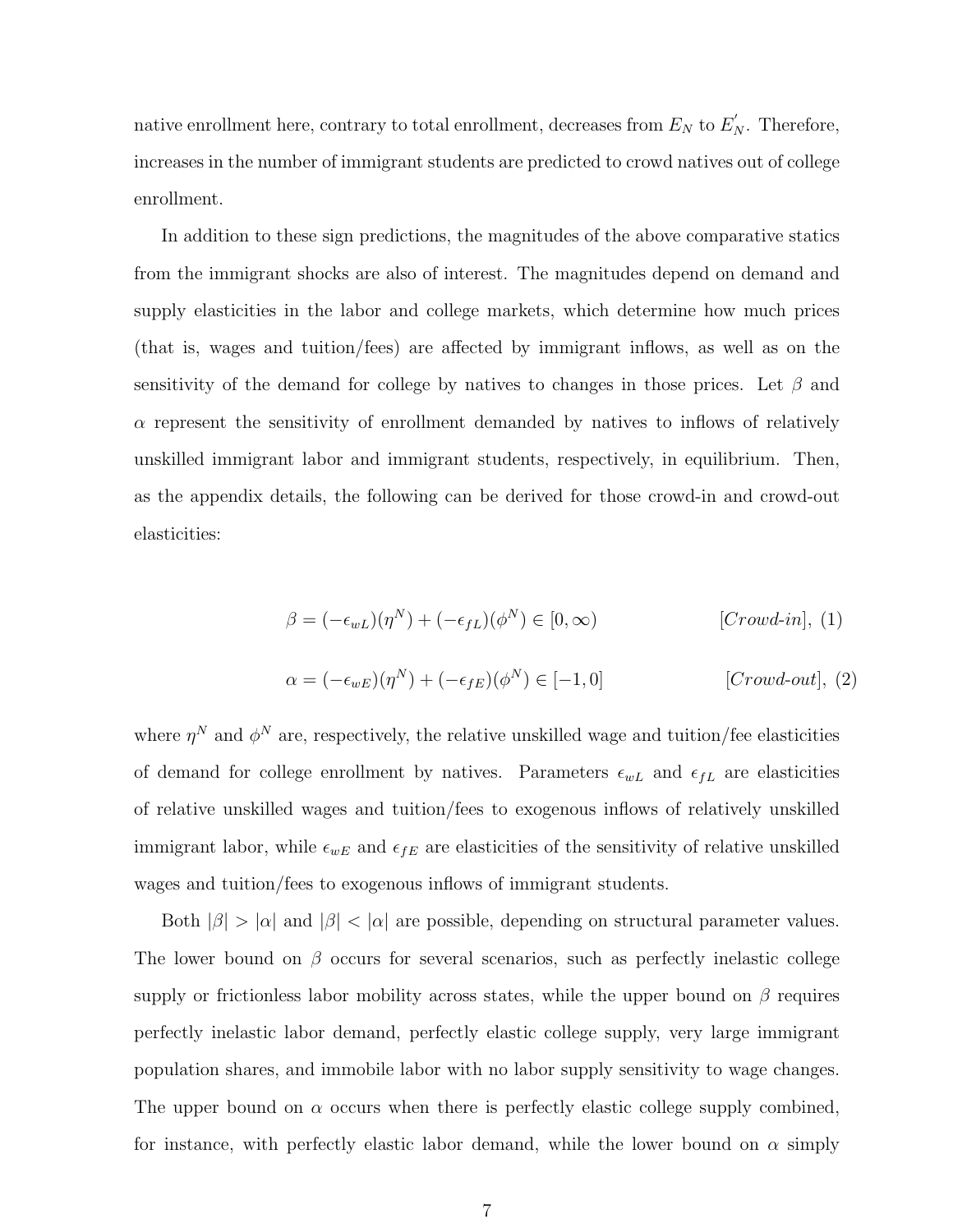requires perfectly inelastic college supply. This highlights the fact that markets with a more flexible supply of college enrollment slots, such as those with a larger proportion of two-year and four-year public universities (Bound and Turner 2007), should experience both amplified crowd-in effects and diminished crowd-out effects.

A key assumption made throughout the model to allow for a causal interpretation of the crowding parameters is that the state-level immigrant inflows are exogenous. However, variation across states, time, or within states over time in local labor and college market conditions may be confounded with variation in immigrant flows. This would bias estimates and misinform interpretation of the impact of immigrant flows on native college enrollment.

For instance, outward shifts in the demand for relatively unskilled labor tend to lower native college enrollment, but may also be associated with inflows of unskilled immigrant workers who are choosing markets with good prospects. As a result, measurements of the crowd-in effect would be downward biased, as increases in relatively unskilled immigrant labor would appear to cause decreases (or else, mitigated increases) in native enrollment. More generally, correlations between immigrant inflows and relative labor demand or college supply can bias each of the crowding estimates upward or downward, depending on the signs of the correlations. The magnitude of such bias depends on how strongly correlated the immigrant flows are with labor demand or college supply.

Another possible source of bias is the existence of exogenous shifts in the demand for college enrollment by natives that are correlated with immigrant inflows. Growth in the native population, for example, increases native demand for college enrollment and likely varies across states, time, or both, for a number of reasons (for example, persistent climate differences between states). If immigrants tend to locate in states where such native population growth is occurring, it may lead to a spurious relationship between immigrant inflows and increases in native enrollment.

The model thus highlights problematic sources of identifying variation in measuring the crowding effects it predicts will occur from exogenous immigration (see the appendix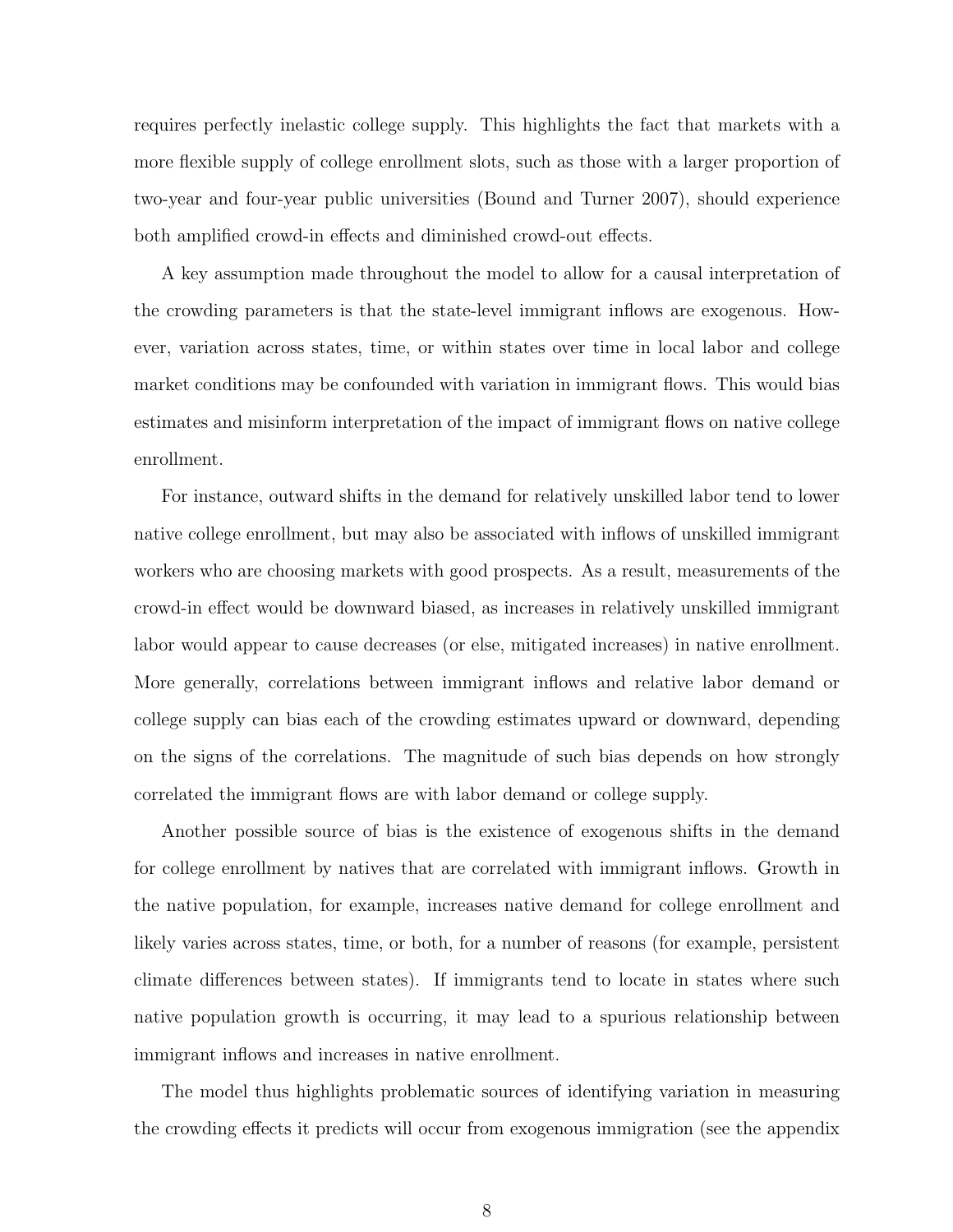for more information). These potential biases help to motivate the estimation strategy of the paper, discussed later.

## 3 Data

The analysis uses population samples from the Integrated Public Use Microdata Series (IPUMS) of the decennial U.S. census for the 1970-to-2000 period (Ruggles et al. 2009). All individuals are classified as either immigrants or natives. An immigrant is defined as an individual born abroad who is currently either a non-citizen or a naturalized citizen.<sup>11</sup> I oversample immigrants such that the census data on immigrants constitutes 1 percent population samples in 1970 and 5 percent population samples in 1980–2000, while data on natives are 1 percent population samples over the entire data range 1970–2000. The sample consists of working-age individuals ages 18 to 64 not living in group quarters (for example, correctional facilities) unless those quarters are schooling-related (for example, boarding schools). All 50 U.S. states are included (Washington, D.C. is excluded) and I define states as the local labor and higher education markets. There are 7,400,855 individual-level observations, consisting of 2,319,597 immigrants and 5,081,258 natives.

To create a pseudo-panel for each state j and year t, I aggregate these data over individuals in each state-year, incorporating census individual sample weights so that the aggregates in each state-year cell are nationally representative and result in 200 stateyear observations. Skill is a binary measure, where individuals with four years of high school education or less are classified as unskilled, while individuals with some college education or more are classified as skilled, all based on census information on the highest grade attended (Jaeger 1997).<sup>12</sup> Additionally, I use individual-level observations of  $59,084$ 

 $11$ Exceptions (that is, those coded as natives) are: a) individuals born in U.S. territories or possessions (for example, Puerto Rico, American Samoa); b) individuals born in countries (for example, Northern Mariana Islands) where they are granted automatic U.S. citizenship due to political unions with the United States, if not already deemed natives under exception (a); and c) individuals born abroad of American parents.

<sup>&</sup>lt;sup>12</sup> Jaeger's (1997) recommendations for coding are of particular importance here, since it is this margin of unskilled and skilled labor where differences exist between the census coding and his. Specifically, in the census consistent recode of educational attainment, respondents who are attending their first year of college or who did not complete that first year are identified with '12th grade' as their highest attended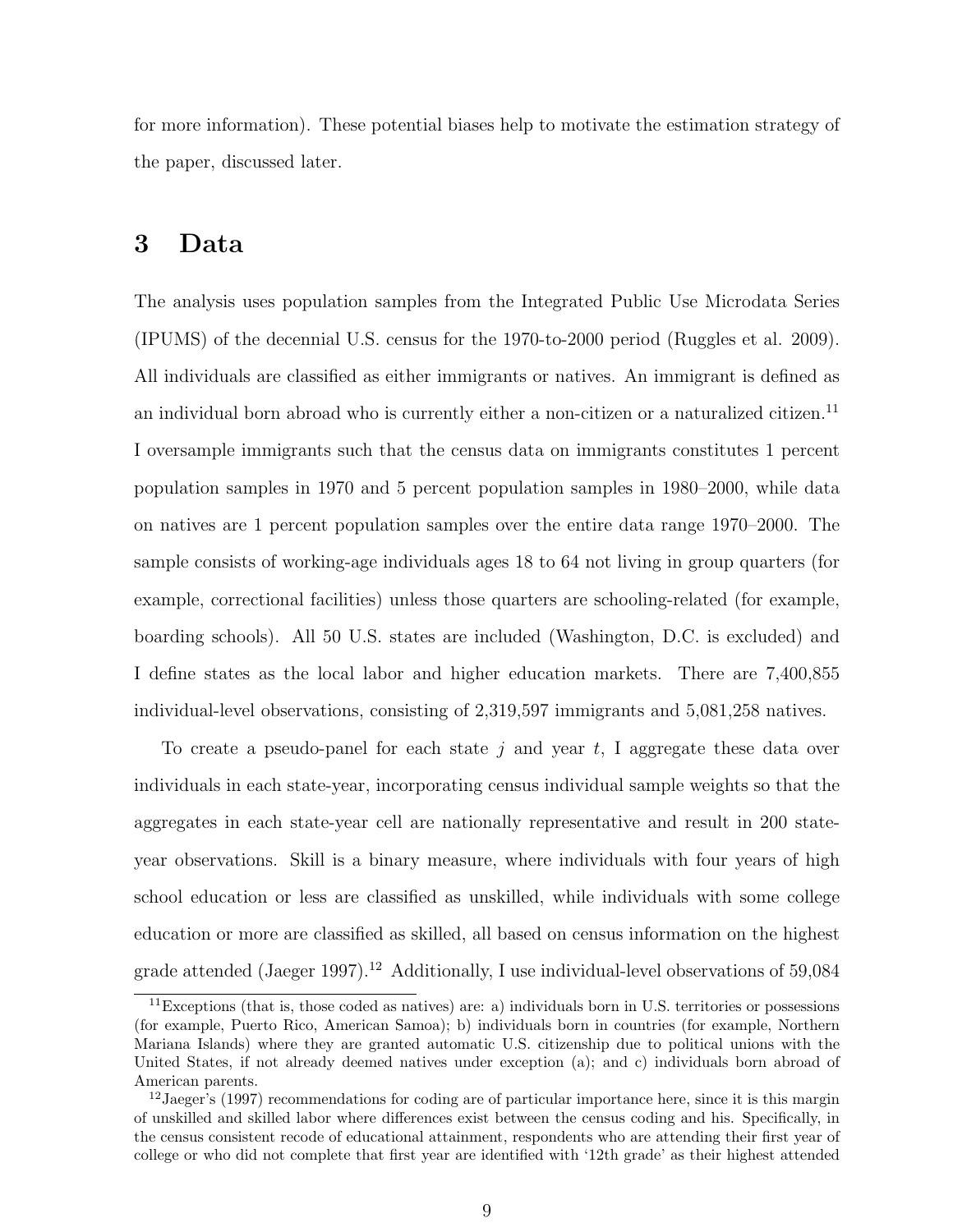immigrants from 1960 census data in estimation in the prediction of immigrant college demand and the formation of historical immigrant enclaves (see section 4).

The top panel of Figure 2 shows the relative wage for skilled workers, or skill premium, over the sample period. Initially, the mean wage of skilled workers relative to unskilled workers fell, dropping from 1.5 times as large in 1970 to 1.4 times as large in 1980. Median relative wages exhibited a similar, albeit less drastic, decrease. However, over the remainder of the sample period from 1980 to 2000, both the mean and median skill premia increased substantially, far surpassing their 1970 initial values. This fall and subsequent rise in the relative wages of skilled workers has been well documented in the labor literature and is a source of policy debates regarding how best to combat the rising wage inequality across skill groups (Fortin 2006).

The lower panel of Figure 2 shows that the relative supply of skilled labor measured in the census has been increasing for both natives and immigrants.<sup>13</sup> This implies that the relative demand for skilled labor outpaced relative supply from 1980 to 2000 (Johnson 1997), generating a considerable amount of research to investigate the cause of that demand increase (Autor, Katz, and Krueger 1998; DiNardo and Pischke 1997; Krueger 1993). Figure 3 further corroborates an upward trend in individuals' skill levels over this period, as college enrollment increased steadily across various subgroups of the population.

There are a couple of points worth noting from the displayed trends. First, given the negative causal relationships outlined between immigrant skill and native skill in the model of section 2, the pattern in the lower panel of Figure 2 is somewhat surprising. However, the aggregate positive correlation between immigrant and native skill could mask a negative causal relationship, particularly at the local market level.

Additionally, given the existence of aggregate labor demand movements, Figure 2 also suggests that differential labor demand trends and shifts across states are a nontrivial possibility. Such differential labor demand, as previously discussed, could confound esti-

grade of education, whereas, following Jaeger (1997), I categorize the highest grade attended for these individuals as 'some college.'

<sup>&</sup>lt;sup>13</sup>This would be an overstatement of the skill increase among the foreign-born during the sample period if illegal immigrants, who tend to be undercounted in censuses, are disproportionately unskilled.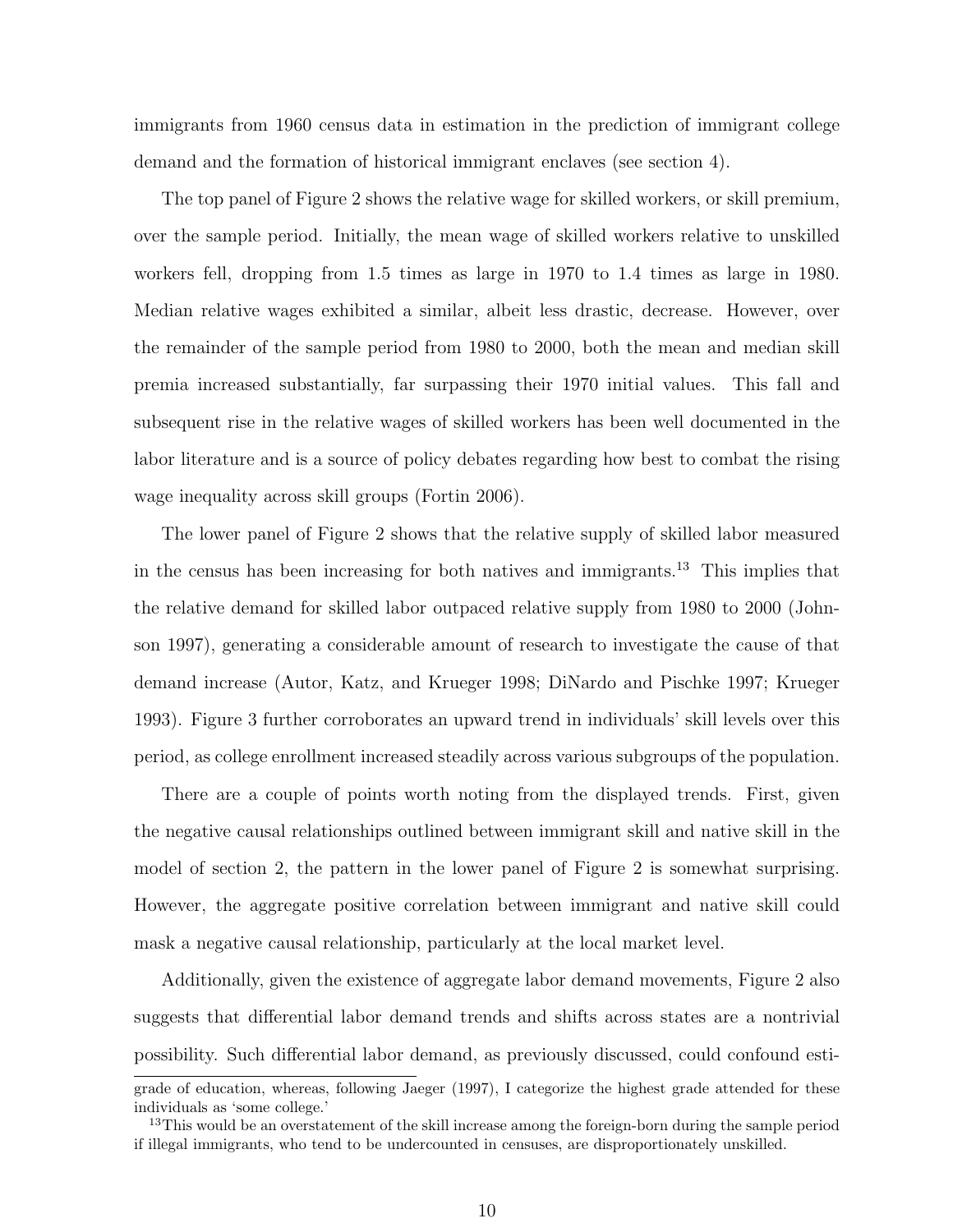mates of the crowd-in and crowd-out parameters. This empirical justification for one of the bias concerns of the model further emphasizes the importance of addressing any such confounding labor demand movements in estimation.

## 4 Empirical Strategy

### 4.1 Setup and Selection Issues

Development of the model requires several empirical decisions to be made in order to estimate immigrant crowd-in and crowd-out of native college enrollment (see section 2 and the appendix). These decisions lead to the following general specification to be estimated for state  $i$  and year  $t$ :

$$
\ln\left(\frac{Native^{CE}}{Native}\right)_{jt} = \beta \ln\left(\frac{Immig^U}{Immig^S}\right)_{jt} + \alpha \ln(Immig^{CE})_{jt} + \omega_j + \phi_t + \varepsilon_{jt},\tag{3}
$$

where  $CE$  is college-enrolled, U is unskilled (that is, high school education or less), S is skilled (that is, some college education or more),  $\omega_j$  and  $\phi_t$  are, respectively, state and year fixed effects, and  $\varepsilon_{jt}$  is a mean-zero error.

The dependent variable  $\ln\left(\frac{Native^{CE}}{Native}\right)_{jt}$  is the log native college enrollment rate for each state-year. Focusing on the native enrollment rate rather than the level addresses concerns from the model of bias due to exogenous shocks in native college demand. Native population growth absent behavorial changes in college-going would affect enrollment levels but would not alter enrollment rates. On the right-hand side of the equation,  $\ln\left(\frac{ImmigU}{ImmigS}\right)$  $Immig^S$  $\setminus$ jt represents relatively unskilled immigrant labor in a state-year, while  $\ln(Immig^{CE})_{jt}$  represents college enrollment by immigrant students in a state-year. Given the model's focus on how exogenous immigrant shifts affect native college enrollment, the regressors of interest in the estimating equation are similarly specific to immigrant quantities. Empirically, another advantage of this approach is that it avoids division bias issues (Borjas 1980) often inherent in the specifications of other displacement studies (for example, Card 2005; Hoxby 1998). Nevertheless, this strategy may prompt worry since it is total labor sup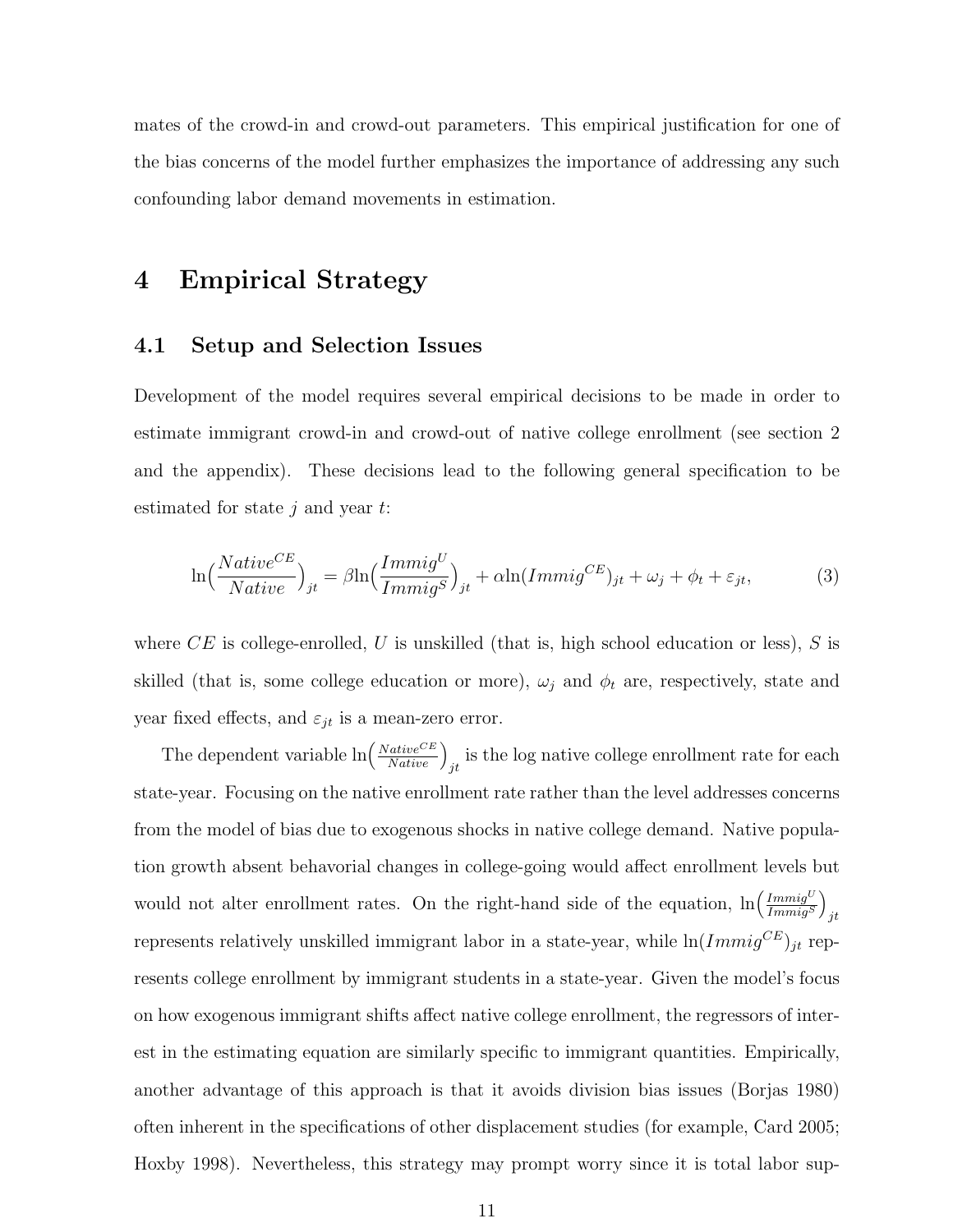ply and not solely immigrant labor supply that affects wages and, consequently, native enrollment. This concern is discussed further and addressed in section 5.

The inclusion of the dependent and independent variables in logs is consistent with the model and allows the crowding parameters  $\beta$  and  $\alpha$  to be interpreted as elasticities. The model predicts  $\beta \in [0,\infty)$  (crowd-in) and  $\alpha \in [-1,0]$  (crowd-out) when considering consistent estimates of the parameters. Regarding  $\alpha$ , actually, the model's prediction technically holds for the case when native college demand and immigrant college demand are specified identically, which is not the case in equation (3). As discussed earlier, it is useful to specify the dependent variable in equation (3) as a rate in order to address bias concerns. To correct for the impact of this on the meaning of  $\alpha$ , I run auxiliary regressions for the main results in order to recover an interpretation of  $\alpha$  that is consistent with the model's displacement predictions.

Because serial correlation in native enrollment rates is likely to occur and typically biases ordinary least squares (OLS) standard error estimates downward (Bertrand, Duflo, and Mullainathan 2004), I cluster standard errors by state to allow for an arbitrary variance-covariance structure within states. All specifications will also be unweighted, so that each state-year cell receives equal weight in estimation.<sup>14</sup>

Immigrants in the sample are neither randomly assigned to states nor randomly assigned to the labor or college market for a given state. Consequently, time-invariant and time-varying market conditions that differ across states and influence native college enrollment rates may also influence the location and college enrollment decisions of immigrants, thus affecting foreign-born labor supply and college demand.<sup>15</sup> To remove any state-level, time-invariant factors, I re-write equation (3) in first differences. The resulting general specification to be estimated is as follows:

<sup>14</sup>An alternative would be to weight observations by the square root of the underlying sample population for each state-year, presumably to decrease the influence of small-sample, high-variance observations. However, a Breusch-Pagan test for heteroskedasticity on such a specification strongly rejects the null hypothesis of homoskedasticity, suggesting that there is a nontrivial group error component to the stateyear data and that weighted estimation actually worsens heteroskedasticity rather than eliminating it (Dickens 1990).

 $15C$ dena (2013), for instance, finds evidence that immigrants endogenously select their destination based in part on its labor market conditions.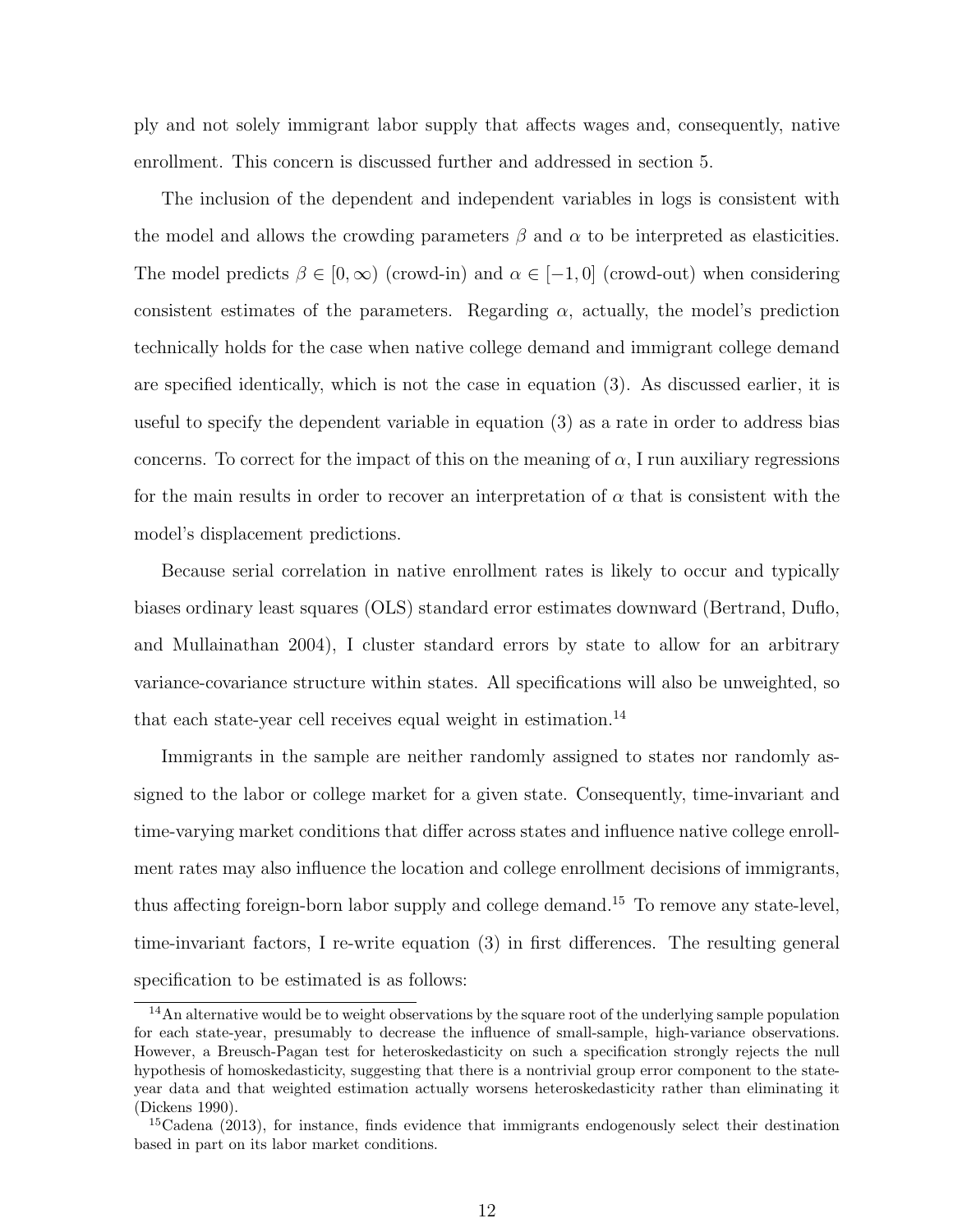$$
\Delta \ln \left( \frac{Native^{CE}}{Native} \right)_{jt} = \beta \Delta \ln \left( \frac{Immig^{U}}{Immig^{S}} \right)_{jt} + \alpha \Delta \ln (Immig^{CE})_{jt} + \Delta \phi_t + \Delta \varepsilon_{jt}, \tag{4}
$$

where the state fixed effect,  $\omega_j$ , has now been differenced-out.

Estimation of equation (4) by OLS still may not lead to unbiased estimates of  $\beta$ and  $\alpha$  if immigrants select which markets to participate in based on time-varying unobservable shocks, inducing a correlation between  $\Delta \varepsilon_{jt}$  and both  $\Delta \ln \left( \frac{ImmigU}{ImmiaS} \right)$  $Immig^S$  $\setminus$  $_{jt}$  and  $\Delta \ln (Immig^{CE})_{it}$ . For instance, as discussed in section 2, if unskilled immigrant labor tends to locate in areas that experienced a positive labor demand shock,  $\hat{\beta}$  will be biased downward and crowd-in will be underestimated. Similarly, if immigrant students tend to locate in areas where there was a positive college supply shock,  $\hat{\alpha}$  will be biased upward and crowd-out will be underestimated. Meanwhile, if immigrants to a *given* location that are on the margin of college enrollment or labor force participation tend to enroll when the area has experienced a negative labor demand shock or positive college supply shock,  $\hat{\alpha}$  will again be biased upward. If they tend to join the labor force when the area has experienced a negative college supply shock or positive labor demand shock,  $\hat{\beta}$  will again be biased downward.

Although the previous scenarios bias against finding crowd-in or crowd-out, more problematic biases remain a possibility. Immigrant students may opt for markets where a positive labor demand shock occurs because they believe it will improve their post-college employment prospects, biasing  $\hat{\alpha}$  downward and overestimating crowd-out. Meanwhile, unskilled immigrant workers, possibly with college-age or younger children, might prefer markets where college supply is expanding, leading to upward-biased  $\hat{\beta}$  estimates and overstating crowd-in.<sup>16</sup> If this type of selection is occurring, it may reflect more long-term market selection on the part of immigrants, as both scenarios exhibit forward-looking behavior and longer time horizons.

<sup>&</sup>lt;sup>16</sup>Higher social returns to college education in areas with larger stocks of skilled labor (for example, Moretti 2004) might also induce a positive correlation between college supply and unskilled immigrant labor, with or without young children.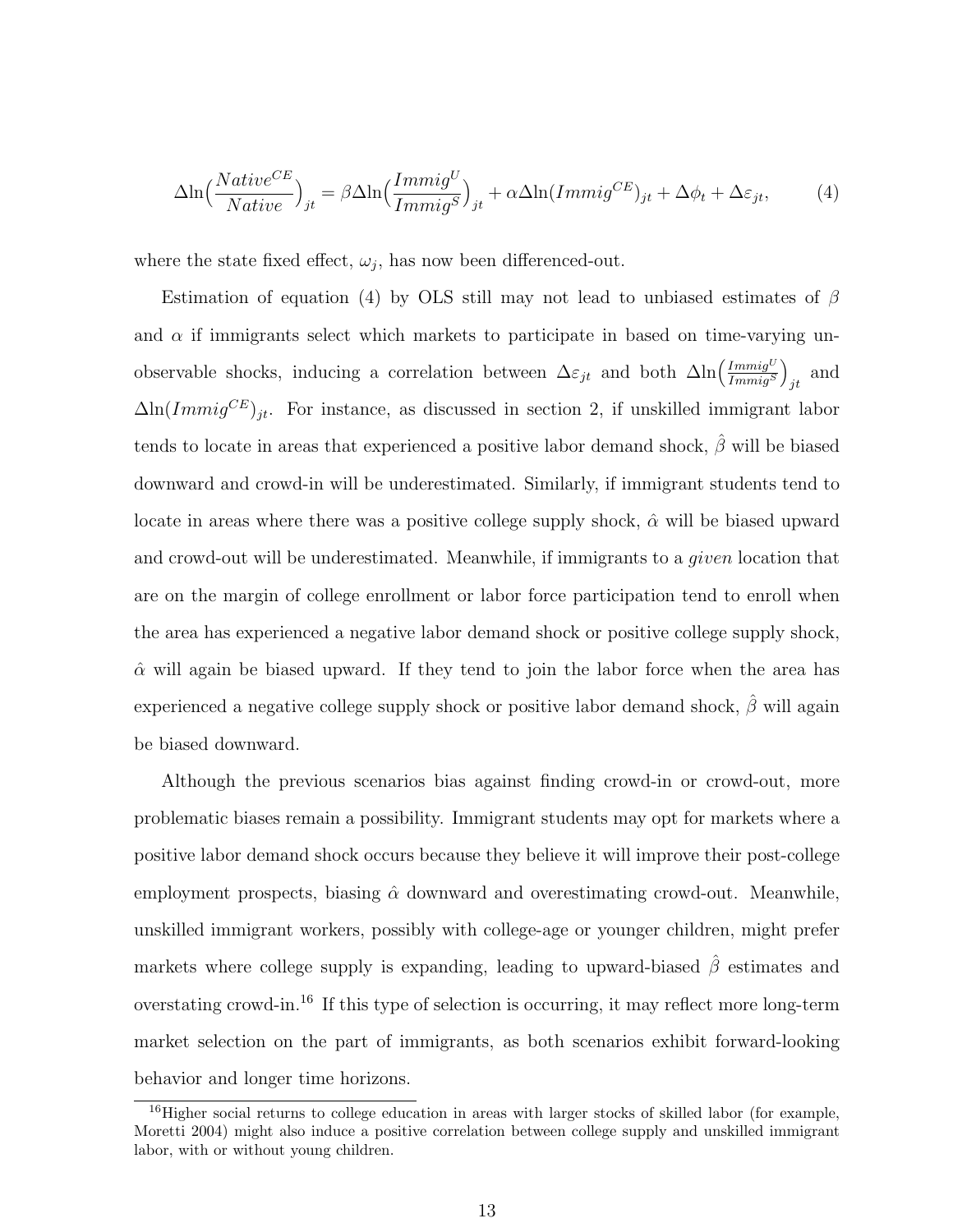I attempt two methods to address such market selection by immigrants, beginning first with non-random selection of labor vs. college markets for a given location ("nonspatial selection"). I would like to determine which immigrant inflows contribute to labor supply vs. college demand without using actual labor force participation and enrollment status, which are affected by labor demand and college supply movements. To achieve this, I predict in-sample immigrant college demand using consistent estimates from a logit model of immigrant enrollment using pre-sample data (to be further discussed). These predictions are then utilized to determine how to allocate observed immigrant inflows to either immigrant labor supply or immigrant college demand.

Secondly, I turn to non-random "spatial selection" of local markets by immigrants. To address this, I utilize two-stage least squares (2SLS) estimation that exploits geographic variation in historical immigrant enclaves as instruments. Under certain assumptions (discussed later in detail), these instruments further isolate the exogenous component of immigrant inflows from endogenous flows that are correlated with unobserved movements in labor demand and college supply.<sup>17</sup>

Lastly, measurement error in the immigrant inflows may occur in the census data. Mismeasurement of immigration due to small immigrant inflows and/or unobserved inflows of undocumented immigrants will lead to biased crowding estimates. Regarding the former, because immigrants account for less than 10 percent of the population in most of the sample period, small flows will be prevalent, particularly in certain states. This results in a higher likelihood of measurement error, which, if classical, should lead to attenuation bias in both  $\hat{\beta}$  and  $\hat{\alpha}$  (Aydemir and Borjas 2011). Regarding undocumented immigration, if legal and illegal immigrant flows of a given type (that is, labor or students) are positively correlated, and if illegal immigrant inflows cause similar price effects, this will result in an upward bias in  $\hat{\beta}$  and a downward bias in  $\hat{\alpha}$ <sup>18</sup>

<sup>&</sup>lt;sup>17</sup>It should be noted that 2SLS alone, if valid, would be sufficient to address both spatial and nonspatial selection. It should therefore purge estimation of any residual, non-spatial endogeneity not already addressed by the logit model of immigrant college demand. However, if both types of selection are reasonably severe, OLS estimates addressing neither type may be uninformative due to large biases, providing support for the current approach to address biases sequentially. Table 1 in section 5 assesses the former approach to the OLS estimates and indeed finds the combined bias to be substantial.

<sup>&</sup>lt;sup>18</sup>Hanson (2006) discusses evidence that illegal immigrants are already represented to a degree in official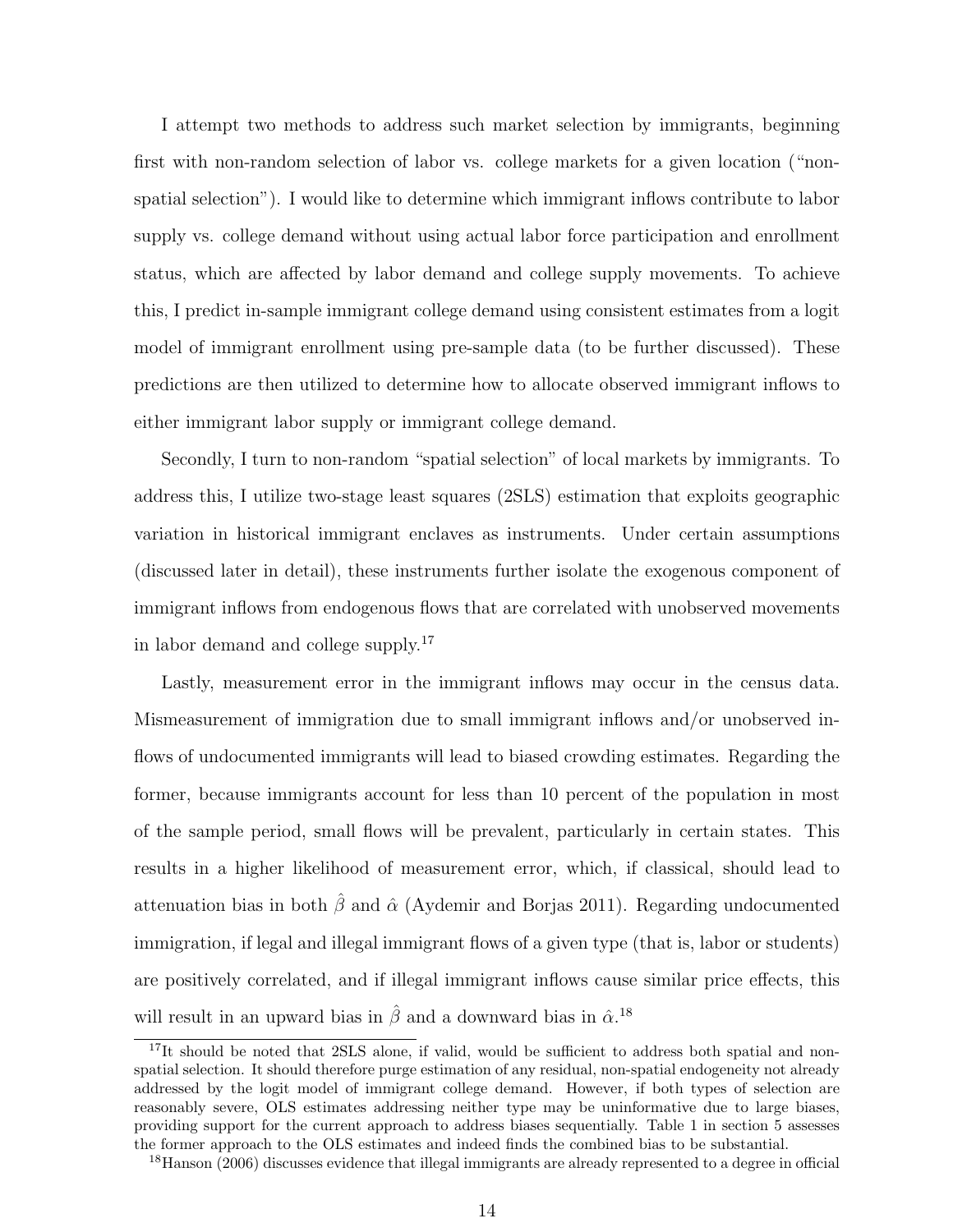#### 4.2 Predicting Immigrant Student and Labor Inflows

To exogenously determine which immigrants contribute to college demand, I use 1960 census cross-section data on immigrants to run a logit model of college enrollment on individual characteristics as follows, for individual  $i$  in state  $j$ :

$$
Immig_{ij}^{CE} = \vartheta_0 + \vartheta_1 Age_{ij} + \vartheta_2 Age_{ij}^2 + \vartheta_3Female_{ij} + Race'_{ij}\vartheta_k + Country'_{ij}\vartheta_h + \varepsilon_{ij},
$$
 (5)

where  $Age$  is age in years,  $Female$  is a dummy variable for women, and Race and Country are vectors of race/ethnicity and country dummies, respectively.

As shown in the appendix, if market shocks are not correlated with any of these chosen characteristics, equation (5) will consistently estimate how each of the covariates affects college enrollment via a change in underlying college demand. Using the coefficient estimates, I predict enrollment out of sample for 1970 to 2000 and classify immigrants during the period into quintiles based on these predicted values. The highest quintile<sup>19</sup> individuals are designated as immigrant students, while immigrants in the lowest four quintiles are designated as immigrant labor. In the latter case, skill levels are then determined, using actual educational attainment information, which is no longer endogenous given that these individuals are assumed to no longer be acquiring human capital.

One caveat with this procedure is that the observed geographic variation of the immigrant covariates from 1970 to 2000 is still subject to confounding market shocks from labor demand and college supply. This implies that this approach would, at best, only be able to address non-spatial selection. Two-stage least squares estimation will remain necessary to address spatial selection of immigrants, as well as any residual non-spatial selection not purged in the OLS estimates. By not relying on 2SLS alone to address both types of selection, we can thus learn more from the OLS estimates than we could if the

household surveys like the U.S. Census, which would tend to diminish this bias. Moreover, because the omitted variables in this case are still immigrant-related, an alternative to classifying this as bias would be to reinterpret the estimated crowding parameters as reflecting both legal and illegal immigration.

<sup>&</sup>lt;sup>19</sup>This is a purposely conservative allocation. Observed immigrant enrollment during the sample period has a mean of 5 percent, notably lower than 20 percent. However, the low immigrant enrollment mean may be partly due to inelastic college supply. In the presence of perfectly elastic supply, immigrant college enrollment may have more closely approached 20 percent.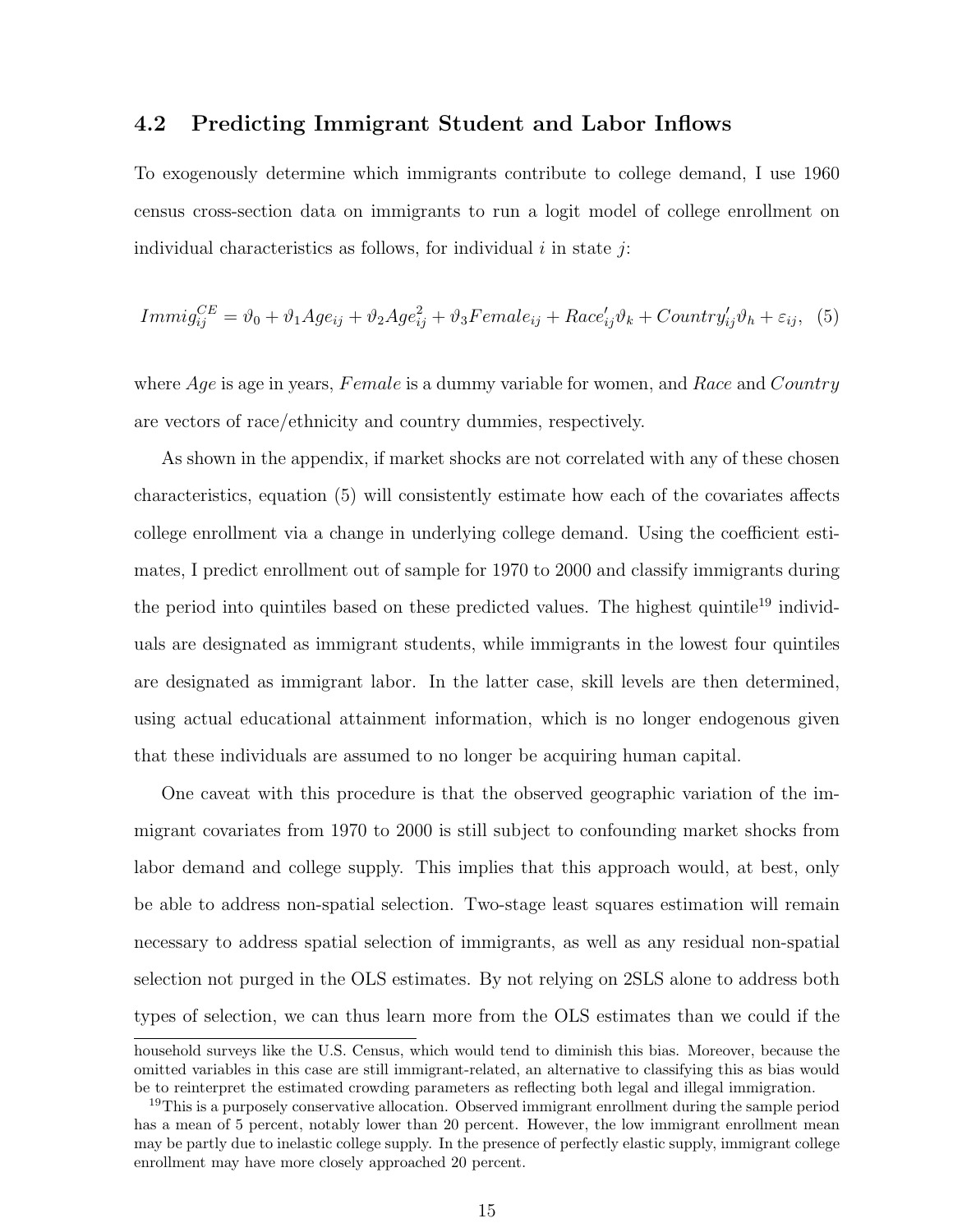estimates did not address either type of selection.

#### 4.3 Instruments

The previous procedure, while addressing endogeneity in immigrants' choice of labor markets vs. college markets, fails to address any endogeneity in immigrants' location choices. To deal with such spatial selection and to purge estimation of any remaining endogeneity from non-spatial selection not already eliminated, I employ 2SLS estimation. The instruments use the historical, 1960 distribution of immigrants in the United States to form predictions about the flow of immigrants over the sample period, 1970 to 2000. These instruments are motivated by the idea that existing immigrant networks and enclaves are an important determinant of the location choices of prospective immigrants (Bartel 1989; Card 2001; Cortes 2008; Munshi 2003). The enclaves, by increasing cultural benefits and reducing informational and legal costs, increase the net marginal benefit of migration into U.S. local markets for the foreign-born.

For state j and year  $t$ , the instruments for the log changes in relatively unskilled immigrant workers and immigrant students take the following form:

$$
\sum_{h} \left( \frac{Immigrants_{hj,1960}}{Immigrants_{h,1960}} \right) \times \Delta Immigrant\_Type_{ht},\tag{6}
$$

where h is countries of origin included in the 1960 U.S. Census,  $\frac{Immigrams_{h,j,1960}}{Immigrams_{h,1960}}$  is the percentage of all immigrants from country  $h$  in the 1960 census who were living in state j, and  $\Delta Immigrant\_Type_{ht}$  is the difference between year t and year  $t-1$  immigrants of a given type from country h. The three  $Immigrant\_Type$  stocks utilized are: (1) immigrant students, (2) unskilled immigrant workers, and (3) skilled immigrant workers. All three cases are the "potential" or "predicted" stocks, as determined by the logit model of equation (5), rather than the actual stocks. For example, if 15 percent of Brazilian immigrants (predicted) were living in Massachusetts in 1960, then the instrument would allocate 15 percent of the total Brazilian student inflow (predicted) between 1980 and 1990 to Massachusetts.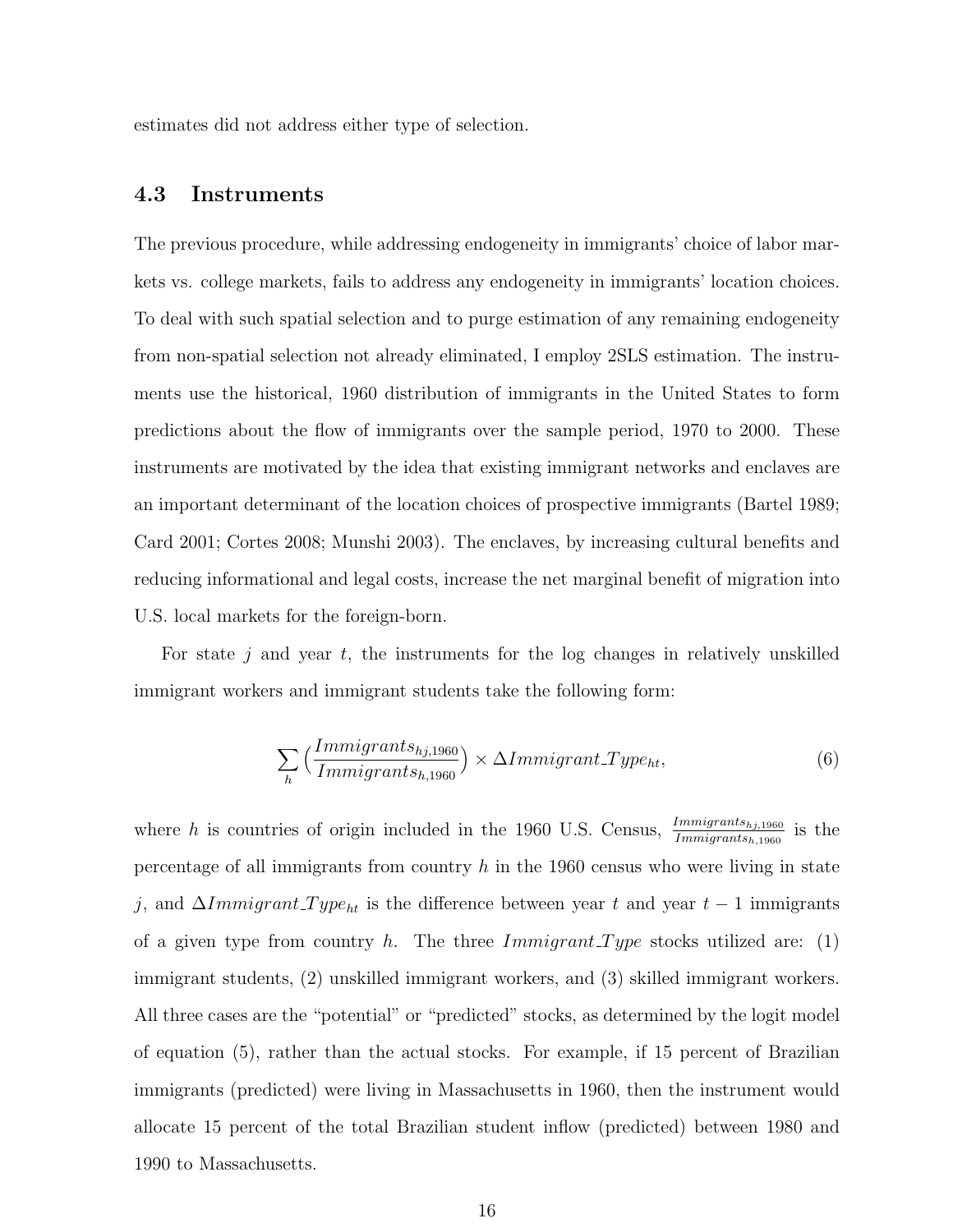The validity of these instruments and the identification strategy hinges on three assumptions, two of which are related to the two components of the instrument. First, it is assumed that any unobserved, differential market shocks between states  $j$  and  $j'$  in 1960 that caused immigrants to locate in state  $j$  rather than  $j'$  are uncorrelated with such relative market shocks from 1970 to 2000. In other words, suppose that, in 1960, a labor demand shock occurred in New York that was positive relative to a similar shock in Arizona. As a result, more unskilled immigrants from Russia chose to locate in New York rather than Arizona. Then, for the instrument to be valid, it cannot be the case that over the 1970-to-2000 period, all labor demand shocks in New York relative to Arizona were also positive (that is, labor demand was growing at a faster rate in New York than Arizona). If so, then the 1970-to-2000 allocations of Russian immigrants to New York and Arizona predicted by the instrument would be correlated with the 1970-to-2000 relative labor demand shocks, causing the instrument to be endogenous.

Secondly, instrument validity requires that the total source-country immigrant inflows of each type,  $\Delta Immigrant$  Type, be exogenous to such unobserved, relative market shocks between states from 1970 to 2000. For example, suppose that a 1990 labor demand shock in Arizona that was positive relative to a similar shock in New York caused some unskilled Russian immigrants to choose to locate in Arizona rather than New York. For the instrument to be valid, it cannot be the case that such a relative labor demand shock caused some unskilled Russians to immigrate to the United States who otherwise would not have, or alternatively dissuaded some unskilled Russians from immigrating, such that the total flow of unskilled Russian immigrants in 1990 was altered by the shock.<sup>20</sup>

Combined, these two assumptions form the instrument exogeneity assumption, or the exclusion restriction. Here, this restriction imposes that the only channel through which the instrument-predicted immigrant inflows affect native enrollment rates be through their impact on the endogenous immigrant inflows — namely, log changes in the number of

 $^{20}$ This assumption might not hold if immigrants have strong preferences for certain U.S. states. If so, then market shocks involving those states may cause individuals to change their immigration plans. However, Boustan (2010) compares results from instruments that use actual migrant flows vs. those that use migrant flows predicted from source-area push factors. She finds little difference between the two sets of results, suggesting that this assumption may hold in practice.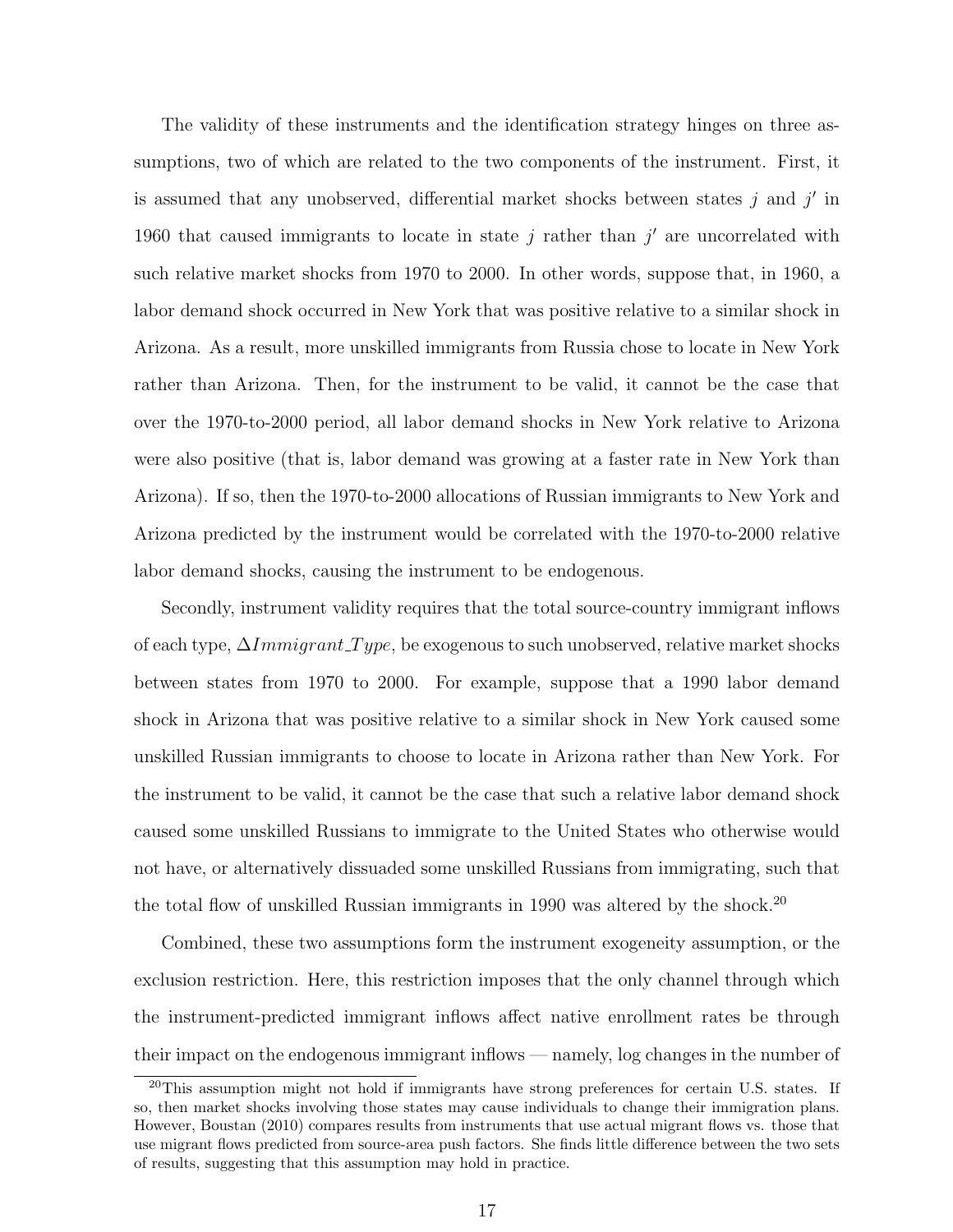relatively unskilled immigrant workers and immigrant students. The inclusion of divisionyear fixed effects in estimation for the nine U.S. census divisions helps to ensure that the exclusion restriction holds. With the omission of such fixed effects, the restriction would be violated if some divisions' economies had been growing, due to labor demand or college supply movements, at rates different from the growth rates of other divisions since 1960.<sup>21</sup> The division-year effects allow the instrument's restrictions on relative market shocks to apply only within a division (for example, Arizona and New Mexico) instead of also across divisions (for example, Arizona and New York).

The other necessary assumption for instrument validity and consistent 2SLS estimation is instrument relevance, such that the immigrant flows predicted from the instruments are sufficiently related to the endogenous immigrant flows. Estimation with weakly related instruments could severely bias the crowding coefficients and lead to spuriously significant estimates (Bound, Jaeger, and Baker 1995). Typically, in the case of one endogenous variable, an F-test on the excluded instruments is used to evaluate such relevance. However, because there are two endogenous variables here and estimation will be made robust to the correlation of errors over time within a state, all 2SLS results will be reported with the Kleibergen-Paap rk statistic to assess instrument relevance (Kleibergen and Paap  $2006$ ).<sup>22</sup> The value of this test statistic will be compared with the Stock and Yogo (2005) weak instrument identification critical values.<sup>23</sup>

### 4.4 Crowding Parameter Interpretation

Assuming the 2SLS enclave instruments are valid, the econometric interpretation of the crowding parameters  $\hat{\beta}$  and  $\hat{\alpha}$  still remains. Although the cross-sectional unit is a state, it is an aggregation of individual native and immigrant units where agent behavior is operating. Because, as discussed in the model (Appendix), there exists a latent native

 $21$ Cortes (2008) notes the Sun Belt region as one such example.

 $^{22}$ An alternative approach with multiple endogenous variables is the Cragg-Donald statistic (Cragg and Donald 1993). However, this statistic assumes independent and identically distributed (i.i.d.) errors and so is less appropriate given the error structure here.

<sup>23</sup>Because Stock and Yogo's (2005) critical values are constructed assuming i.i.d. errors, they will be used more conservatively in the paper to evaluate the extent of weak instruments.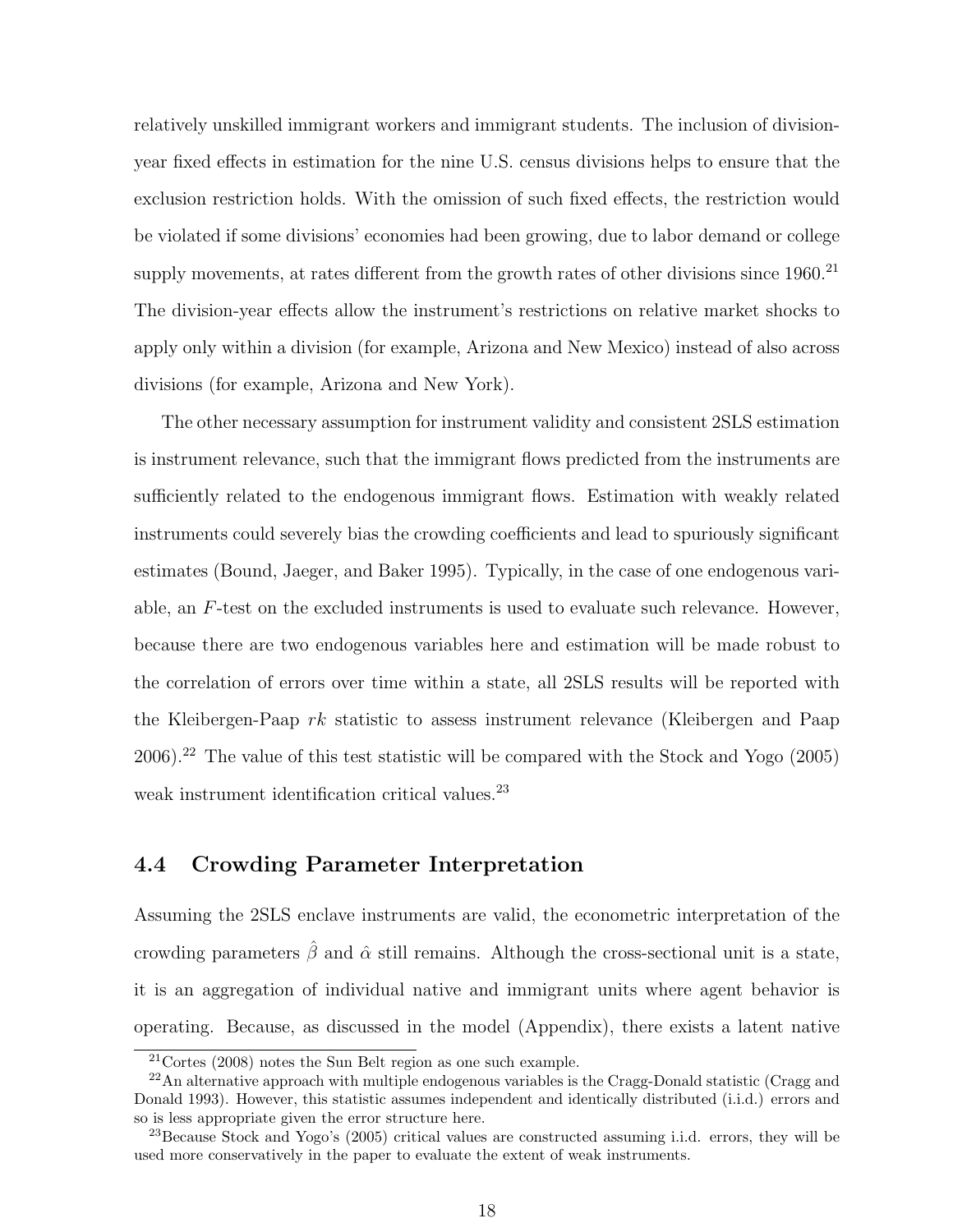ability distribution in each state, this can be thought of as determining a state-specific enrollment impact of the two continuous treatments (that is, the two immigrant inflows). Since different native ability distributions across states  $j$  seem probable, it is likely that there are heterogenous impacts of these treatments across states,  $\beta_j = \bar{\beta} + \beta_j^*$  and  $\alpha_j =$  $\bar{\alpha} + \alpha_j^*$ .

With a heterogenous treatment model, parameters estimated by 2SLS are often interpreted as local average treatment effects (LATEs) — namely, marginal effects for those observations induced to treatment by the instrument (Imbens and Angrist 1994). However, if the exogeneity assumption for a valid instrument in the heterogenous treatment model actually holds, $^{24}$  then an average treatment effect (ATE) interpretation of the crowding parameters (or average causal response, in this case) is still valid.<sup>25</sup> The enclave-based "cost" of immigration is known and considered by immigrants, but the native abilitybased enrollment "benefit" of the immigrant inflow treatments is known and considered by natives. Therefore, immigrants may not know both the state-specific cost and benefit of immigration.<sup>26</sup> Under this asymmetric information assumption, the estimated crowding parameters  $\hat{\beta}$  and  $\hat{\alpha}$  can be interpreted as marginal effects averaged across all observations rather than as just a subset of observations.

 $24$ For example, with heterogeneous treatment effects, the exogeneity assumption relevant for the immigrant student inflow treatment (letting  $(Immig^{CE})_{jt} \equiv T_{jt}$ , and  $\mathbf{Z'}_{jt} \equiv$  the vector of enclave instruments) would be:  $E[(\alpha_j^*\Delta T_{jt} + \Delta \varepsilon_{jt})|\Delta \phi_t, \Delta T_{jt}, \Delta \mathbf{Z'}_{jt}] = 0$ . In other words, substantively, the assumption is that conditional on the immigrant inflow treatment, the values of the enclave-based instruments are uncorrelated with the state-specific impact of the treatment on native enrollment rates. This contrasts with the weaker exogeneity assumption of a common treatment model:  $E[\Delta \varepsilon_{jt} | \Delta \phi_t, \Delta T_{jt}, \Delta \mathbf{Z}_{jt}'] = 0$ .

<sup>&</sup>lt;sup>25</sup>This is of particular interest in this case since there may be nonlinear, diminishing effects of the enclave instruments on actual immigrant inflows. This could require the inclusion of quadratic terms as additional instruments, thus making the monotonicity assumption necessary for valid LATE interpretation (Imbens and Angrist 1994) more questionable, although not necessarily violated.

<sup>&</sup>lt;sup>26</sup>In other words, for an immigrant inflow "participation" equation,  $\Delta T_{jt} \neq \iota_1 \alpha_j^* + \iota_2 \Delta \mathbf{Z'}_{jt} + \Delta \phi_t + \varsigma_{jt}$ but rather  $\Delta T_{jt} = \omega_1 \Delta Z'_{jt} + \Delta \phi_t + \phi_{jt}$ . If immigrants did know  $\alpha_j^*$ , however, one could then perhaps appeal to their knowledge of the extent of immigrant-native substitutability in production to explain why the native ability distributions would matter to them in their immigration decision.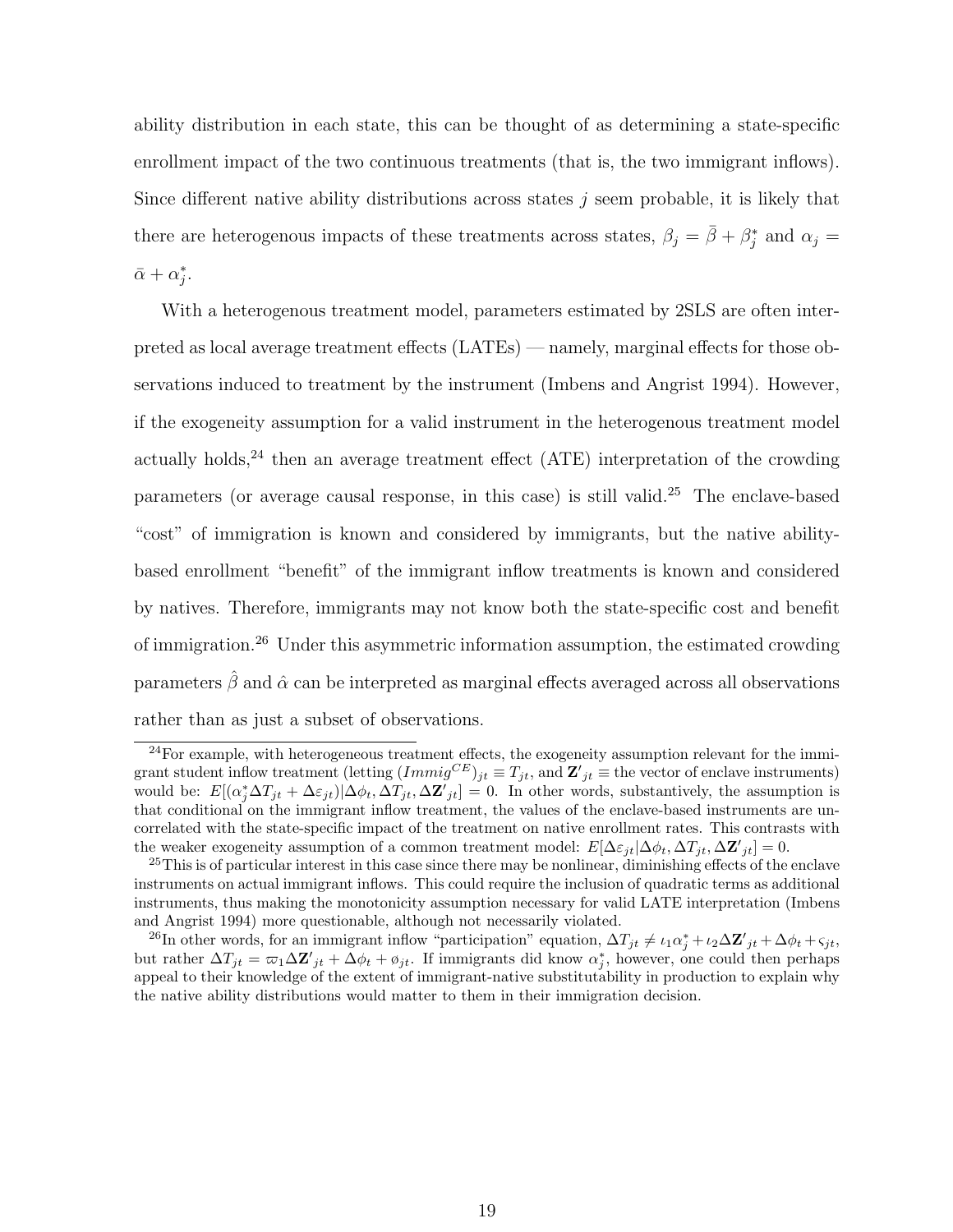## 5 Main Results

### 5.1 Immigrant Student and Labor Predictions

Table 1 displays average marginal effects from estimating college demand by immigrants in 1960.<sup>27</sup> The full logit model in column  $(1)$  shows that being female decreases immigrant enrollment probability on average by 1.3 percentage points relative to being male. Additionally, the probability of enrollment decreases significantly with age, as well as not significantly for all of the identified race/ethnicities relative to white non-Hispanic immigrants. The logit model predicts the correct outcome for enrollees at a higher rate than for non-enrollees, and also performs better for in-sample predictions than for out-of-sample predictions, as expected.<sup>28</sup>

Column (2) shows that the linear probability model (LPM) estimated by OLS has qualitatively and often quantitatively similar results to the logit specification, although the age effects are now significantly nonlinear and some of the race/ethnicity effects are now significant. However, the indicated measures of model fit are worse for the LPM estimation except that the model performs somewhat better in predicting the number of enrollees. This is also the case for the logit model with age only in column (3), although not by a large margin. Appendix Table A2 displays average (weighted) characteristics of each quintile in the college demand index, characteristics that are qualitatively similar to the estimation results of Table 1, as expected.

There are other potential alternative models to designate immigrant students and labor. One possibility is to not distinguish immigrant inflows, presuming that students and labor have a homogeneous effect on native enrollment, contrary to the model's predictions. Alternatively, I can determine an age cutoff using the distribution of enrolled immigrants in 1960. Immigrants of age equal to or below the cutoff age are designated as immigrant students, and immigrants older than the age cutoff are designated as immigrant workers.

<sup>27</sup>Appendix Table A1 examines averages of the covariates used in specification (5) for college-enrolled and not-college-enrolled immigrants.

 $^{28}$ Because, as Appendix Table A1 shows, the unconditional probability of immigrant enrollment in 1960 is very low, at 1 percent, this 0.01 value is used as the threshold for evaluating the logit predictions rather than the standard threshold of 0.5 (Heckman and Smith 1999).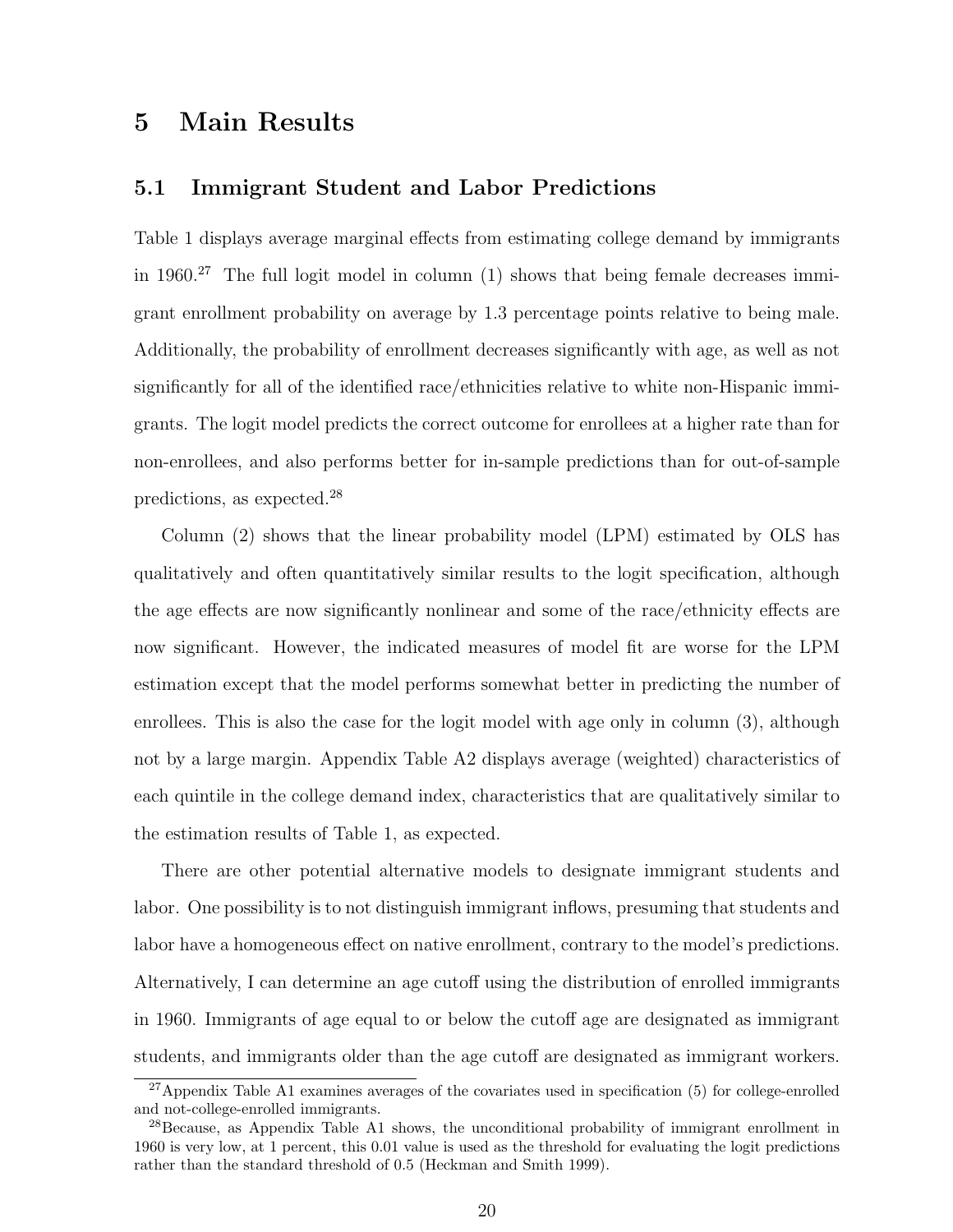Finally, I can also use the endogenous labor force participation and college enrollment information to classify the immigrant inflows appropriately.

Table 2 displays OLS results from estimation of baseline equation (4) using the above methods to determine the immigrant inflow regressors. Column (1) shows that under the assumption of homogeneous immigrant inflows, there is no significant effect of immigration on native college enrollment rates. Column (2), the preferred method, differentiates immigrant inflows. This specification finds support for the predictions of the model, as there is both significant crowd-in and crowd-out, with elasticities of 0.26 for  $\hat{\beta}$  and -0.14 for  $\hat{\alpha}$ .

Columns (3) to (5) show that sensible alternative methods yield quantitatively similar results to column (2). However, once endogenous labor and college market information is used in column (6), the coefficient magnitudes are severely diminished. As discussed in section 4, this suggests that non-spatial immigrant selection into the college market is negatively correlated with labor demand shifts or positively correlated with college supply shifts. Conversely, column (6) implies that non-spatial immigrant selection into the labor market is positively correlated with labor demand shifts or negatively correlated with college supply shifts. Thus, non-spatial selection bias in OLS estimation is notably reduced using the preferred method of column (2) relative to column (6).

#### 5.2 Descriptive Statistics

Figures 4a and 4b show that there is substantial geographic variation in the predicted immigrant labor and immigrant student variables over the sample period. Nearly all states saw large decreases (some over 100 percent in magnitude) in the relative labor supply of unskilled immigrant labor, with the exception of Idaho and Kansas, which experienced small increases. Meanwhile, there were widespread increases in the number of immigrant students over the sample period, especially in the Sun Belt region, with the sole exception of Vermont, which had a small decrease. Both figures are thus consistent with the upward skill trends shown in Figures 2 and 3.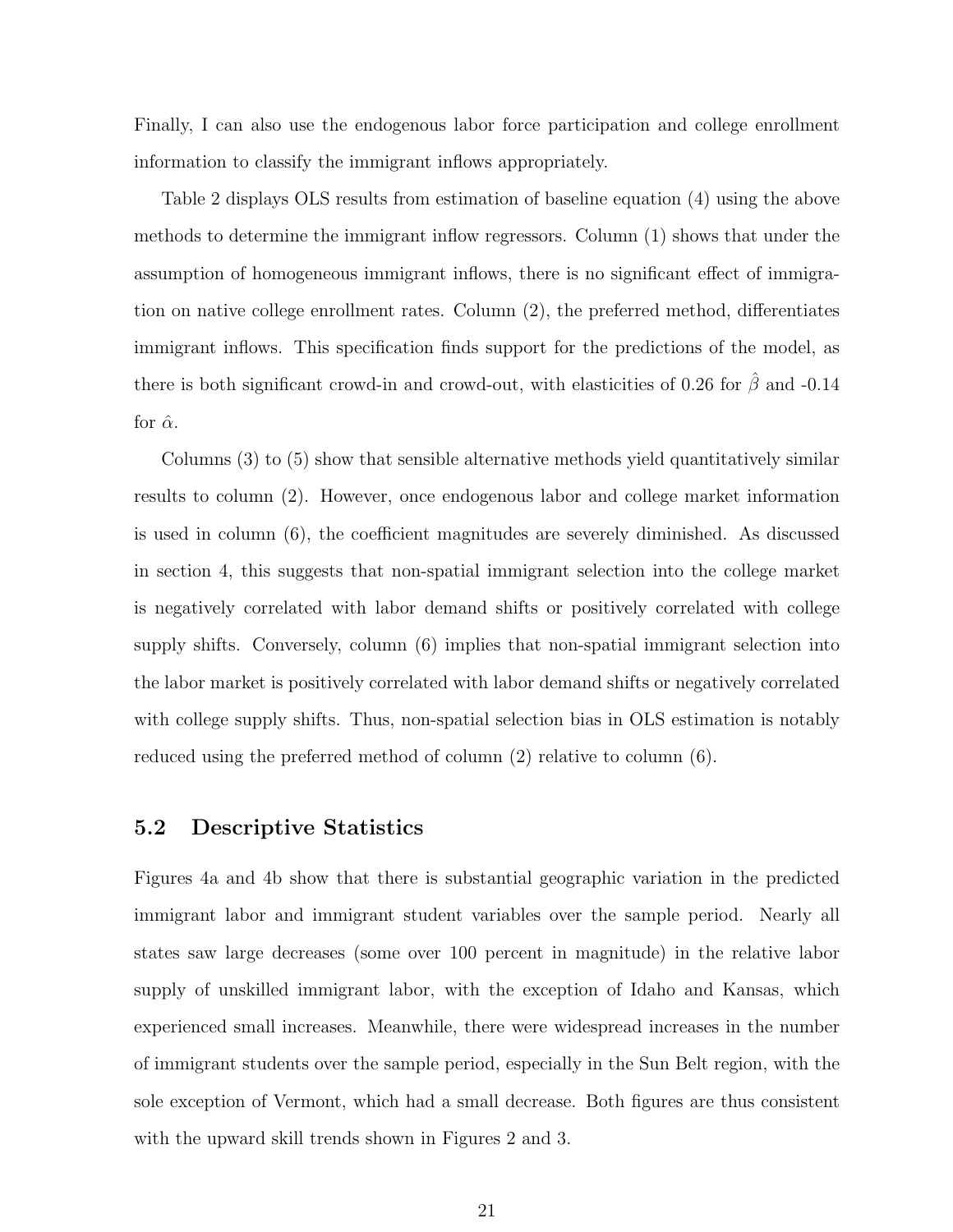The precision of the separately estimated coefficients for crowd-in and crowd-out relies on the degree of collinearity between the predicted immigrant worker and student flows. Figure 4c shows that precise identification (at least, for OLS; additional factors matter for 2SLS) does not come from large immigrant flow states such as California, New York, and Florida, but rather from much smaller flow states like Nebraska. This will be explored further in the main estimates.

A caveat to Figures 4a to 4c is that they do not purge the immigrant labor and student flows of macro-level, national variation. They also do not remove the portion of variation in the immigrant flows to each state that is time invariant. If such variation reflects unobservables that are also correlated with native college enrollment rates, using it for parameter identification will lead to biased immigrant crowding estimates.

Table 3 shows that, in addition to the statistically significant change that each dependent and independent variable experienced over the sample period, year and state-specific variation in the variables is substantial. For instance, 14 percent of the variation in native college enrollment rates differs across census years but not across states, while 60 percent of the variation differs across states but is time-invariant. This leaves 26 percent of the variation differing within states over time, generally accounting for one-fifth to one-quarter of the total variation across all variables of interest. As equation (4) notes, because all estimates will account for state and year fixed effects, the identifying variation is only from within states over time.

### 5.3 Baseline OLS and 2SLS Estimates

Table 4 shows the estimates from the first-stage regressions for relatively unskilled immigrant workers and immigrant students. In both columns (1) and (2), historical immigrant shares predict relatively small inflows of actual immigrants but with coefficients that are generally statistically significant. This is reflected in the large F-statistics from tests showing that the coefficients on the instruments are jointly equal to zero, both above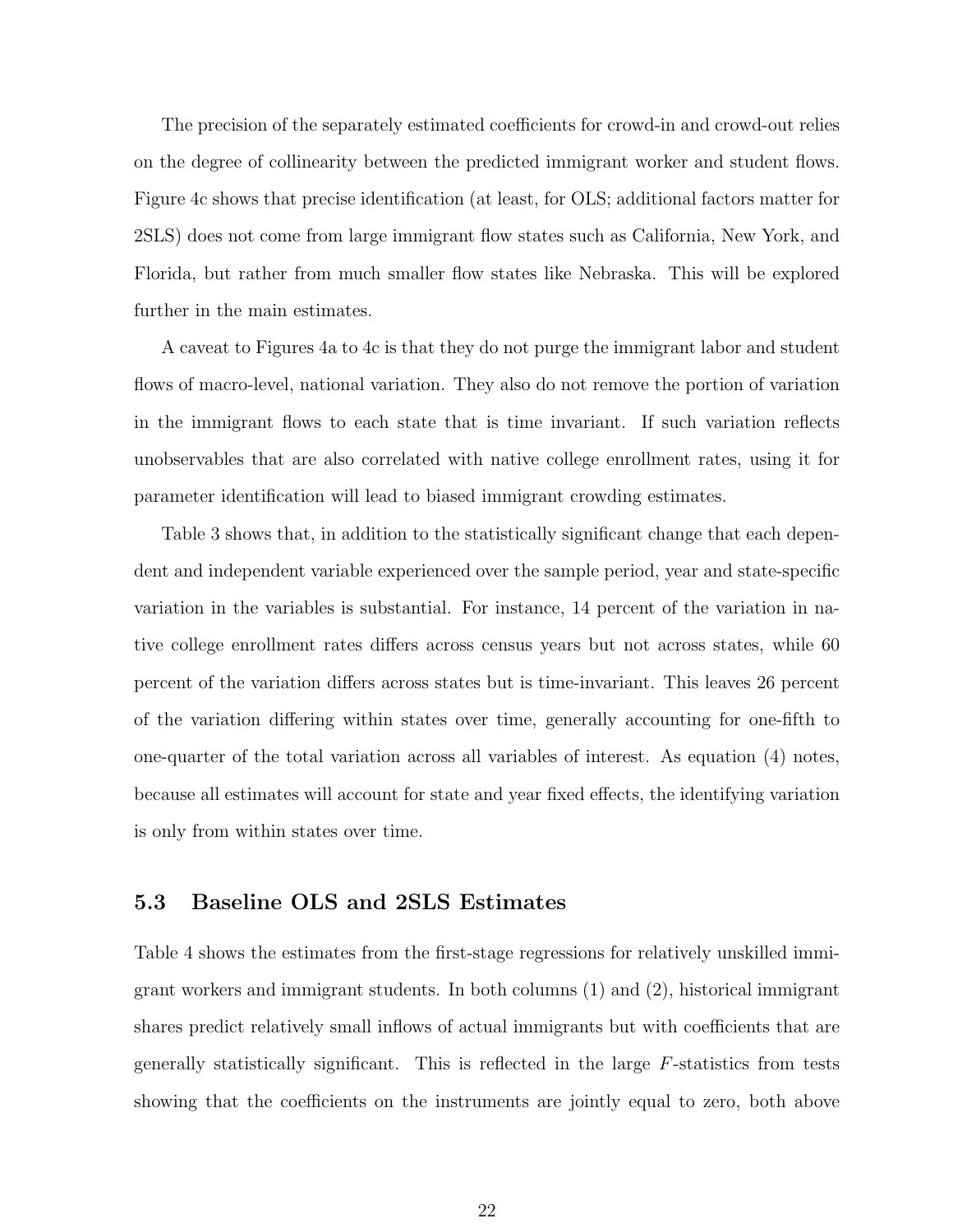critical values for weak instruments.<sup>29</sup> Both columns use quadratic specifications to allow for nonlinear effects of historical immigrant enclaves on immigrant flows. In each case, these nonlinear effects are significant, and the level and quadratic term for a given covariate are of opposite signs, providing support for the existence of diminishing net marginal benefits to the immigrant network.<sup>30</sup> Allowing for nonlinear effects is also sensible based on the log functional form of the endogenous variables being instrumented. For instance, alternatively dropping the second-order regressors in Table 4, taking logs of the first-order instruments, and re-running column (1) results in the undesirable loss of nearly a third of the observations but still results in significant enclave coefficients and a first-stage  $F$ -statistic of 8.6.<sup>31</sup>

Table 5 presents the main OLS and 2SLS estimates. Column (1) is identical to column (2) from Table 2, with one exception. For all specifications, as discussed in section 4, auxiliary regressions were also run where the dependent variables are  $\Delta\left(\frac{Native^{CE}}{Native}\right)_{jt}$ and  $\Delta\left(\frac{Immig^{CE}}{Native}\right)_{jt}$ . The last row of Table 5 reflects the ratio of crowd-out coefficients from those auxiliary specifications, which can be interpreted as the number of natives who disenroll for every immigrant enrollee. This displacement interpretation, not directly discernible from the crowd-out coefficient  $\hat{\alpha}$  alone, is more closely aligned with the magnitude prediction for  $\hat{\alpha}$  from the model, as displacement should be bounded between -1 and 0.<sup>32</sup>

In the OLS results, there is no statistically significant evidence of crowding once division-year fixed effects or state-specific linear trends are included in columns (2) and

 $^{29}$ The Stock and Yogo (2005) critical values for the maximal actual size of a 5 percent Wald test of the six immigrant enclave instruments jointly being equal to 0 are 29.18, 16.23, and 11.72 for maximal test sizes of 10, 15, and 20 percent, respectively. The F-statistic on the six immigrant enclave instruments thus exceeds the first critical value for both relatively unskilled immigrant worker inflows and immigrant student inflows.

<sup>&</sup>lt;sup>30</sup>In addition to such diminishing returns, nonlinearities may result from a minimum threshold an enclave must reach in size before it has value to a new migrant entrant (that is, a network externality).

<sup>31</sup>Cortes (2008) similarly allows for such nonlinearities in her first-stage analysis, reporting results for both log-log and quadratic specifications and likewise opting for the latter. In this study, when the enclave-based instruments are specified as regressors only in terms of first-order levels rather than in logs or quadratic terms, the instrument coefficients are generally not statistically significant and have low first-stage F-statistics.

 $32$ In the presence of any confounding biases, however, displacement estimates could lie outside of these bounds.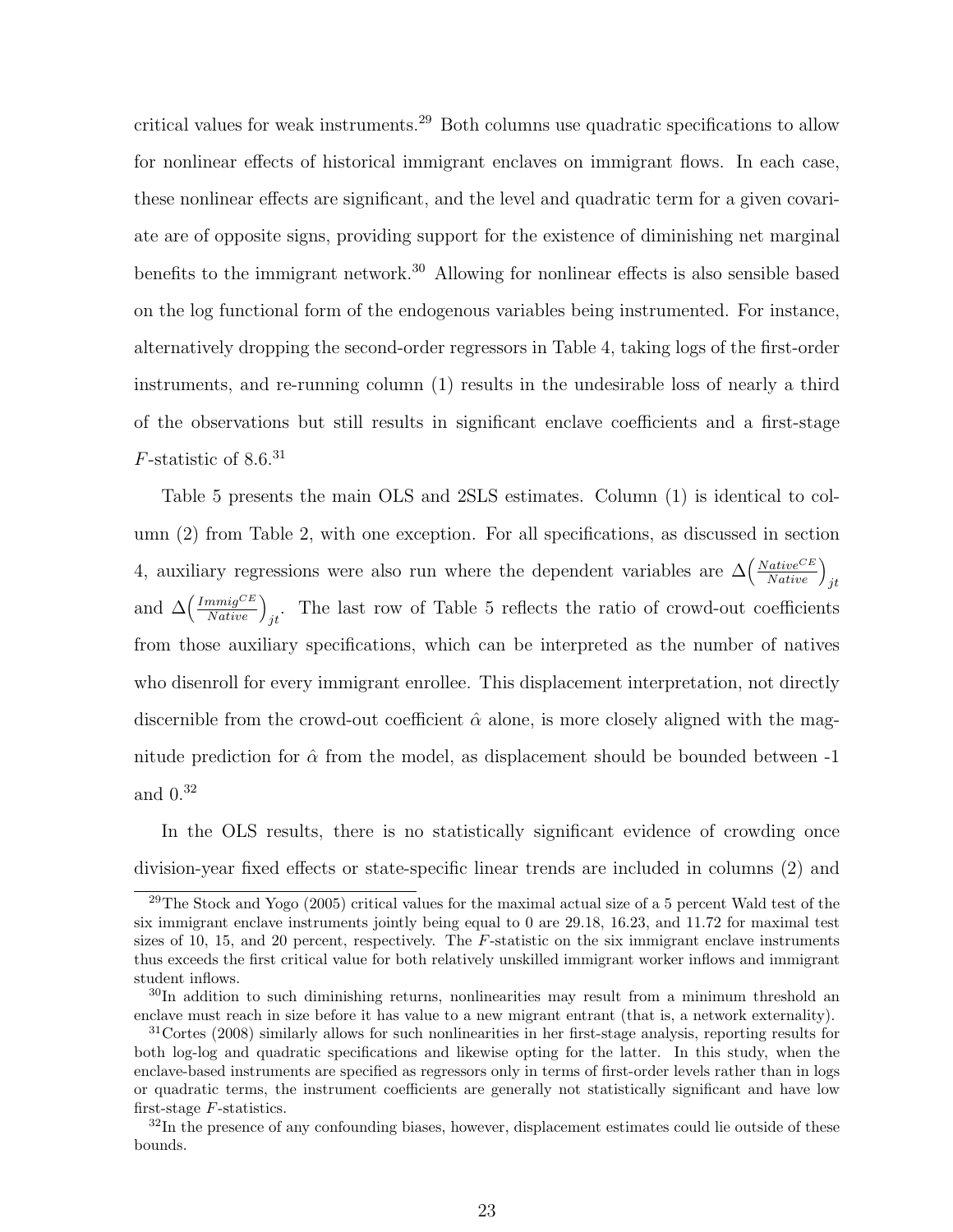(3). In both cases, compared with the results in column (1), the magnitude of both crowding coefficients is also reduced. The crowd-in elasticity decreases from 0.263 to 0.137 with division-year effects, and to 0.170 with state trends, while the crowd-out elasticity decreases from -0.143 to -0.087 with division-year effects, and to -0.113 with state trends.

This supports the notion that the division-year fixed effects are accounting for nontrivial bias from immigrant selection of markets across divisions in response to market shocks. The bias is upward on the crowd-in coefficient and downward on the crowd-out coefficient. Immigrant labor is dynamically locating in divisions with growing college prospects (in terms of college supply shifts), while immigrant students are choosing divisions with growing employment opportunities (in terms of labor demand shifts). As discussed in section 4, this may mean that immigrant relocations across divisions are made with longer-term prospects in mind. A similar interpretation holds for the comparison to column (3) except that the immigrant selection is across states rather than divisions, and based on state market trends rather than division shocks.

From the coefficient magnitudes, it appears that immigrant selection is occurring more at the division level than the state level.<sup>33</sup> Additionally, columns  $(4)$  and  $(5)$  confirm the expectation from Figure 4c that precise OLS identification is not coming from states with large immigrant flows like California. Rather, estimation precision is coming more from states like Idaho with low correlations between the two immigrant inflows.

Turning to 2SLS estimation and comparing column (6) to column (1), both crowd-in and crowd-out estimates are larger in magnitude. This supports the idea that, in terms of responses to state-year shocks, immigrant labor is endogenously locating in states where the labor market for them is improving, downwardly biasing the OLS estimates compared with 2SLS. Meanwhile, immigrant students are locating in states with expanding college markets, upwardly biasing the OLS estimates relative to 2SLS. Compared with the separate, first-stage  $F$ -statistics from Table 4, the Kleibergen-Paap  $rk$  statistic of 15.00

 $33$ Alternatively, linear trends may not be sufficient to represent the immigrant selection occurring at the state level, if such selection is a response to state-year shocks.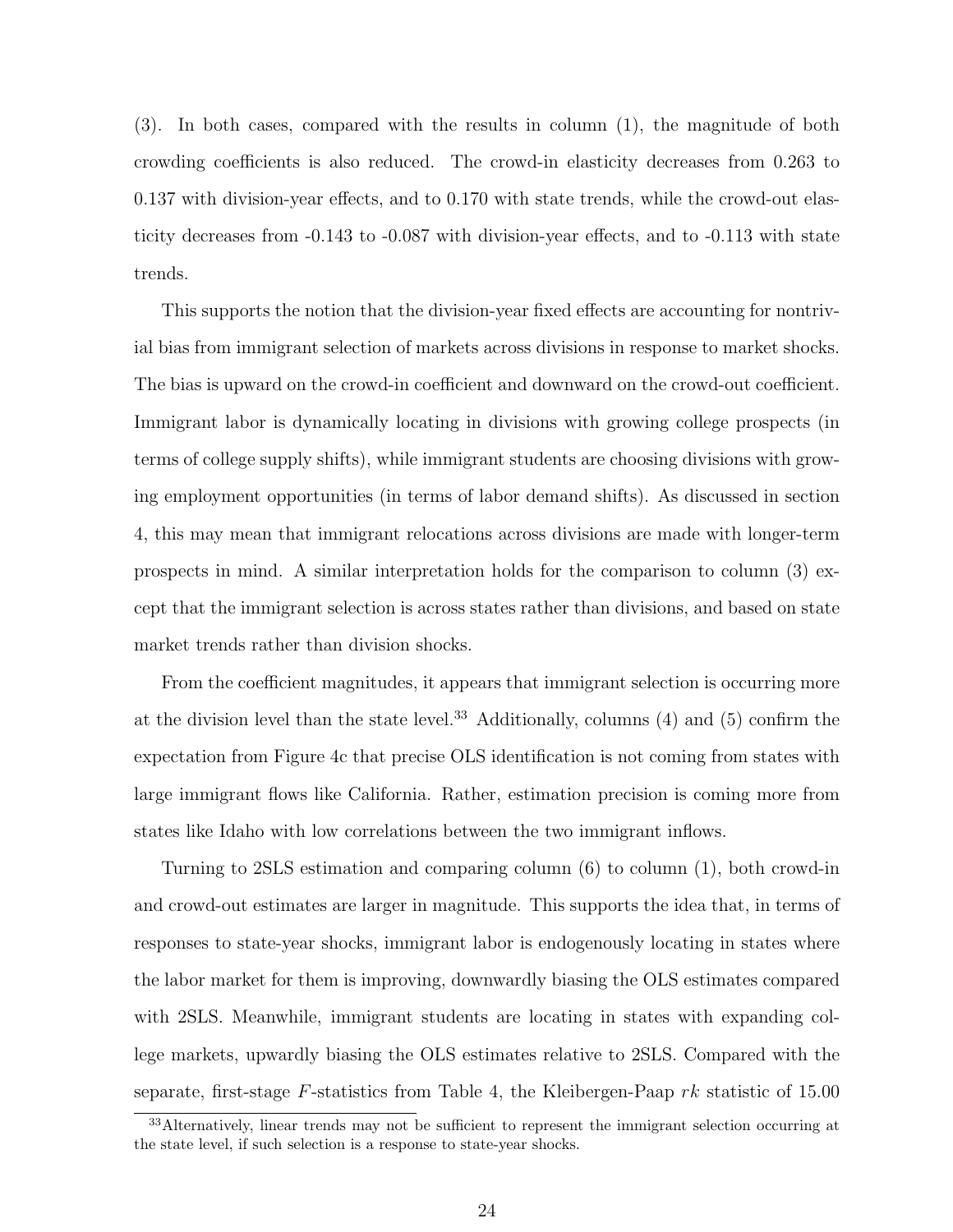suggests that estimation is slightly, but not prohibitively, weak. $34$ 

Once division-year fixed effects are included to strengthen instrument validity in preferred specification (7) of Table 5, the crowd-out elasticity falls to -0.04 but is no longer statistically significant, while the crowd-in elasticity of 0.33 is also smaller but still significant. In terms of displacement effects of crowd-out, although not significant, I nevertheless estimate a crowd-out ratio of -0.24. This implies that for every four immigrants enrolled in college, one native does not enroll, which falls in a range consistent with the model as well as with other studies.<sup>35</sup>

In column (8), an F test fails to reject the hypothesis that the coefficients on the included state-specific linear trends are jointly zero. Furthermore, unlike the OLS regressions, column (9) shows that the 2SLS results do appear to be nontrivially identified from large immigrant flow states like California. This is not surprising given that these are the states where the historical enclaves would be expected to better predict actual immigrant inflows. However, as in OLS, exclusion of states like Idaho in column (10) tends to inflate the standard errors without significantly affecting the point estimates compared with column  $(6)$ .

### 5.4 Relative Supply of Total Labor

Thus far, in terms of crowd-in effects, I have been focusing on relatively unskilled immigrant labor and how changes in this variable can affect native college enrollment rates. However, as Figure 1a and the Appendix model suggest, what affects the relative wage and subsequent native enrollment choices is shifts in the relative supply of total labor. Such shifts in total labor, while affected by immigrant inflows, may differ in magnitude

<sup>&</sup>lt;sup>34</sup>With two endogenous variables, the Stock and Yogo (2005) critical values for the maximal actual size of a 5 percent Wald test of the six immigrant enclave instruments jointly being equal to 0 are 21.68, 12.33, and 9.10 for maximal test sizes of 10, 15, and 20 percent, respectively. The rk statistic on the enclave instruments lies between the first and second critical values.

<sup>35</sup>In her instrumental variables specification, the significant estimates that Hoxby (1998) finds imply a crowd-out ratio ranging from -0.24 to -0.64. Additionally, although not focusing on immigrant-native displacement, Bound and Turner (2007) find in their study of cohort crowding that a 10 percent statespecific increase in the size of the college-age population decreases the fraction attaining a BA degree by 4 percent, an elasticity of -0.4.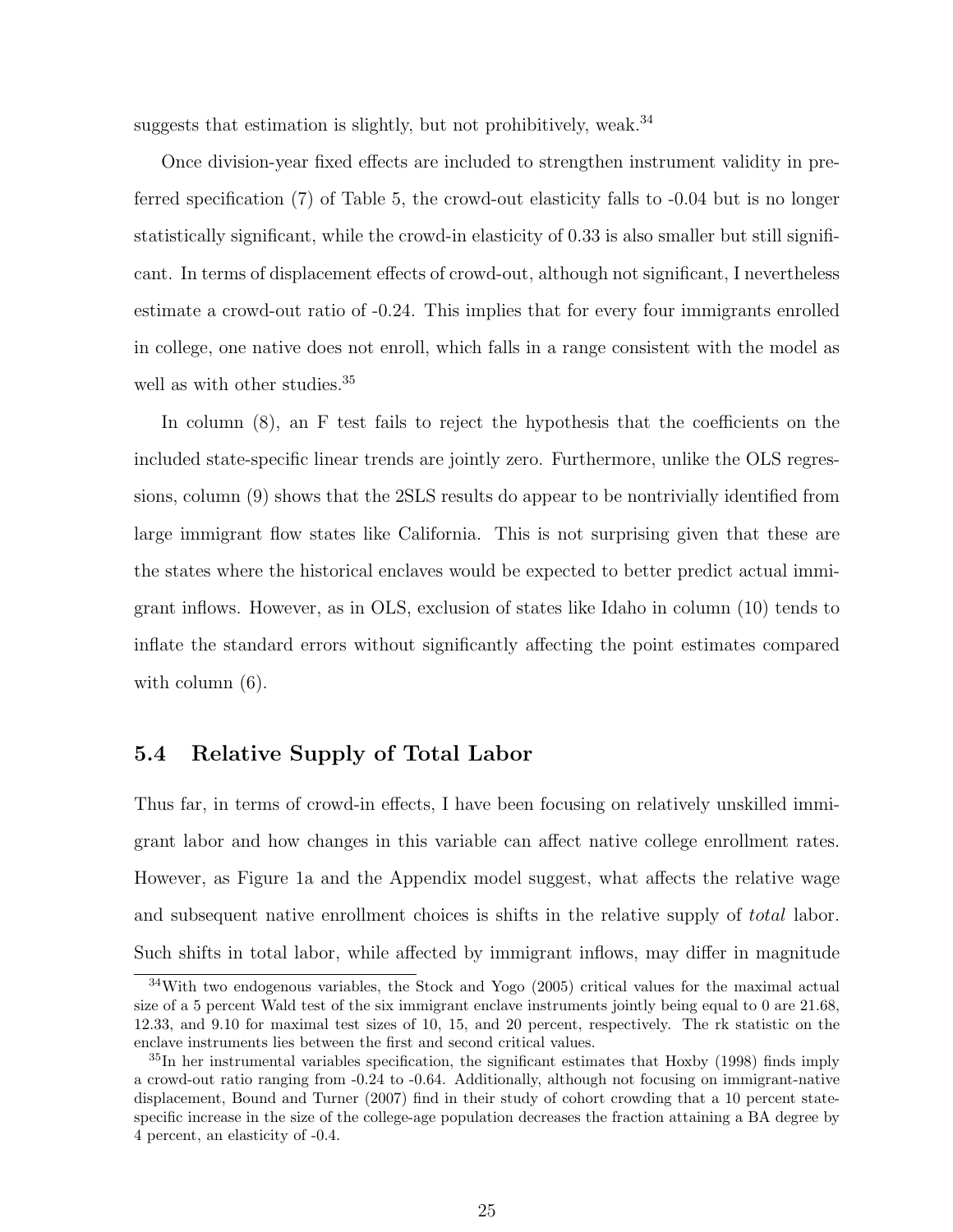from shifts in immigrant labor. Thus, total labor movements may alter relative wages and college enrollment incentives differently, leading to potential bias in the crowd-in coefficient from utilizing variation in relatively unskilled immigrant labor alone.

Table 6 examines this issue, replacing relatively unskilled immigrant labor as a regressor in estimation with relatively unskilled total labor. However, there are empirical issues with this strategy that make it undesirable, despite its theoretical reasonability. First, if native labor internal migration and location choice are more sensitive to labor market conditions than immigrant labor, perhaps due to better market information, relatively unskilled total labor will be more severely correlated with labor demand movements. This will downwardly bias the OLS coefficient on total labor. Columns (1) and (2) suggest that this is the case, as the coefficient on relatively unskilled total labor is significantly negative. OLS estimates of the impact of total labor flows are therefore uninformative.<sup>36</sup>

Meanwhile, the enclave-based instruments utilized for this paper do not have strong theoretical grounding to have predictive power for natives. The fact that they are not weak in column (4) despite the low percentage of immigrants in total labor supply, raises some suspicion that perhaps immigrant enclaves are predictive of native location decisions for reasons correlated with labor demand. This would bias the 2SLS coefficients on total labor supply downward toward OLS, which is what is observed. That said, compared with column  $(2)$ , the coefficient on relatively unskilled total labor in column  $(4)$ , although still negative, is reduced by nearly 50 percent. Thus, despite likely downward bias due to the endogeneity of native labor supply, there nevertheless remains some evidence of the earlier, crowd-in effect on native enrollment of exogenous increases in relatively unskilled immigrant labor.

Finally, once again regarding the main estimating equation (4), the level of immigration would also certainly, other things being equal, matter in accounting for firm output levels and scale effects. However, as such scale effects would, by definition, hold relative wages constant, they are not theorized in the model to affect native incentives to either

<sup>36</sup>One possibility to address this, however, might be to run a logit model of total college demand, similar to the immigrant demand model in equation (5), to form predicted labor supplied to utilize in the OLS regressions.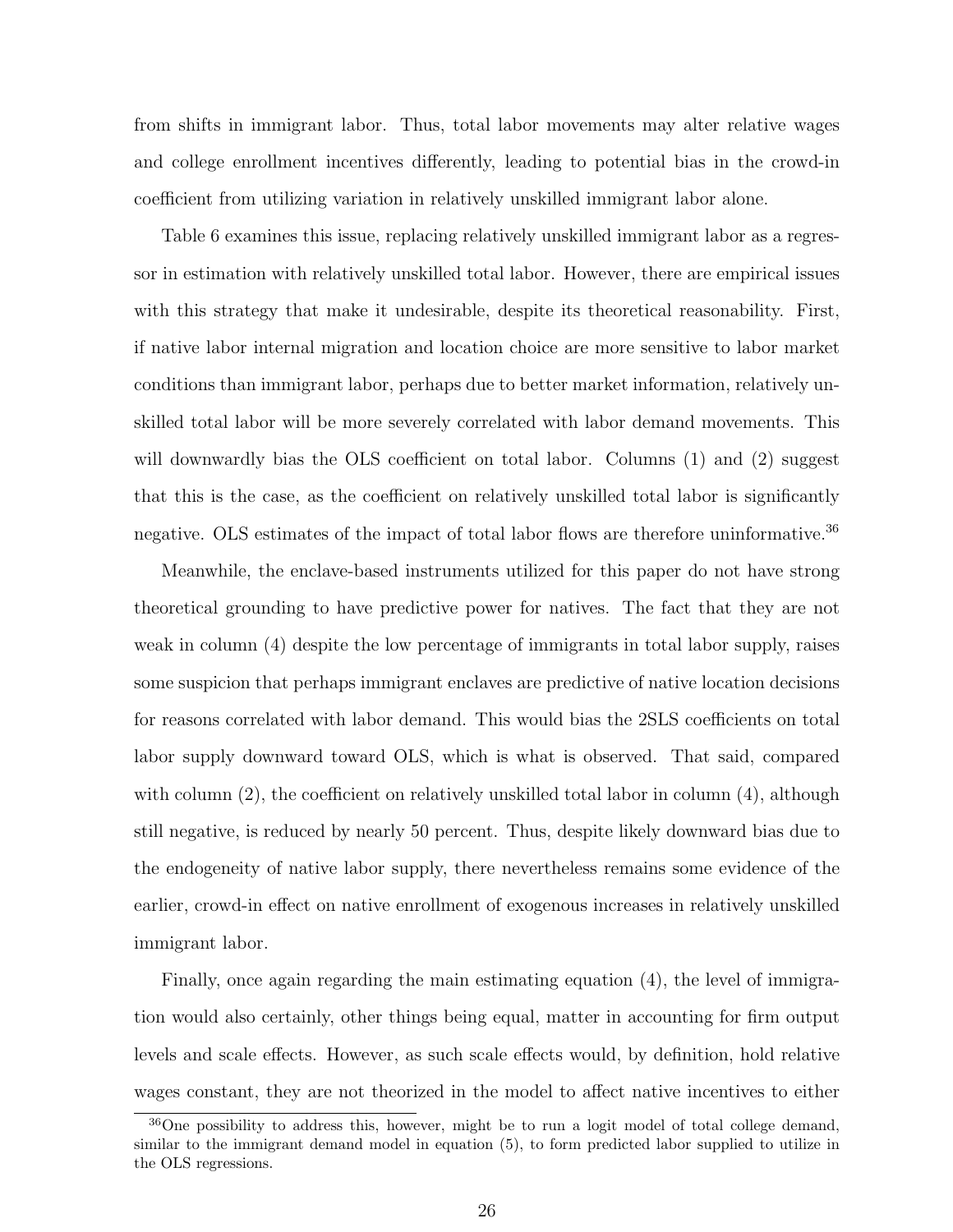remain unskilled or become skilled. Thus, the level of immigration, as compared to its skill composition, should not have a large effect, if any, on native college enrollment rates. $37$ 

## 6 Sensitivity Analyses

#### 6.1 Native Response Heterogeneity

The identification of a crowd-in effect and the lack of a significant crowd-out effect are suggestive of college demand that is fairly wage-sensitive and college slots that are flexibly supplied over a decadal time horizon. Table 7 explores heterogeneity in the native enrollment response to examine these hypotheses empirically, running specification (7) of Table 5 on native subgroups. First, there appear to be differential responses by age. The crowd-in effect is identical in magnitude for young natives ages 18–24, with an elasticity of 0.33. However, it is more precisely measured, suggesting that this is the group that accounts for the statistical significance of the effect for natives ages 18–44 in Table 5, column (7). While the results are qualitatively similar for 25–34 year-old natives, the crowd-in effect is smaller in magnitude and the crowd-out effect is larger in magnitude, although neither coefficient is significant. Given equations 1 and 2, and if immigrant market price effects are similar across age groups, these results suggest that the college enrollment demand of young natives is more sensitive to changes in the relative unskilled wage and tuition/fees than the demand of older natives. For female natives, both the crowd-in and crowd-out coefficients are slightly larger in magnitude compared with the baseline estimates, although not significantly so. Nevertheless, this is consistent with more elastic enrollment demand by women than men.

Meanwhile, the model predicts that, other things being equal, as college supply becomes more elastic, the crowd-out effect should decrease in magnitude while the crowd-in

<sup>&</sup>lt;sup>37</sup>However, to the extent that the level of immigration does matter because the model is incorrect, it remains likely that much of the variation and potential bias from that variable is accounted for by the combination of year, state (differenced out), and division-year fixed effects. This is suggested by Table 3, which shows, for instance, that 96 percent of the variation in the native population is accounted for by state fixed effects.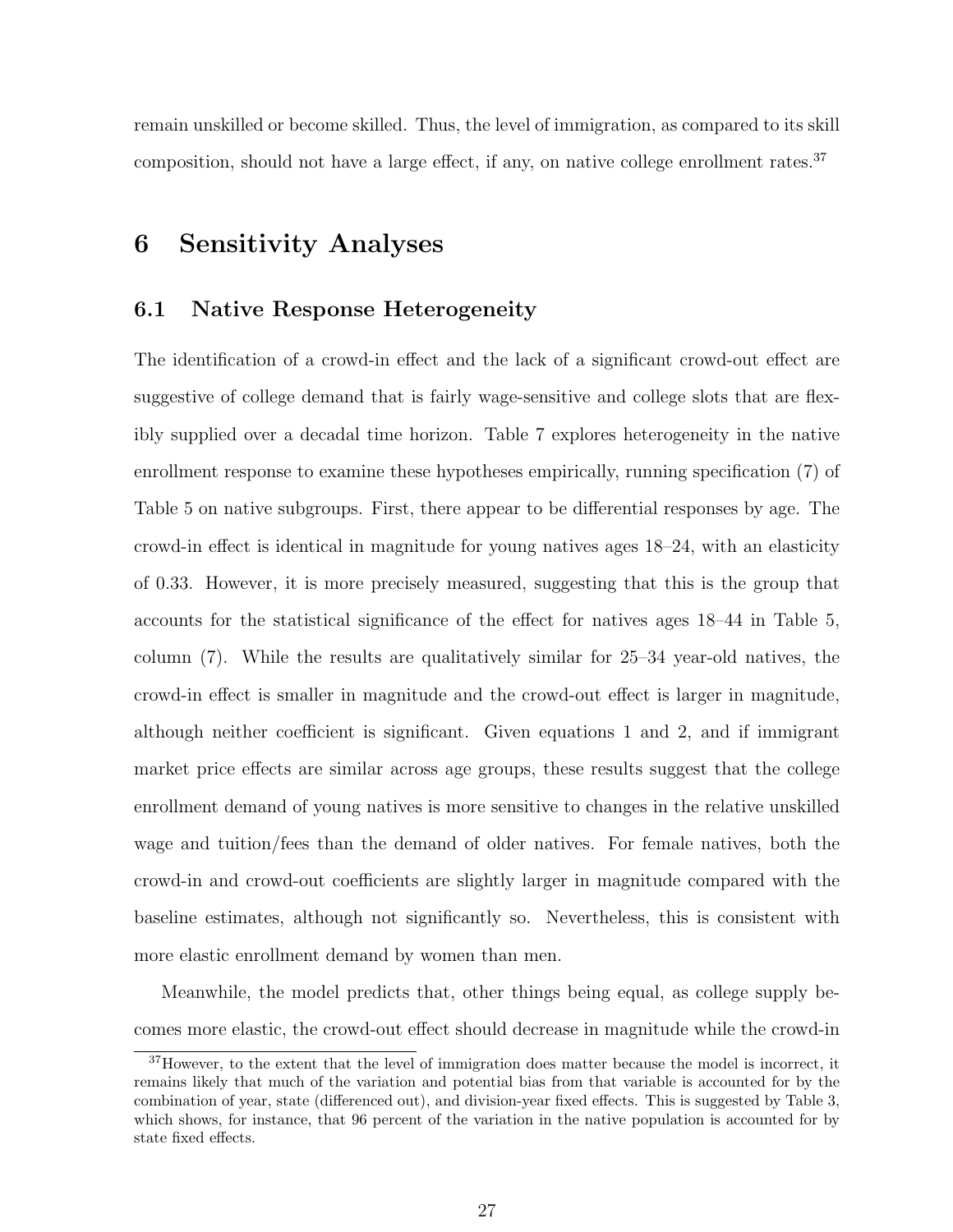effect increases (Appendix). Because it is expected that college supply is more elastic for public institutions (Bound and Turner 2007), the theoretical predications can be evaluated by focusing the results on public schools only. Table 7 shows that, consistent with the model, for natives on the margin of public enrollment, crowd-in is larger in magnitude compared with the baseline results, while crowd-out is smaller in magnitude. Additionally, given the decadal nature of the census data and the longer time horizon of the effects being examined here, more-elastic college supply at both public and private institutions is likely factoring into the results.

Table 8 examines the extent of an attainment response that is similar to the enrollment response. Qualitatively, the results are indeed similar. However, now the only statistically significant crowd-in response occurs for 25–34 year-olds. This may be due to the fact that attainment, unlike enrollment, is persistent. So in a given year, a significant 25–34 yearold native response may reflect both 25–34 year-olds currently experiencing immigrant inflows into their markets and 18–24 year-olds who experienced earlier immigrant inflows. Additionally, Table 8 provides some limited evidence that the marginal natives who are responding to immigration are those with less than four years of high school education. This could reflect their wages and tuition/fees being most affected by immigrant inflows, or that these natives are the most sensitive to such price changes.

### 6.2 Assessing Measurement Error in Immigrant Inflows

I turn now toward the assessment of two potential sources of measurement error in the immigrant regressors. As discussed earlier, the prevalence of small immigration inflows will increase the probability of classical measurement error, attenuating crowd-in and crowdout estimates. To explore the influence of any such error in the results, in columns (3) and (4) of Table 9 I exclude Kansas and Vermont, which have the smallest flows of exogenous immigrant labor and immigrant students over the sample period. Focusing again on the 2SLS estimates, and compared with the baseline estimates reposted in column (2), the crowd-in elasticity increases by 0.05, while the crowd-out elasticity, still not significant,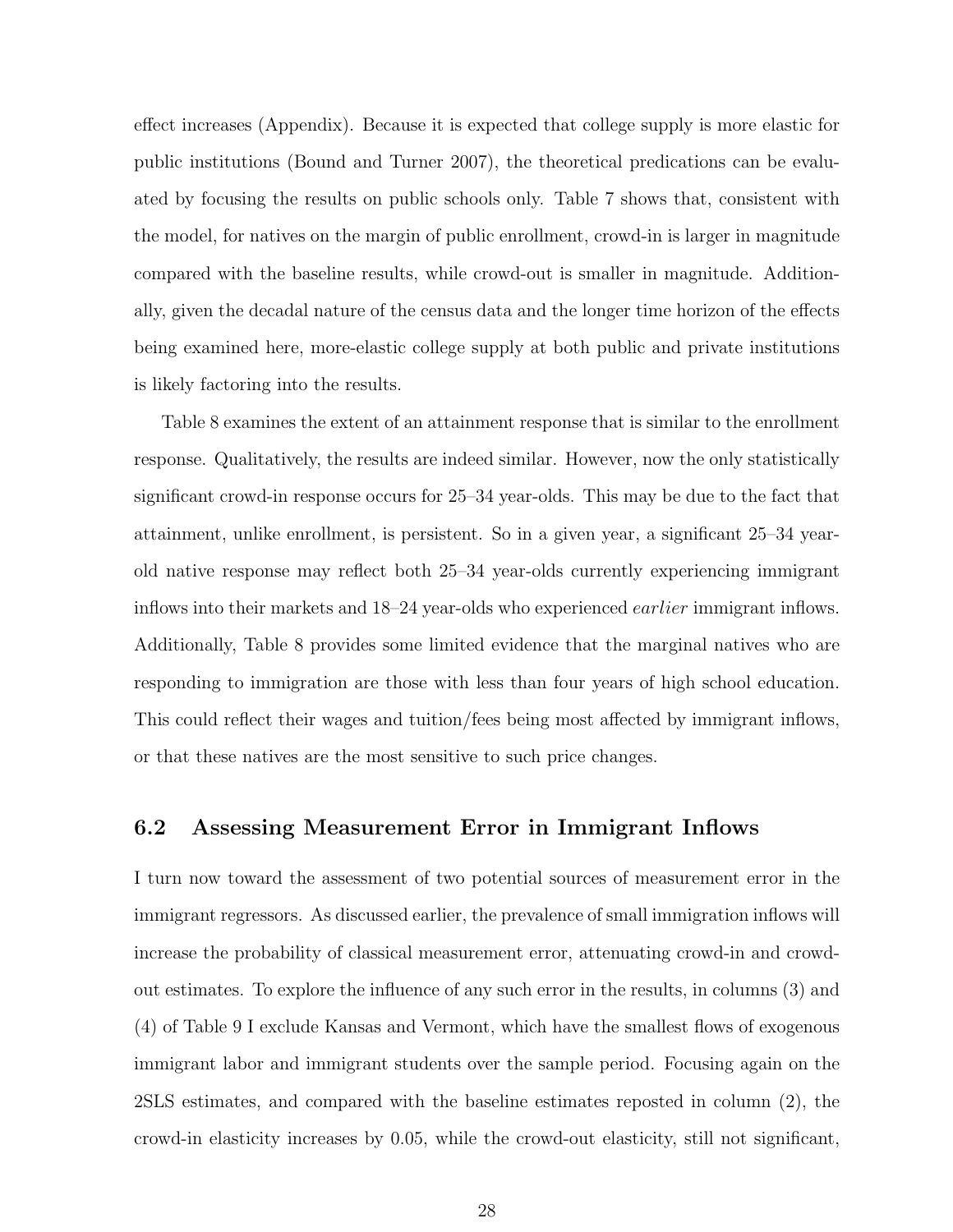decreases by 0.01. This suggests that, while measurement error from small flows is indeed attenuating the baseline estimates, it does not appear to be doing so substantially.

Additionally, illegal immigrants may be only partly reflected in the census data and yet could represent relatively large inflows in some states, thus likely affecting native enrollment. As previously noted, if legal and illegal immigrant flows of a given type (that is, workers or students) are positively correlated and cause similar price effects on wages and tuition/fees, then the crowd-in estimate will be upwardly biased while the crowd-out estimate will be downwardly biased. To evaluate the extent of such omitted variable bias arising from incorrect measurement of immigrant flows, I exclude in columns (5) and (6) of Table 9 the border states of Arizona and New Mexico, the two border states that do not have the largest immigrant inflows.<sup>38</sup> Upon doing so, I observe the expected changes in the crowding coefficients, as the magnitudes of both  $\hat{\beta}$  and  $\hat{\alpha}$  are reduced. However, the crowd-in result is still significant and remains quite close in magnitude to the column (2) baseline, implying that this source of error in immigrant measurement is not particularly problematic. The small degree of bias may be due in part to illegal status mitigating the extent of market price effects that undocumented immigrants can exert. This could result from restrictions on labor employment or college enrollment. Regardless, as noted earlier, because the omitted variables here are still immigrant-related, any bias could be reinterpreted as part of the parameter of interest, with the crowding elasticities reflecting both legal and illegal immigration.

## 7 Implications

### 7.1 Aggregate Native Enrollment

Given the preferred crowd-in estimate of 0.330 from Table 7, specification (2), a simple counterfactual exercise can be used to assess crowd-in's role in the aggregate change

<sup>38</sup>Remaining border states California and Texas have the largest immigrant inflows in the country over the sample period. Their exclusion adversely affects the relevance of the enclave instruments to immigrant flows, so they are kept in the sample for this analysis.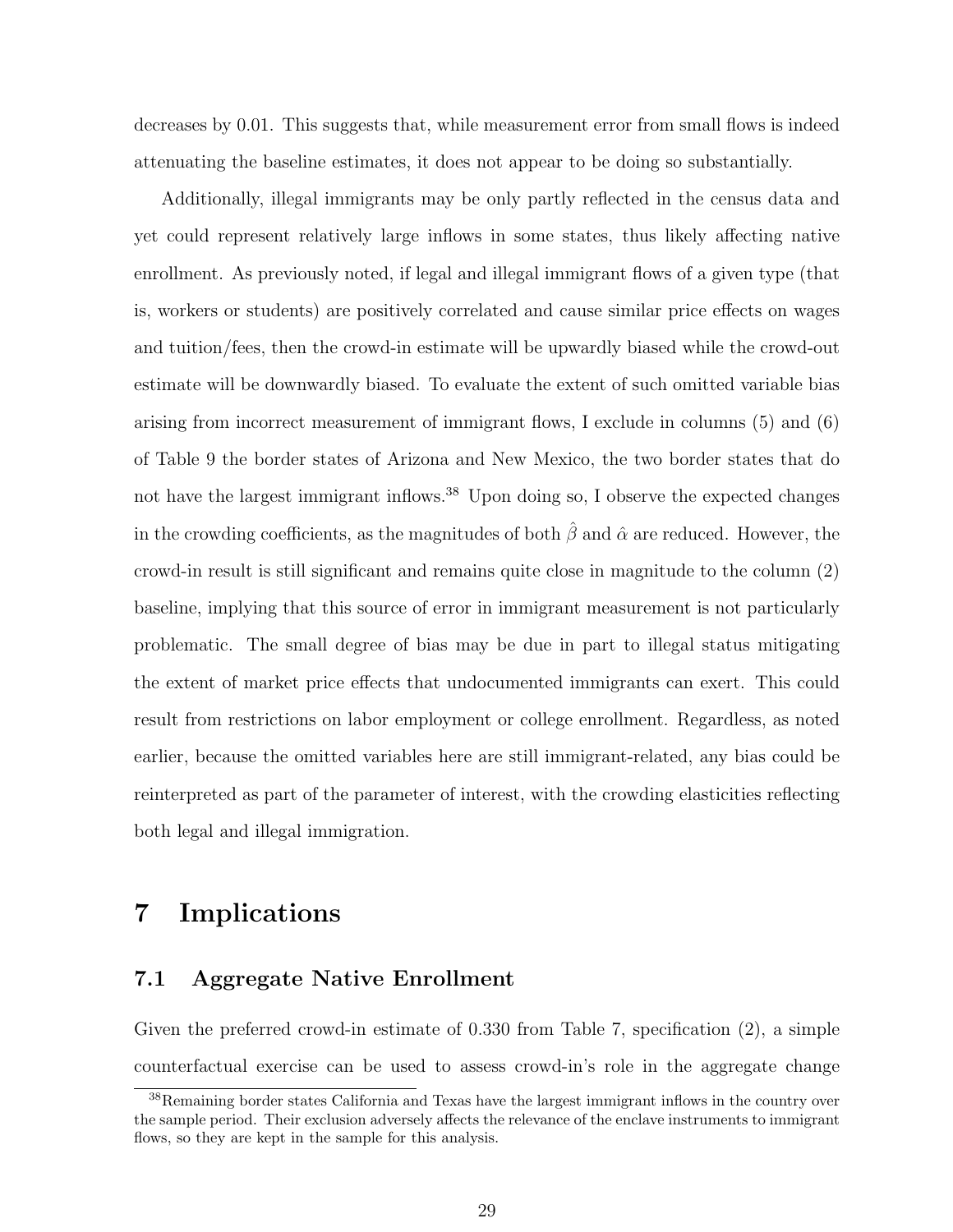observed from 1970 to 2000 in mean college enrollment rates of young U.S. natives. The exercise supposes that the immigrant skill mix stayed constant over the sample period at its 1970 value.<sup>39</sup> This is consistent with a very large counterfactual increase of 120.3 percent in the ratio of unskilled immigrant workers to skilled immigrant workers over the sample period. Such an inflow of immigrant labor would have led to a 39.7 percent increase in mean enrollment rates of young U.S. natives ages 18–24, an increase that is 18.3 percentage points larger than the observed enrollment rate increase of 21.4 percent during this period. Thus, the observed increase in the skill composition of immigrants during the latter part of the 20th century contributed to lower rates of native college enrollment than would have otherwise been observed.

This is a sizable suggested aggregate effect of crowd-in. However, as mentioned, the counterfactual change in the skill mix over the examined time period is quite large. Additionally, undercounting of undocumented, unskilled immigrants in the census data (which Table 9 implies might be an issue to some extent) could also be contributing to the aggregate crowd-in effect. Such undercounting would overstate the change in the immigrant skill mix during the sample period, resulting in an overstatement of the aggregate impact of crowd-in. Finally, the large implied aggregate crowd-in effect is undoubtedly also due to the use of a simple partial equilibrium exercise over a 30-year period when general equilibrium effects would also likely be a factor.

### 7.2 Elasticities of Demand for College by Natives

Equations 1 and 2 and the formal model in the appendix illustrate the theoretical link between the crowding parameters estimated in this paper and underlying structural parameters for the relative unskilled wage and college tuition/fee elasticities of demand for college enrollment demand by natives. It is thus useful to determine what values of these price elasticities, under certain restrictions on the remaining variables in the model, are implied by the crowd-in and crowd-out estimates.

<sup>39</sup>The actual (not predicted) 1970 immigrant (unskilled/skilled) labor force ratio is 2.4, while the actual 2000 immigrant (unskilled/skilled) labor force ratio is 1.1.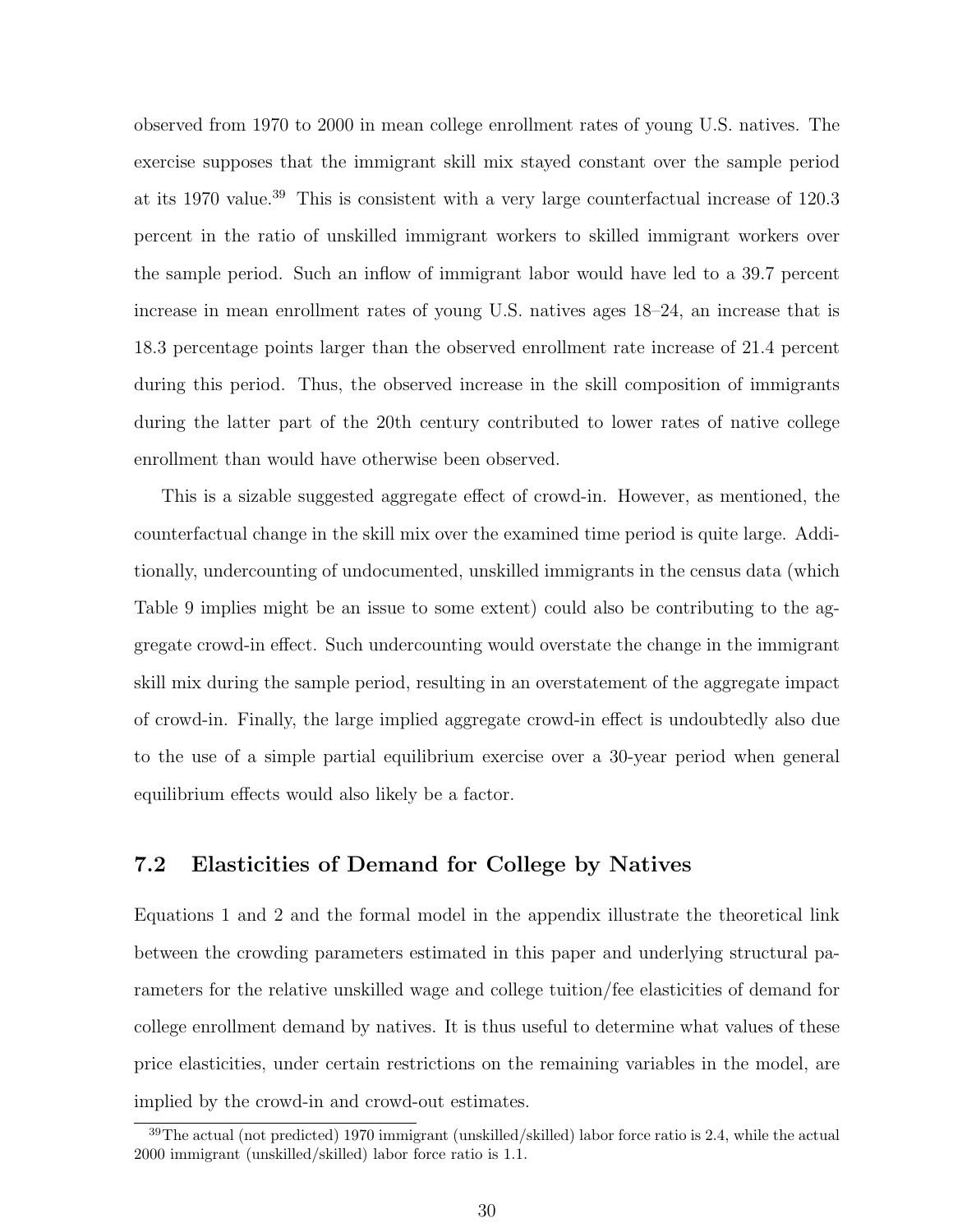Table 10 summarizes the results for  $\eta^N$  and  $\phi^N$  from parameterizing the model (further details in the appendix). Note from the formal model that both parameters enter into college demand negatively. Thus, although the derived elasticities are positive, increases in the relative unskilled wage and college tuition/fees both decrease native college demand, as expected. For all values of  $\psi$ , the tuition/fee elasticity of college supply, and  $\theta$ , the elasticity of substitution between skilled and unskilled labor, natives have fairly wagesensitive demand for college enrollment, as  $\eta^N$  lies between 5.8 and 8.6. In other words, a 1 percent increase in the relative unskilled wage would decrease the rate of native college enrollment by 5.8 to 8.6 percent. At the mean enrollment rate of 9.2 percent during the sample period for natives 18–44 years old, this would result in a rate decrease of 0.5 to 0.8 percentage points.

For the low and high  $\psi$  values, respectively, native college demand ranges from being tuition/fee inelastic with a  $\phi^N$  of 0.7, to being quite elastic with a value of 18.1. Thus, a 1 percent college tuition/fee increase would decrease the native college enrollment rate by 0.7 to 18.1 percent. However, only the 0.7 estimate is derived using a value of  $\psi$  that is not purely hypothetical and so is likely more plausible. Once again, at the mean enrollment rate of 9.2 percent, this would result in a rate decrease of 0.1 to 1.7 percentage points.

This exercise indicates that for reasonable parameter values, the paper's crowding estimates suggest that native college demand is quite wage-sensitive. Kane (1999) finds that youth are fairly sensitive in their college enrollment demand to opportunity costs (that is, the unskilled wage), but insensitive to discounted earnings differentials between those with a high school degree and those with some college. Because both the opportunity cost and discounted earnings are reflected in the relative unskilled wage that is this paper's focus, the extent to which it aligns with Kane (1999) is mixed. Moreover, Kane (1999) also finds that youth college enrollment is sensitive to changes in tuition, with an elasticity of approximately -1, interpreting the combined wage and tuition results to be consistent with behavior in the presence of financing constraints. One possible explanation for the contrast in his results with those of this paper is the difference in the estimation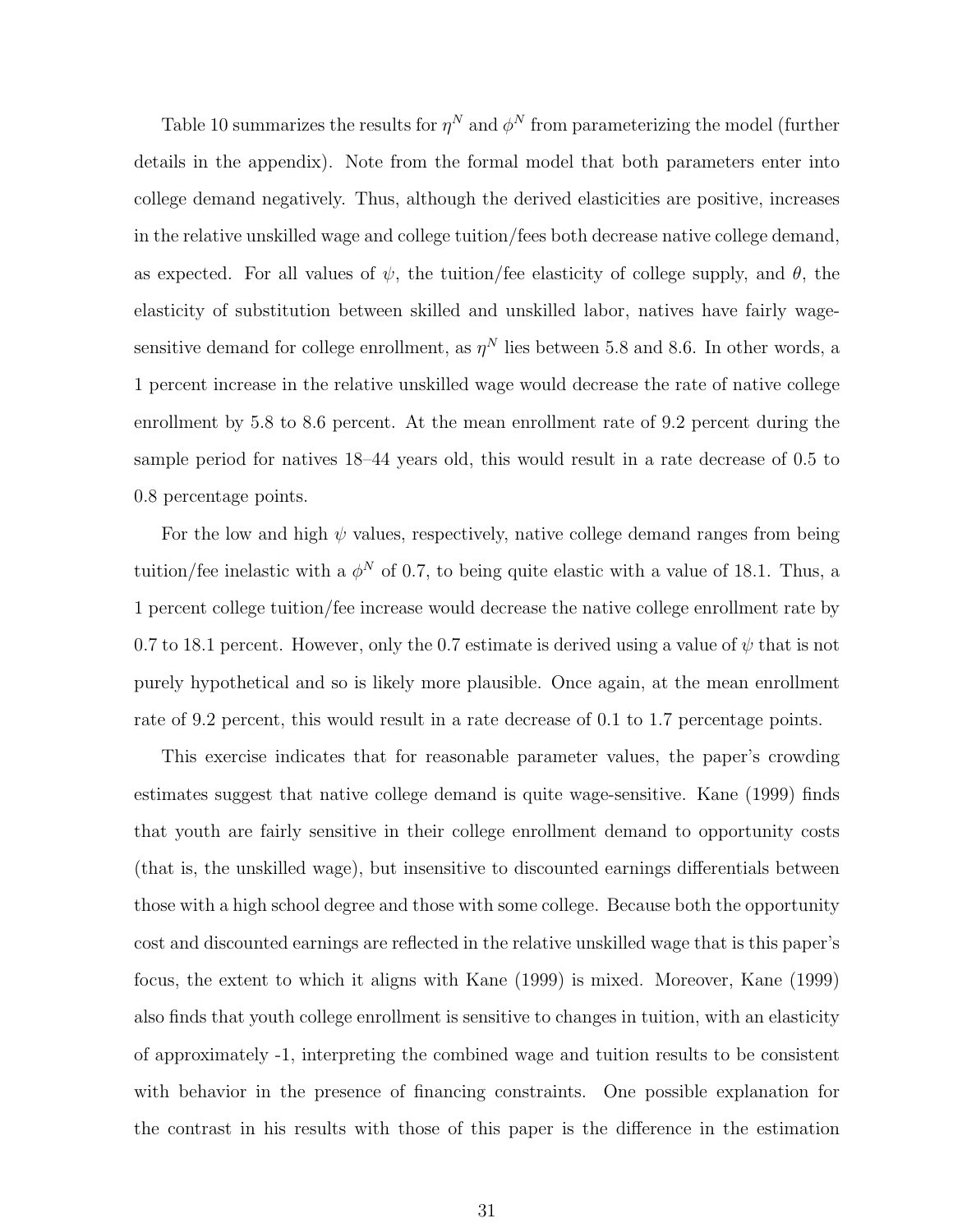time horizon.<sup>40</sup> With this paper's longer, decadal time frame, financial constraints on college enrollment may be less binding, consistent with an increased wage sensitivity and decreased tuition/fee sensitivity of college demand.

Finally, it should also be noted that the implied elasticities of immigrant inflows on wages and tuition/fees (not shown) are non-zero but small. For instance, for the first set of values shown in Table 10 for  $\psi, \theta, \eta^N$ , and  $\phi^N$ , a 10 percent increase in relatively unskilled immigrant labor reduces relative unskilled wages by about 0.24 percent. Thus, the model and results imply that while immigrants do affect market wages, these effects need not be particularly large to result in the crowding responses observed, because of natives' sensitivity to wage changes.

## 8 Conclusion

This paper estimates how inflows of immigrant students and immigrant labor, by changing the costs and benefits of higher education, affect the postsecondary enrollment of natives. I first construct a dual-market, supply-demand model to form predictions over the effects of immigration on native skill acquisition. Using U.S. Census microdata from 1970 to 2000, I test the predictions of the model by estimating the causal impact of heterogeneous immigrant inflows into local markets on college enrollment rates of U.S. natives in those areas. To isolate the exogenous component of immigrant inflows from endogenous flows that vary with unobserved movements in labor demand and college supply, I use a model of immigrant college demand combined with two-stage least squares estimation that utilizes geographic variation in historical immigrant enclaves.

I find that a 1 percent state-level increase in relatively unskilled immigrant labor raises the rate of native college enrollment in that state by 0.33 percent. Meanwhile, a 1 percent state-level increase in immigrant college students lowers that state's native enrollment rate by 0.04 percent, but this effect is not statistically significant. The lack of a significant crowd-out effect, coupled with the presence of a significant crowd-in effect, is suggestive of

 $40$ Kane (1999) analyzes annual data from 1980 to 1992.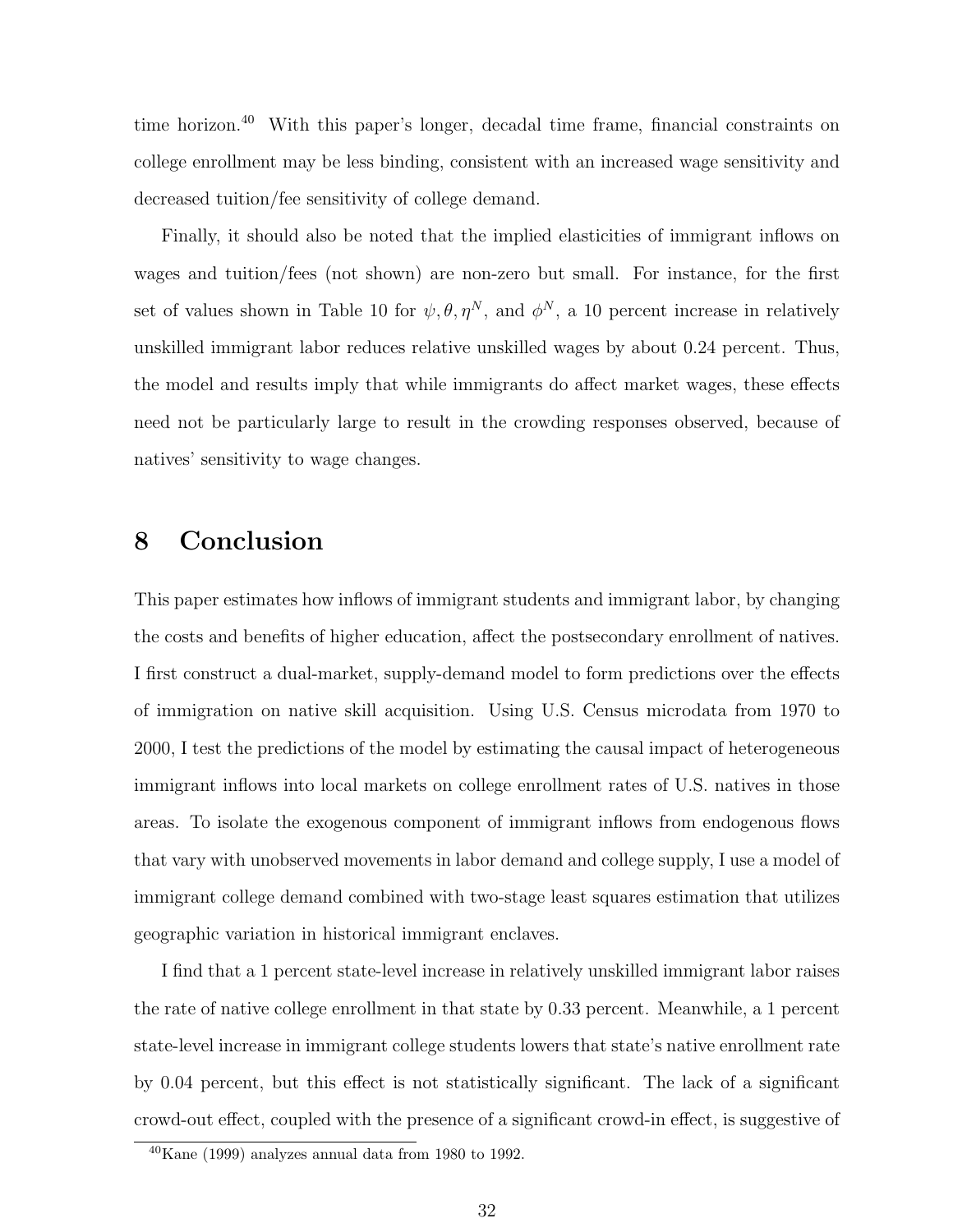wage-sensitive college demand by natives as well as elastic college supply, particularly at the decadal frequency of the data. This hypothesis is supported empirically. The crowd-in effect is driven by natives ages 18–24, who are likely to have college demand that is more sensitive to returns than older natives. Crowd-in is also larger for natives on the margin of public school enrollment, where college slots are likely to be more elastically supplied.

I also show that the results provide evidence that immigrants do impact market prices like the relative wage. However, these effects need not be large to be consistent with the observed crowding results due to implied native sensitivity to even small market price changes, particularly wage changes.

This paper suggests that education studies on displacement effects of immigrant students on natives, by ignoring immigrant labor inflows, miss an important component of immigration that significantly affects native skill choice. Additionally, over long time horizons, I show that displacement effects appear to be small to nonexistent. Further research needs to be done, however, to compare findings in this study with those in existing crowd-out studies. Differences between the two are potentially being driven by differences in market structure (for example, the elasticity of college supply) in the long run vs. the short run, or by differences in examining all college-going natives vs. only disadvantaged natives.

Regarding the implications of this work for labor studies of immigration's effect on natives, by emphasizing a more unified framework between labor and education markets, the paper highlights an endogenous skill acquisition response by natives to immigrant inflows. This contributes to a growing literature on how such general equilibrium responses may play a role in the seemingly rapid absorption of immigrants into local markets, mitigating native wage effects of immigration, which the paper finds are negative but small.

Government policies on immigration that do not take into account how the composition of immigrant inflows is affected may have unanticipated consequences due to the resultant changes in native enrollment that this paper identifies. Moreover, distinguishing the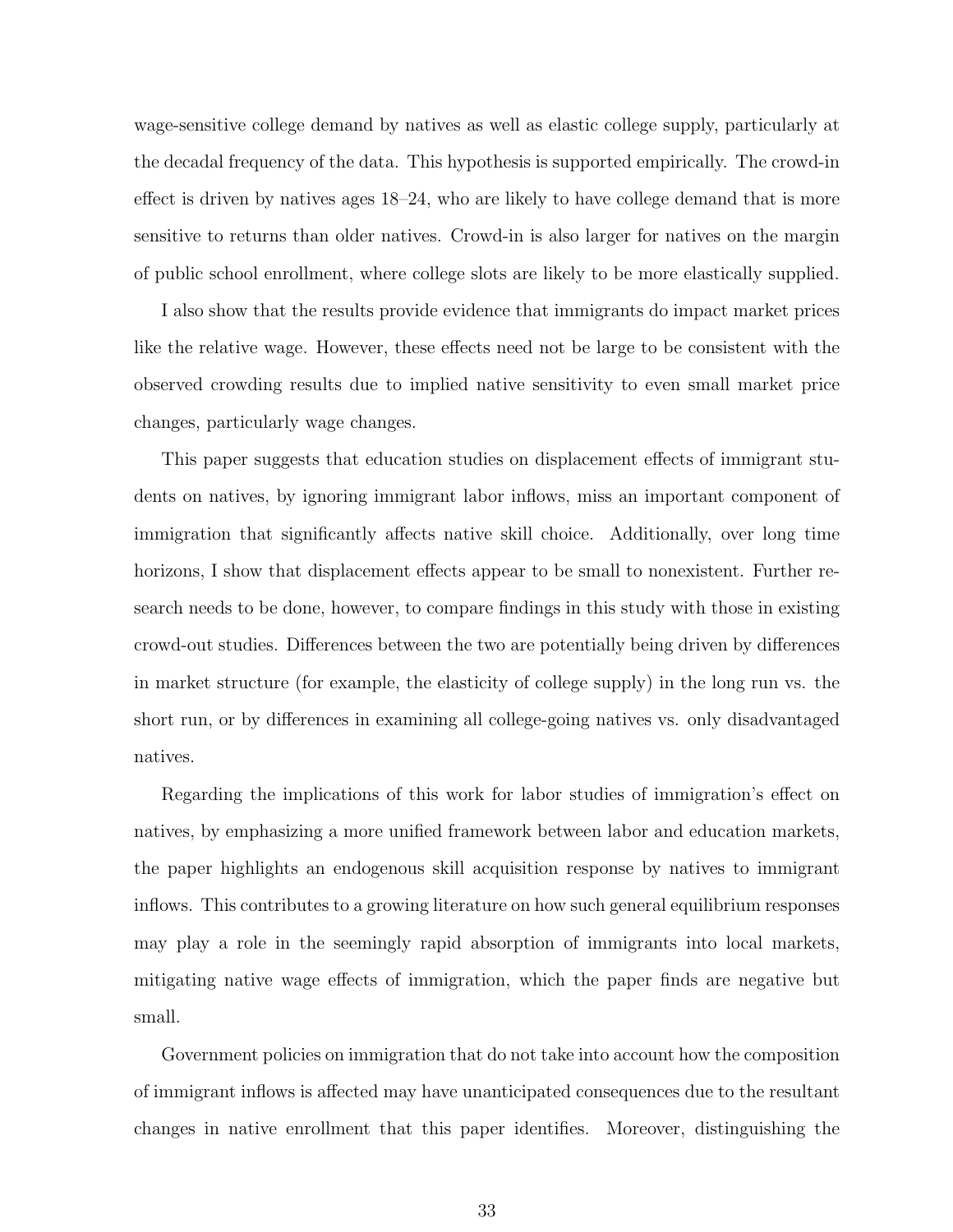degree to which individuals respond more to changes in the costs or the benefits of higher education also has direct implications for government policy. If the goal of a government intervention were to increase college enrollment rates, the paper suggests that labor market policies targeting relative wages might be more effective in the long run than education market policies adjusting costs through loans and grants.

In order to definitively make such claims, however, additional investigation is necessary to determine whether the estimated crowding effects are indeed reflective of the entire native population, or of only a subset of the native population that is not liquidityconstrained. Related to this, more work on the welfare implications of the immigrant inflows, given this native response, is also of interest and necessary before statements of optimal policy can be made (for example, Chiswick 1989, or Eberhard 2012, who finds positive native welfare implications of immigrant inflows given endogenous native human capital adjustment). Such research will be aided by additional understanding of the price and non-price mechanisms of the native response highlighted in this paper.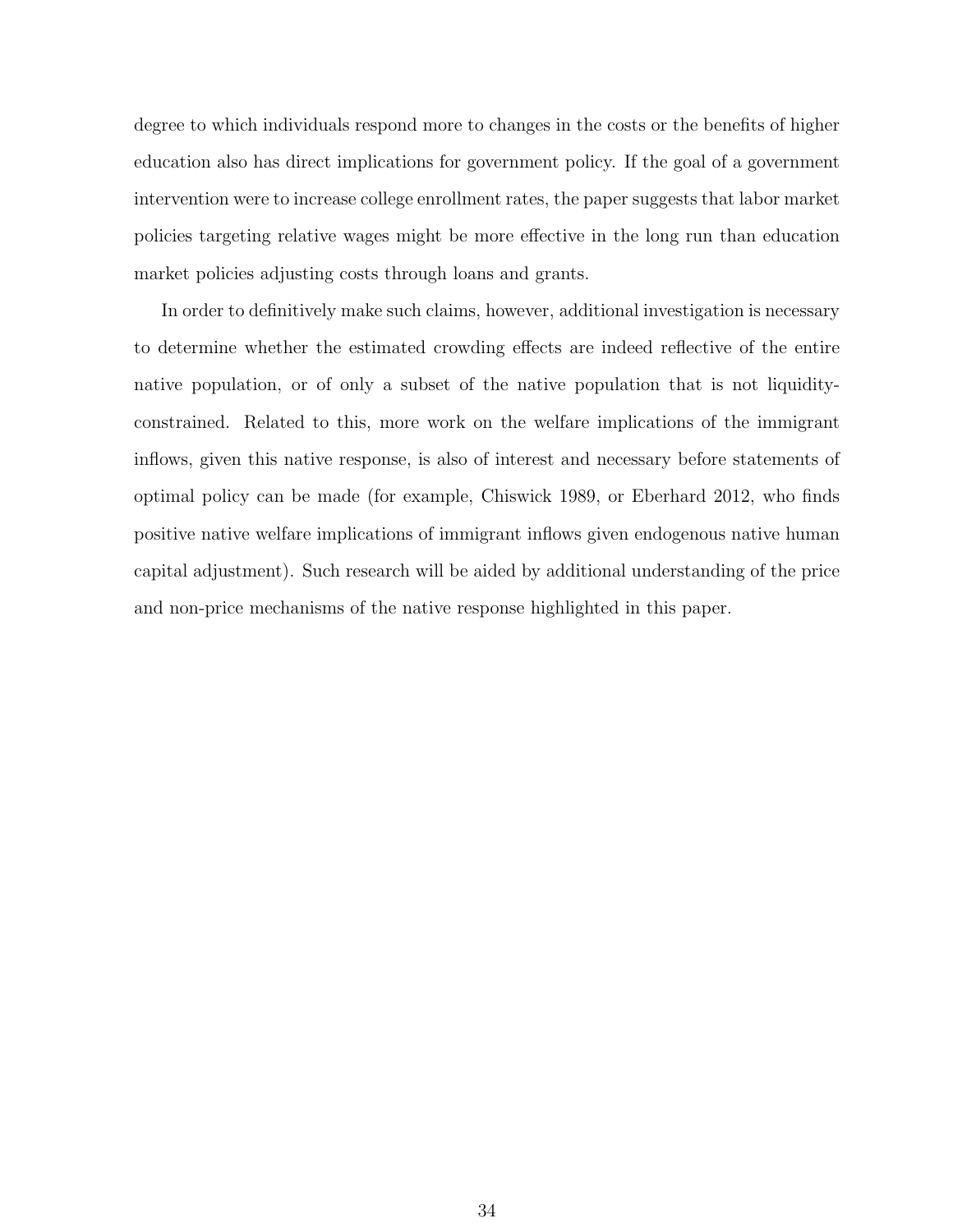## References

- [1] Autor, David H., Lawrence F. Katz, and Alan B. Krueger. 1998. "Computing Inequality: Have Computers Changed the Labor Market?" Quarterly Journal of Economics, 113(4): 1169–1213.
- [2] Aydemir, Abdurrahman, and George J. Borjas. 2011. "Attenuation Bias in Measuring the Wage Impact of Immigration." Journal of Labor Economics, 29(1): 69–113.
- [3] Bartel, Ann P. 1989. "Where Do the New Immigrants Live?" Journal of Labor Economics, 7(4): 371–391.
- [4] Bertrand, Marianne, Esther Duflo, and Sendhil Mullainathan. 2004. "How Much Should We Trust Differences-in-Differences Estimates?" Quarterly Journal of Economics, 119(1): 249–275.
- [5] Betts, Julian R. 1998. "Educational Crowding Out: Do Immigrants Affect the Educational Attainment of American Minorities?" In Help or Hindrance? The Economic Implications of Immigration for African-Americans, eds. D. Hamermesh and F. Bean, New York: Russell Sage Foundation.
- [6] Betts, Julian R., and Robert W. Fairlie. 2003. "Does Immigration Induce 'Native Flight' from Public Schools into Private Schools?" Journal of Public Economics, 87(5-6): 987–1012.
- [7] Black, Dan A., Terra G. McKinnish, and Seth G. Sanders. 2005. "Tight Labor Markets and the Demand for Education: Evidence from the Coal Boom and Bust." Industrial and Labor Relations Review, 59(1): 3–16.
- [8] Borjas, George J. 1980. "The Relationship between Wages and Weekly Hours of Work: The Role of Division Bias." The Journal of Human Resources, 15(3): 409– 423.
- [9] Borjas, George J. 2003. "The Labor Demand Curve Is Downward Sloping: Reexamining the Impact of Immigration on the Labor Market." Quarterly Journal of Economics, 118(4): 1335–1374.
- [10] Borjas, George J. 2007. "Do Foreign Students Crowd Out Native Students from Graduate Programs?" In Science and the University (Science and Technology in Society), eds. P. Stephan and R. Ehrenberg, Madison: University of Wisconsin Press.
- [11] Bound, John, Jeffrey Groen, Gabor Kezdi, and Sarah Turner. 2004. "Trade in University Training: Cross-State Variation in the Production and Stock of College-Educated Labor." Journal of Econometrics,  $121(1-2)$ : 143–173.
- [12] Bound, John, David A. Jaeger, and Regina M. Baker. 1995. "Problems with Instrumental Variables Estimation when the Correlation Between the Instruments and the Endogenous Explanatory Variables is Weak." Journal of the American Statistical Association, 90(430): 443–450.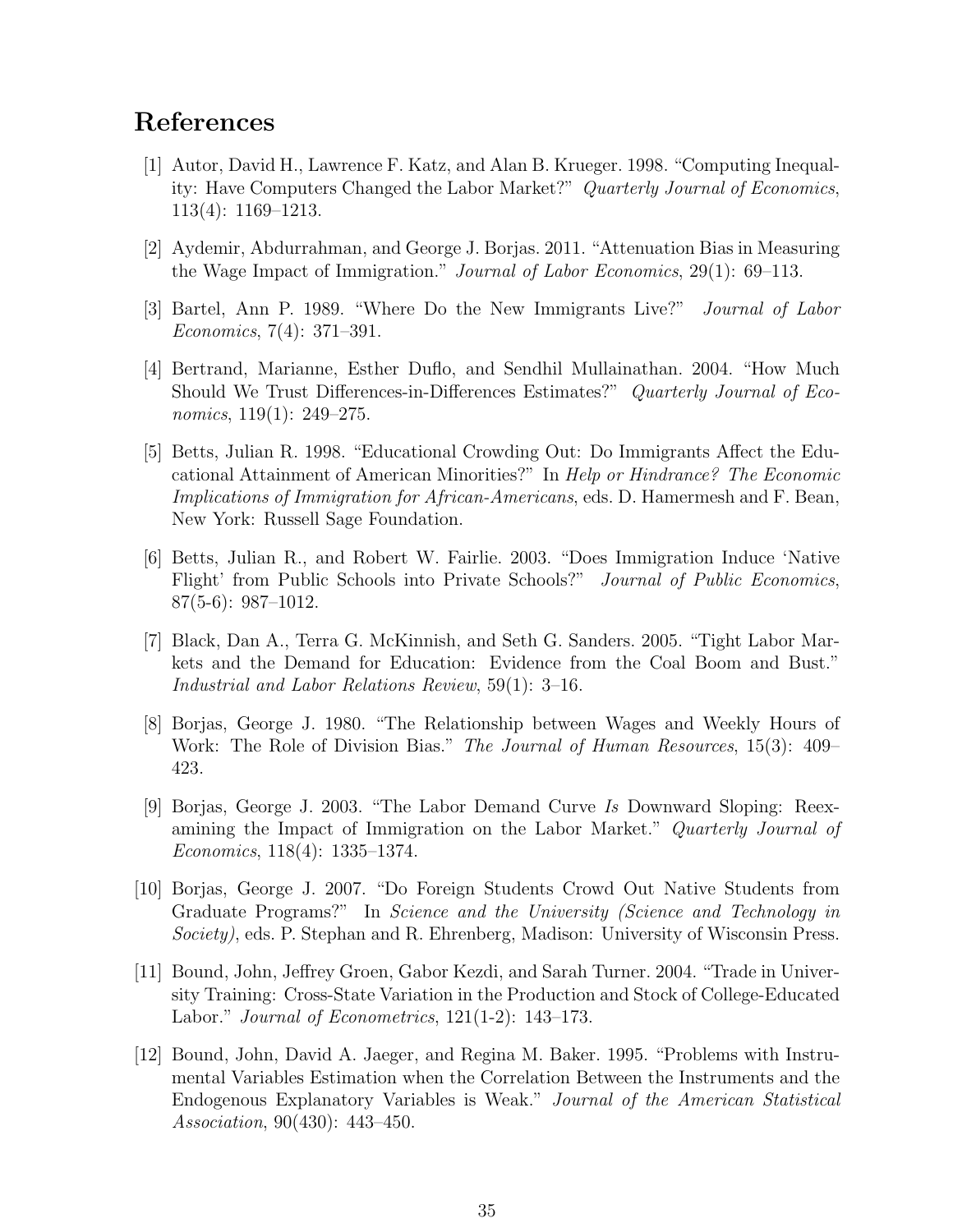- [13] Bound, John, and Sarah Turner. 2007. "Cohort Crowding: How Resources Affect Collegiate Attainment." Journal of Public Economics, 91(5-6): 877–899.
- [14] Boustan, Leah Platt. 2010. "Was Postwar Suburbanization 'White Flight'? Evidence from the Black Migration." Quarterly Journal of Economics, 125(1): 417–443.
- [15] Cadena, Brian C. 2013. "Native Competition and Low-Skilled Immigrant Inflows." Journal of Human Resources, 48(4): 910–944.
- [16] Card, David. 1990. "The Impact of the Mariel Boatlift on the Miami Labor Market." Industrial and Labor Relations Review, 43(2): 245–257.
- [17] Card, David. 2001. "Immigrant Inflows, Native Outflows, and the Local Labor Market Impacts of Higher Immigration." Journal of Labor Economics, 19(1), 22–64.
- [18] Card, David. 2005. "Is the New Immigration Really So Bad?" Economic Journal, 115(507): F300–F323.
- [19] Card, David, and John DiNardo. 2000. "Do Immigrant Inflows Lead to Native Outflows?" American Economic Review, Papers and Proceedings, 90(2): 360–367.
- [20] Card, David, and Thomas Lemieux. 2001. "Can Falling Supply Explain the Rising Return to College for Younger Men? A Cohort-Based Analysis." Quarterly Journal of Economics, 116(2): 705–746.
- [21] Chiswick, Carmel U. 1989. "The Impact of Immigration on the Human Capital of Natives." Journal of Labor Economics, 7(4): 464–486.
- [22] Christian, Michael. 2004. "The Responses of State Universities to Changes in the Demand for Public Higher Education, 1980–95." University of Michigan, Mimeo.
- [23] Cortes, Patricia. 2008. "The Effect of Low-skilled Immigration on U.S. Prices: Evidence from CPI Data." *Journal of Political Economy*, 116(3): 381–422.
- [24] Cortes, Patricia, and Jose Tessada. 2011. "Low-skilled Immigration and the Labor Supply of Highly Skilled Women." American Economic Journal: Applied Economics, 3(3): 88–123.
- [25] Cragg, John G., and Stephen G. Donald. 1993. "Testing Identifiability and Specification in Instrumental Variable Models." Econometric Theory, 9(2): 222–240.
- [26] Dai, Tiantian, Xiangbo Liu, and Biancen Xie. 2013. "The Impact of Immigrants on Host Country Crime." Economics Letters, 119(2): 157–161.
- [27] Denisova, Anastasiya. 2013. "Immigration and the Educational Choices of Nativeborn Workers: the Role of Income." Georgetown University, Mimeo.
- [28] Dickens, William T. 1990. "Error Components in Grouped Data: Is It Ever Worth Weighting?" The Review of Economics and Statistics, 72(2): 328–333.
- [29] DiNardo, John E., and Jorn-Steffen Pischke. 1997. "The Returns to Computer Use Revisited: Have Pencils Changed the Wage Structure Too?" Quarterly Journal of Economics, 112(1): 291–303.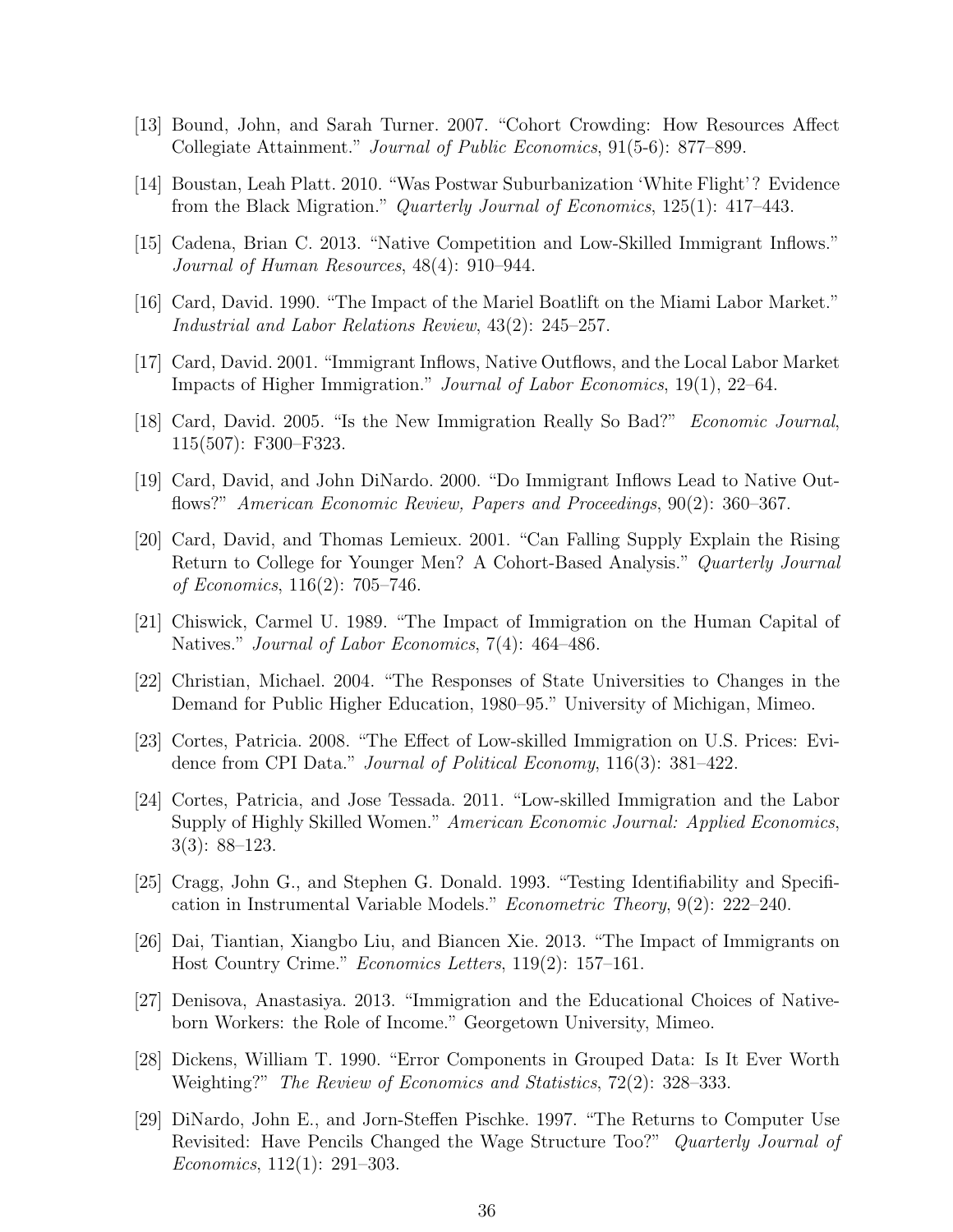- [30] Dynarski, Susan M. 2003. "Does Aid Matter? Measuring the Effects of Student Aid on College Attendance and Completion." American Economic Review, 93(1): 279–288.
- [31] Eberhard, Juan. 2012. "Immigration, Human Capital and the Welfare of Natives." University of Southern California Marshall School of Business, Mimeo.
- [32] Fortin, Nicole M. 2006. "Higher-Education Policies and the College Wage Premium." American Economic Review, 96(4): 959–987.
- [33] Genc, Serife. 2012. "Immigration in Canada: A General Equilibrium Analysis." University of Pittsburgh, Mimeo.
- [34] Gould, Eric D., Victor Lavy, and M. Daniele Paserman. 2009. "Does Immigration Affect the Long-Term Educational Outcomes of Natives? Quasi-Experimental Evidence." Economic Journal, 119(540): 1243–1269.
- [35] Hanson, Gordon H. 2006. "Illegal Migration from Mexico to the United States." Journal of Economic Literature, 44(4): 869–924.
- [36] Heckman, James J., and Jeffrey A. Smith. 1999. "The Pre-Program Earnings Dip and the Determinants of Participation in a Social Program: Implications for Simple Program Evaluation Strategies." Economic Journal, 109(457): 313–348.
- [37] Hoxby, Caroline M. 1998. "Do Immigrants Crowd Disadvantaged American Natives Out of Higher Education?" In Help or Hindrance? The Economic Implications of Immigration for African-Americans, eds. D. Hamermesh and F. Bean, New York: Russell Sage Foundation.
- [38] Hunt, Jennifer. 2012. "The Impact of Immigration on the Educational Attainment of Natives." NBER Working Paper no. 18047.
- [39] Imbens, Guido W., and Joshua D. Angrist 1994. "Identification and Estimation of Local Average Treatment Effects." Econometrica, 62(2): 467–475.
- [40] Jackson, Osborne. 2010. "Educational Quality, Asymmetric Information, and Self-Selection in High-Skilled Migration." University of Michigan, Mimeo.
- [41] Jaeger, David A. 1997. "Reconciling the Old and New Census Bureau Education Questions: Recommendations for Researchers." Journal of Business & Economic Statistics, 15(3): 300–309.
- [42] Johnson, George E. 1997. "Changes in Earnings Inequality: The Role of Demand Shifts." Journal of Economic Perspectives, 11(2): 41–54.
- [43] Kane, Thomas J. 1999. The Price of Admission: Rethinking How Americans Pay for College. Washington, D.C.: Brookings Institution Press.
- [44] Katz, Lawrence F., and Kevin M. Murphy. 1992. "Changes in Relative Wages, 1963– 1987: Supply and Demand Factors." *Quarterly Journal of Economics*, 107(1): 35–78.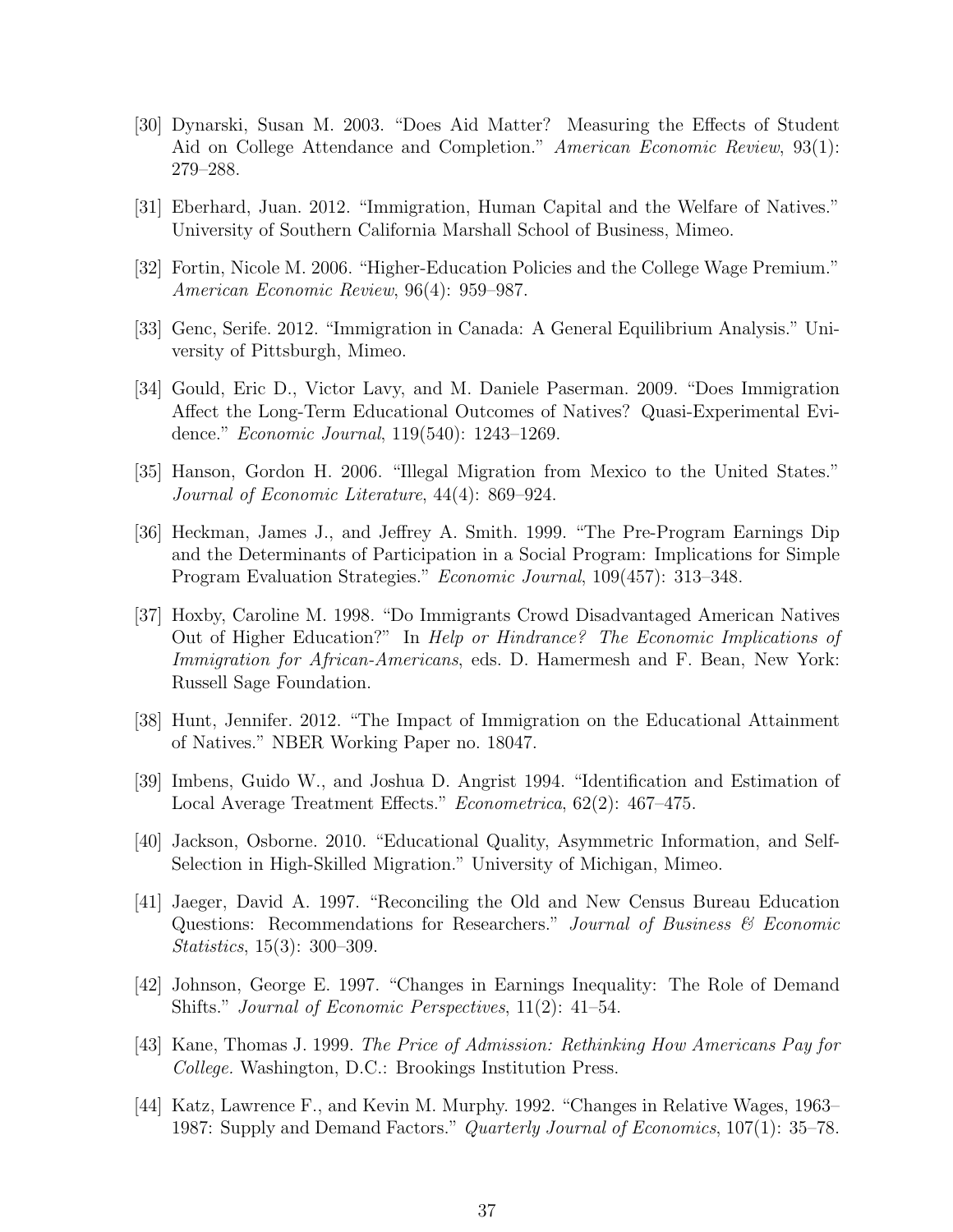- [45] Kleibergen, Frank, and Richard Paap. 2006. "Generalized Reduced Rank Tests Using the Singular Value Decomposition." Journal of Econometrics, 133(1): 97–126.
- [46] Krueger, Alan B. 1993. "How Computers Have Changed the Wage Structure: Evidence from Micro Data, 1984–1989." Quarterly Journal of Economics, 108(1): 33–60.
- [47] Leamer, Edward E. 1995. "The Heckscher-Ohlin Model in Theory and Practice." Princeton Studies in International Finance Working Paper no. 77.
- [48] Lewis, Ethan. 2011. "Immigration, Skill Mix, and Capital-Skill Complementarity." Quarterly Journal of Economics, 126(2): 1029–1069.
- [49] McHenry, Peter. 2015. "Immigration and the Human Capital of Natives." Journal of Human Resources, 50(1): 34–71.
- [50] Moretti, Enrico. 2004. "Estimating the Social Return to Higher Education: Evidence from Longitudinal and Repeated Cross-Sectional Data." Journal of Econometrics, 121(1-2): 175–212.
- [51] Munshi, Kaivan. 2003. "Networks in the Modern Economy: Mexican Migrants in the U. S. Labor Market." Quarterly Journal of Economics, 118(2): 549–599.
- [52] Neumark, David, and William Wascher. 1995. "Minimum Wage Effects on Employment and School Enrollment." Journal of Business  $\mathcal C$  Economic Statistics, 13(2): 199–206.
- [53] Ortega, Francesc, and Giovanni Peri. 2009. "The Causes and Effects of International Migrations: Evidence from OECD Countries 1980–2005." NBER Working Paper no. 14833.
- [54] Ottaviano, Gianmarco I.P., and Giovanni Peri. 2012. "Rethinking the Effects of Immigration on Wages." Journal of the European Economic Association, 10(1): 152–197.
- [55] Peri, Giovanni, and Chad Sparber. 2009. "Task Specialization, Immigration, and Wages." American Economic Journal: Applied Economics, 1(3): 135–169.
- [56] Roed, Marianne, and Pal Schone. 2012. "The Impact of Immigration on Investments in Vocational Skills." Institute for Social Research, Mimeo.
- [57] Ruggles, Steven, Matthew Sobek, Trent Alexander, Catherine A. Fitch, Ronald Goeken, Patricia Kelly Hall, Miriam King, and Chad Ronnander. 2009. Integrated Public Use Microdata Series: Version 4.0 [Machine-readable database]. Minneapolis: University of Minnesota.
- [58] Stock, James H., and Motohiro Yogo. 2005. "Testing for Weak Instruments in Linear IV Regression." Identification and Inference for Econometric Models: Essays in Honor of Thomas J. Rothenberg. Eds. Donald W.K. Andrews and James H. Stock, Cambridge: Cambridge University Press, ch.5.
- [59] Wozniak, Abigail, and Thomas J. Murray. 2012. "Timing is Everything: Short-run Population Impacts of Immigration in U.S. Cities." Journal of Urban Economics, 72(1): 60–78.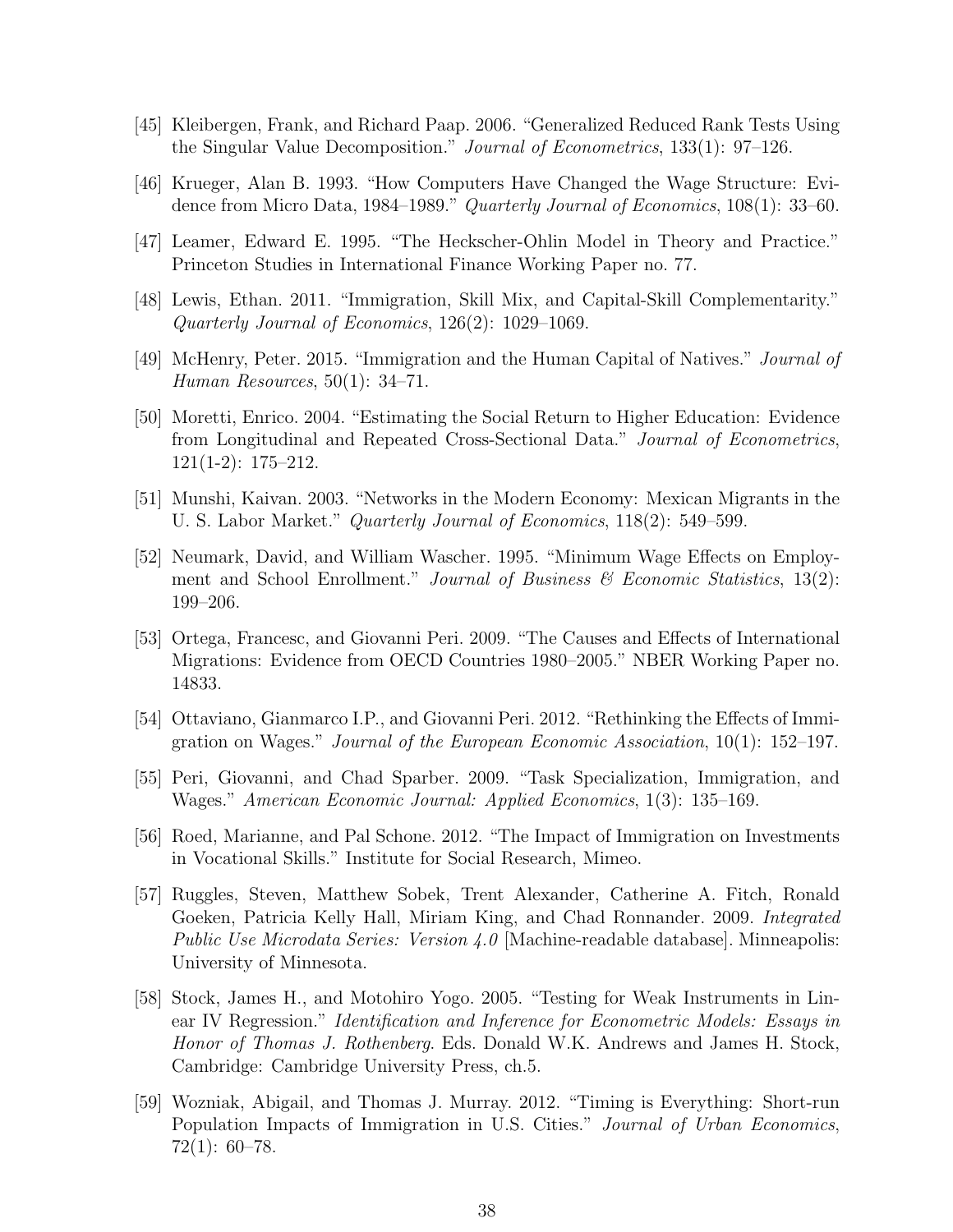

### Figure 1a: Inflow of Relatively Unskilled Immigrant Labor

Source: Author's illustration.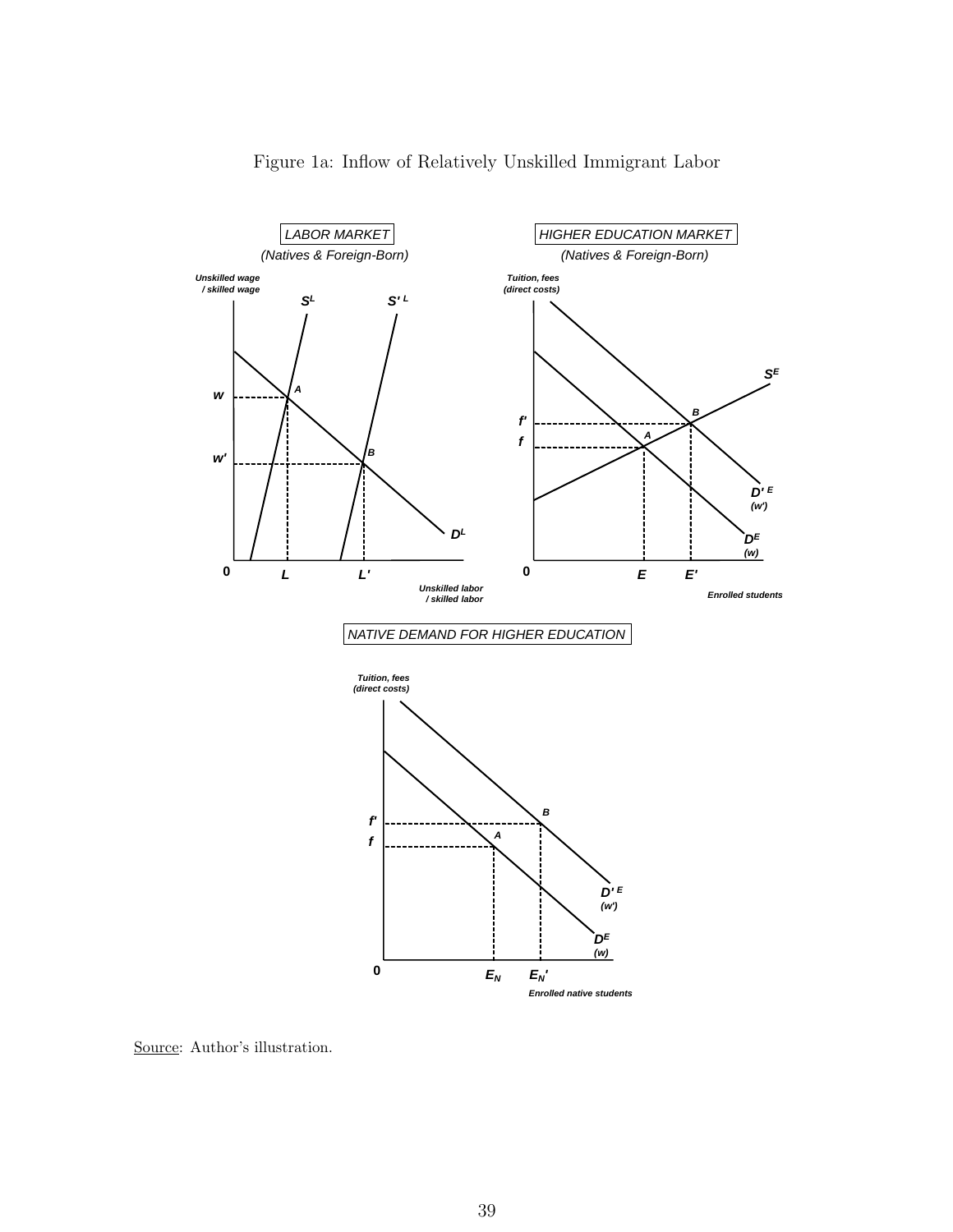

### Figure 1b: Inflow of Immigrant Students

Source: Author's illustration.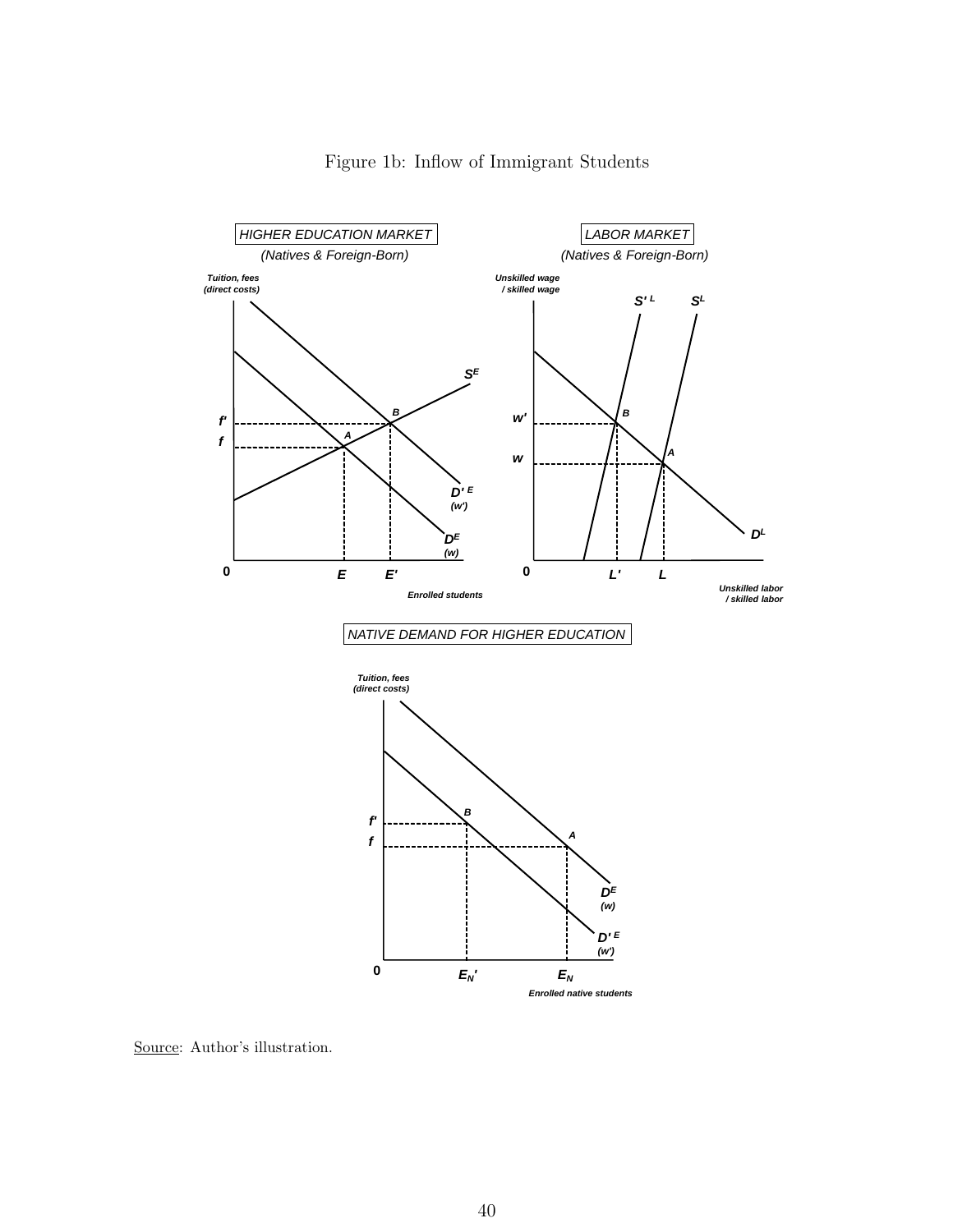

Figure 2: Relative Skilled Wage and Relative Supply of Skill

Source: U.S. Census 1970–2000 and author's calculations. To be nationally representative, trends in top and bottom panel are constructed weighting individual observations with census person weights. Top panel: wages are estimated by dividing wage/salary income (in constant 1995 USD using Bureau of Labor Statistics Consumer Price Index for All Urban Consumers (CPI-U)) by hours worked last week (1970) or usual hours worked per week (1980–2000). Sample is restricted to employed 18–64 year-old individuals with non-missing, non-zero earnings and hours, and who are neither in school nor living in group quarters.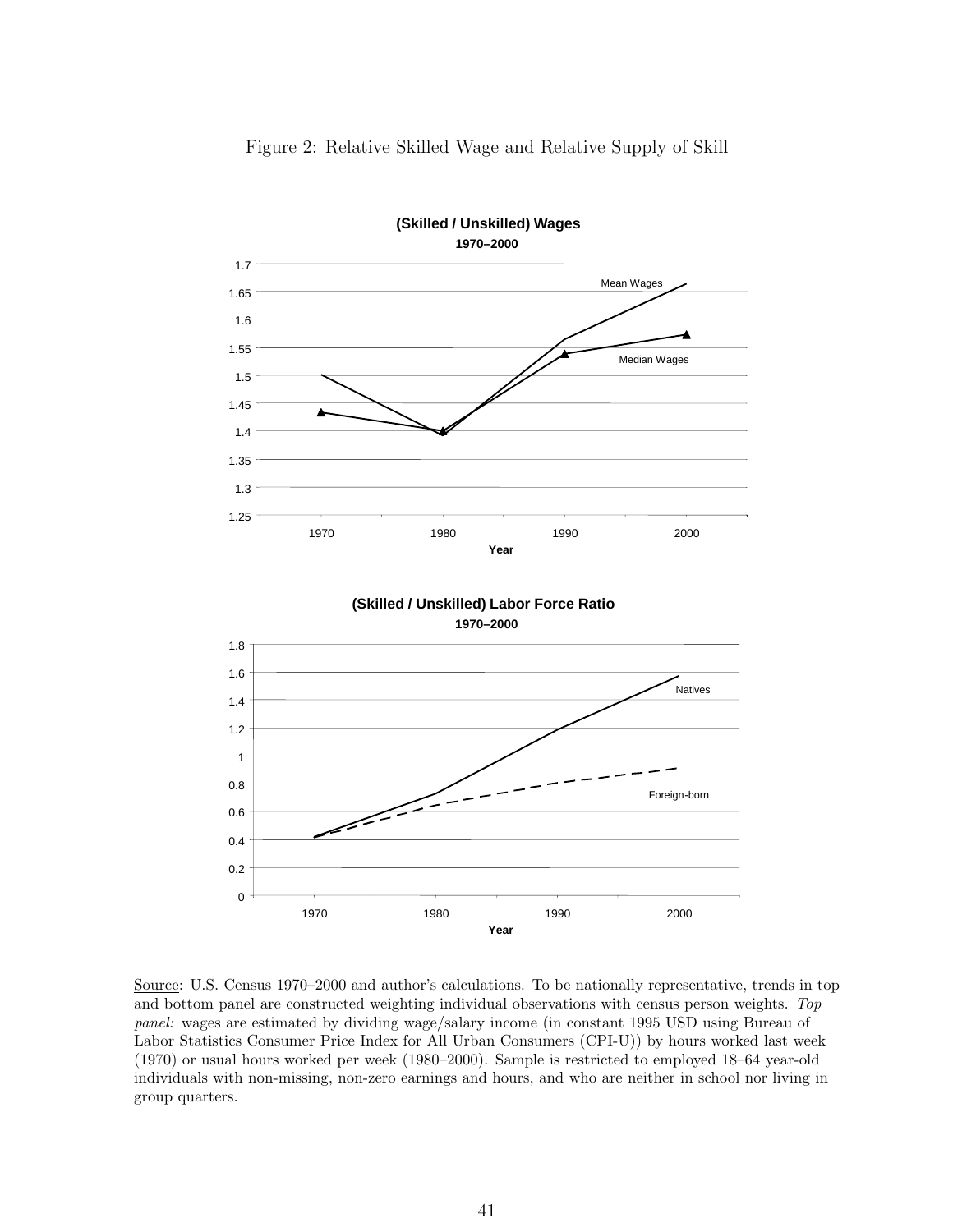

Figure 3: Trends in U.S. College Enrollment by Group

Source: U.S. Department of Education, National Center for Education Statistics (NCES), Digest of Education Statistics, 2007.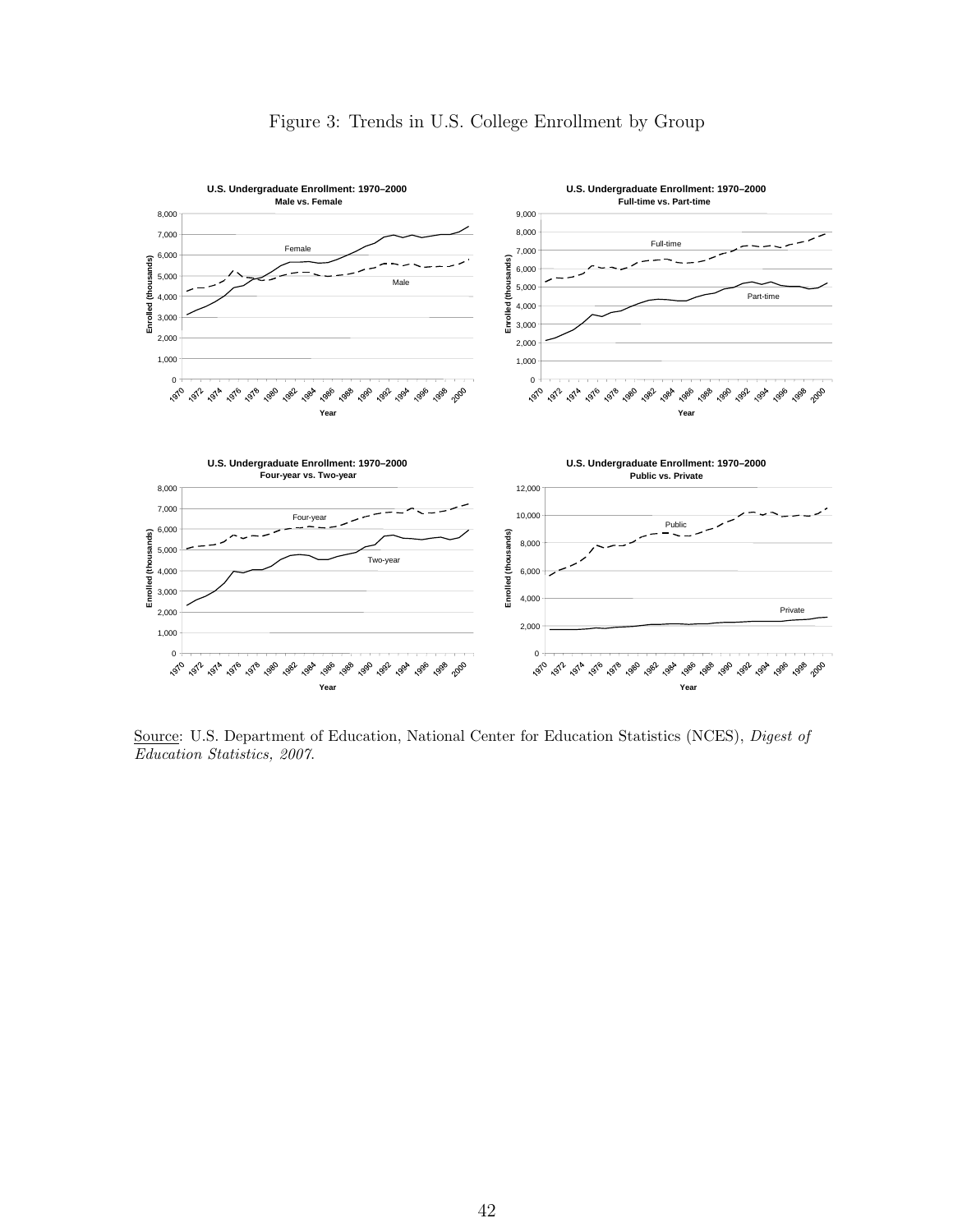

#### Figure 4: Geographic Variation of Predicted Immigrant Inflows 1970–2000



(a) ∆ln[Immigrants (unskilled/skilled), labor]

(b) ∆ln[Immigrants, students]

Source: U.S. Census 1970–2000 and author's calculations. Immigrant inflows are predicted, not actual, as described in text. In top two figures, differences shown for each state are between 2000 and 1970 values of the variable (that is  $\Delta \equiv \Delta_{2000-1970}$ ). In bottom figure, correlations shown for each state,  $p_{labor, students}$ , are between ln[Immigrants (unskilled/skilled), labor] and ln[Immigrants, students], over all years 1970–2000.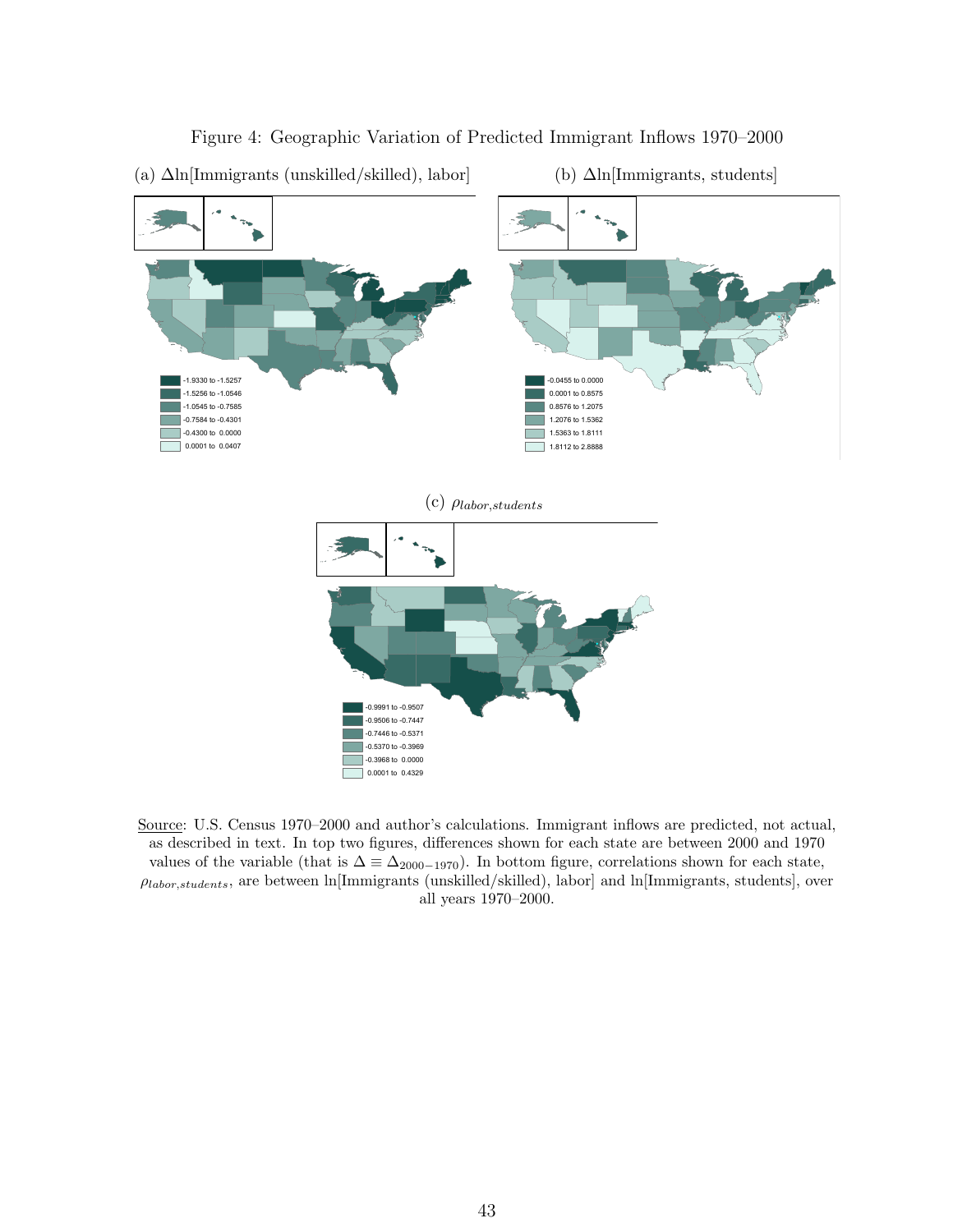| Dependent Variable:               |               | College-Enrolled $(0/1)$ |               |
|-----------------------------------|---------------|--------------------------|---------------|
|                                   | Logit         | <b>LPM</b>               | Logit         |
|                                   | [MLE]         | [OLS]                    | [MLE]         |
|                                   | (1)           | (2)                      | (3)           |
| Age                               | 0.001         | $-0.013$                 | $-0.003$      |
|                                   | (0.001)       | $(0.000)$ ***            | $(0.000)$ *** |
| Age <sup>2</sup>                  | $-0.000$      | 0.000                    |               |
|                                   | $(0.000)$ *** | $(0.000)$ ***            |               |
| Female                            | $-0.013$      | $-0.011$                 |               |
|                                   | $(0.001)$ *** | $(0.001)$ ***            |               |
| Black non-Hispanic                | $-0.001$      | $-0.003$                 |               |
|                                   | (0.004)       | (0.006)                  |               |
| Asian non-Hispanic                | $-0.002$      | $-0.013$                 |               |
|                                   | (0.003)       | $(0.005)$ **             |               |
| Hispanic                          | $-0.008$      | $-0.014$                 |               |
|                                   | (0.005)       | $(0.005)$ ***            |               |
| Other (excl. white                | $-0.001$      | 0.031                    |               |
| non-Hispanic)                     | (0.004)       | $(0.008)$ ***            |               |
| Constant                          | 0.002         | 0.320                    | 0.037         |
|                                   | (0.013)       | $(0.005)$ ***            | $(0.002)$ *** |
| Source country fixed effects      | Yes           | Yes                      | $\rm No$      |
| Observations                      | 58,578        | 59,084                   | 59,084        |
| Log likelihood                    | $-1917.33$    |                          | $-2265.20$    |
| (Pseudo) $R^2$                    | 0.46          | 0.10                     | 0.37          |
| $\%$ Correct, enrolled=1 (1960)   | 0.94          | 0.99                     | 0.95          |
| $\%$ Correct, enrolled=0 (1960)   | 0.88          | 0.67                     | 0.85          |
| % Correct, enrolled=1 (1970-2000) | 0.69          | 0.84                     | 0.73          |
| % Correct, enrolled=0 (1970–2000) | 0.73          | 0.47                     | 0.68          |

Table 1: Estimating Immigrant College Demand in 1960, Marginal Effects

 $\boxed{ \begin{array}{c} * \text{ } p < 0.10, \; ^{**} \text{ } p < 0.05, \; ^{***} \text{ } p < 0.01 \end{array} }$ 

Notes: All specifications are estimated in 1960, using U.S. Census data, and weight individual observations using census person weights. Specifications (1) and (2) also include source country dummies (not reported). "White Non-Hispanic" is the omitted racial category. Average marginal effects are reported for all specifications, and for the logistic models are calculated at the sample average rate of college enrollment in 1960,  $\hat{\beta}^*\bar{y}*(1-\bar{y})$ . "% Correct" is the proportion of accurate insample (1960) or out-of-sample (1970–2000) predictions for enrolled or not-enrolled individuals. An individual is predicted to be enrolled if  $\hat{y} > \bar{y}$ , and not enrolled if  $\hat{y} \leq \bar{y}$ . Standard errors in parentheses.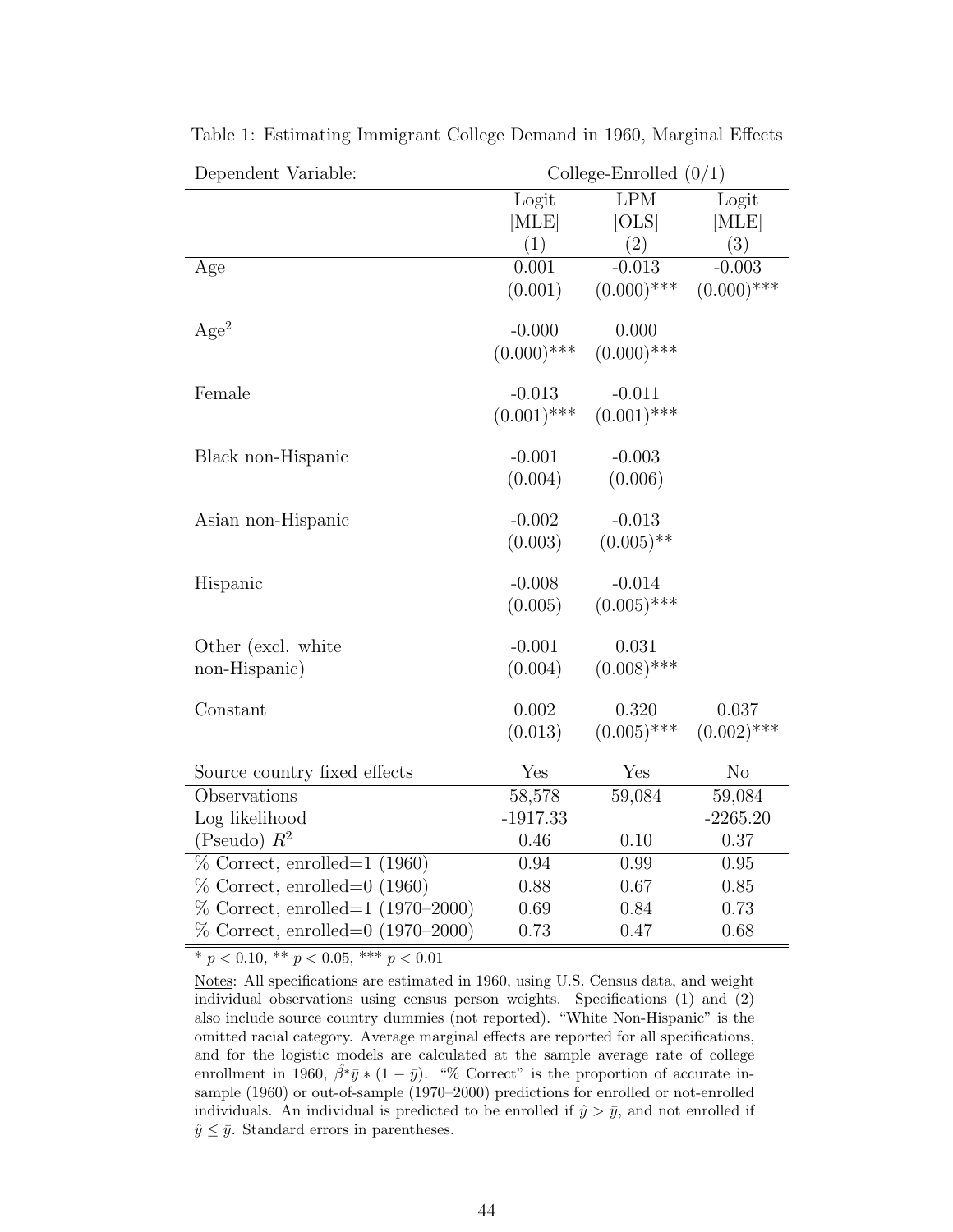|                                                                             |                  |                          |                          | Aln[Native College Enrollment            |                          |                        |
|-----------------------------------------------------------------------------|------------------|--------------------------|--------------------------|------------------------------------------|--------------------------|------------------------|
| Dependent Variable:                                                         |                  |                          |                          | as fraction of Native Population         |                          |                        |
|                                                                             | Homog.           | Logit                    | <b>LPM</b>               | Full Spec, Full Spec, Age Only,<br>Logit | CDF(Age)                 | LF $&$ Enroll          |
|                                                                             | $\widehat{\Xi}$  | $\widehat{\Omega}$       | $\widetilde{\mathbb{C}}$ | $\left( \frac{1}{2} \right)$             | 6                        | $\widehat{\odot}$      |
| ., Total<br>$\Delta$ ln Immigrants                                          | (0.044)<br>0.054 |                          |                          |                                          |                          |                        |
| unskilled<br>$\Delta \textrm{ln}[\textrm{Inmigrants}]$<br>' skilled), labor |                  | $(0.090)$ ***<br>0.263   | $(0.096)$ **<br>0.248    | $0.096$ <sup>***</sup><br>0.290          | $(0.093)$ ***<br>0.304   | $(0.033)$ ***<br>0.097 |
| students<br>$\Delta$ ln[Immigrants                                          |                  | $(0.065)$ **<br>$-0.143$ | $(0.064)$ *<br>$-0.114$  | $(0.056)$ **<br>$-0.138$                 | $(0.055)$ **<br>$-0.139$ | (0.045)<br>0.050       |
|                                                                             | 7F0              | 0.54                     | 0.53                     | 0.55                                     | 0.55                     | 0.52                   |
| Observations                                                                | 50               | 150                      | 50                       | 150                                      | 150                      | 149                    |
|                                                                             |                  |                          |                          |                                          |                          |                        |

Table 2: Comparing Immigrant Differentiation Methods: Baseline (OLS) Table 2: Comparing Immigrant Differentiation Methods: Baseline (OLS)

\*  $p < 0.10$ , \*\*  $p < 0.05$ , \*\*\*  $p < 0.01$  $p < 0.10$ , \*\*  $p < 0.05$ , \*\*\*  $p < 0.01$ 

Notes: All specifications are estimated using 1970-2000 U.S. Census data. Native enrollment and population is heterogeneous, immigrant inflows as a regressor. Specifications  $(2)-(4)$  determine labor and students immigrants from first-step procedures, as noted, to predict immigrant college demand (see Table 1). Specification (5) determines Notes: All specifications are estimated using 1970–2000 U.S. Census data. Native enrollment and population is for ages 18-44. All specifications include  $\Delta$ (year) fixed effects. Specification (1) uses homogeneous, rather than Specification (6) uses endogenous information on actual labor force participation and college enrollment to define labor and student immigrants, respectively. The loss in an observation in specification (6) is due to an absence for ages 18–44. All specifications include ∆(year) fixed effects. Specification (1) uses homogeneous, rather than heterogeneous, immigrant inflows as a regressor. Specifications  $(2)-(4)$  determine labor and students immigrants from first-step procedures, as noted, to predict immigrant college demand (see Table 1). Specification (5) determines ∼90% Specification (6) uses endogenous information on actual labor force participation and college enrollment to define labor and student immigrants, respectively. The loss in an observation in specification (6) is due to an absence in the data of college-enrolled immigrants in Wyoming in 1970. Standard errors clustered at the state level are in in the data of college-enrolled immigrants in Wyoming in 1970. Standard errors clustered at the state level are in of immigrants are enrolled) from the cumulative distribution function of age for college-enrolled immigrants in 1960.  $\leq 28$ , labor otherwise; cutoff is age where ≤labor and student immigrants using an age cutoff (students if age parentheses. parentheses.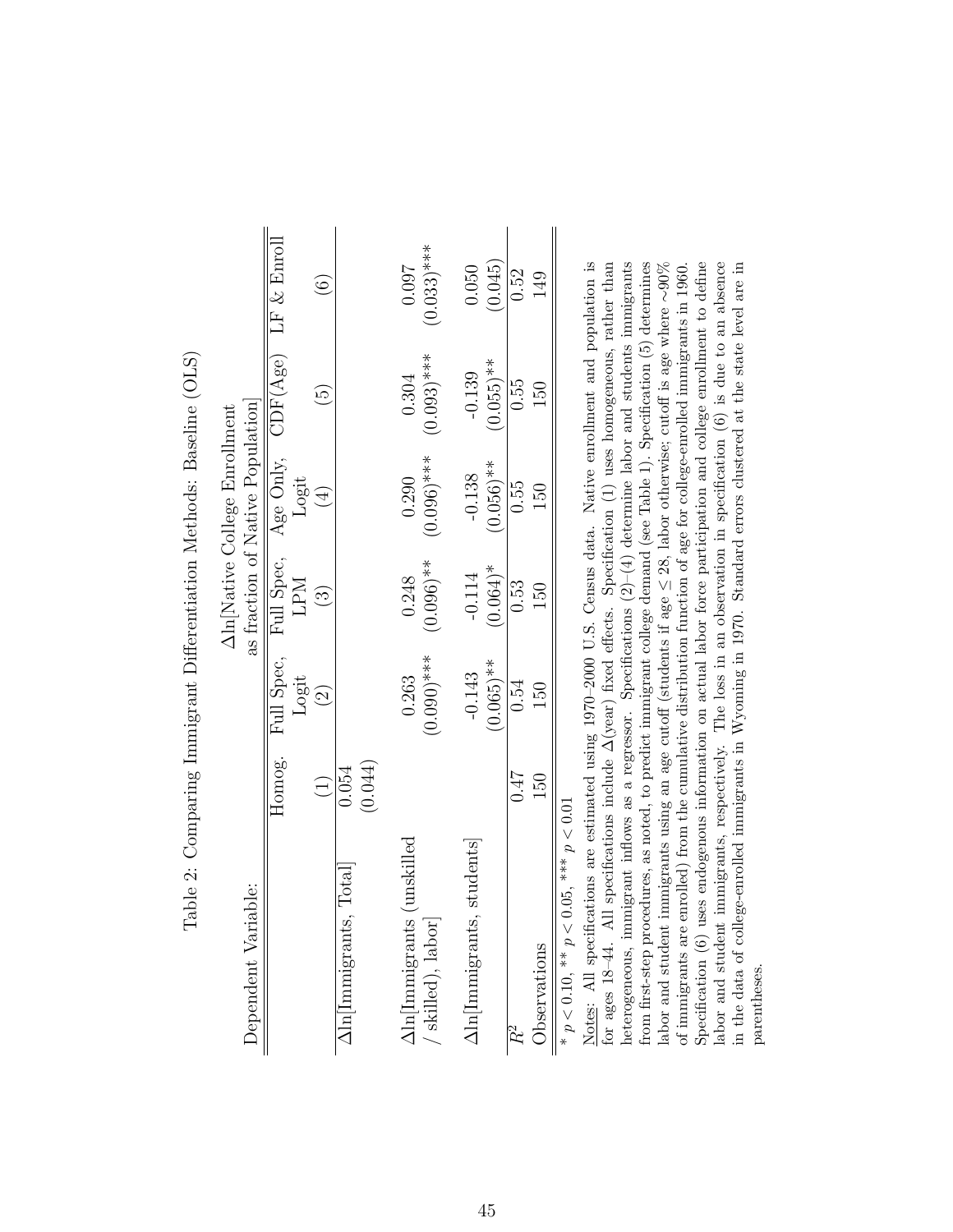|                                                                                                                                                                                                                                                                                       |                 | All Years (1970–2000     |           |                  |                          |                      |                                                                                                     |          | Analysis of Variance     |            |
|---------------------------------------------------------------------------------------------------------------------------------------------------------------------------------------------------------------------------------------------------------------------------------------|-----------------|--------------------------|-----------|------------------|--------------------------|----------------------|-----------------------------------------------------------------------------------------------------|----------|--------------------------|------------|
|                                                                                                                                                                                                                                                                                       | Mean            | Median                   | Min       | Max              | Mean <sub>1970</sub>     | Mean <sub>2000</sub> | $-1970$<br>$\Delta_{2000}$ -                                                                        | Year     | State                    | Within     |
|                                                                                                                                                                                                                                                                                       | $\widehat{\Xi}$ | $\widehat{\mathfrak{D}}$ | $\odot$   | $\bigoplus$      | $\widetilde{\mathbb{G}}$ | $\widehat{\odot}$    |                                                                                                     | $\infty$ | $\widehat{\mathfrak{S}}$ | (10)       |
| Immigrants (unskilled                                                                                                                                                                                                                                                                 | 1.830           | 1.465                    | 0.500     | 8.128            | 3.129                    | 1.254                | $-1.875$                                                                                            | 0.48     | 0.30                     | 0.22       |
| skilled), labor                                                                                                                                                                                                                                                                       | (1.131)         |                          |           |                  | (1.320)                  | (0.550)              | $(0.192)$ ***                                                                                       |          |                          |            |
| mmigrants, students                                                                                                                                                                                                                                                                   | 0.054           | $0.014\,$                | 0.000     | 1.242            | 0.021                    | 0.095                | 0.074                                                                                               | 0.04     | 0.76                     | 0.20       |
| millions)                                                                                                                                                                                                                                                                             | (0.144)         |                          |           |                  | (0.042)                  | (0.200)              | $(0.023)$ ***                                                                                       |          |                          |            |
| Native college enroll.                                                                                                                                                                                                                                                                | 0.092           | 0.093                    | 0.046     | 0.165            | 0.089                    | 0.099                | 0.010                                                                                               | 0.14     | 0.60                     | 0.26       |
| native population                                                                                                                                                                                                                                                                     | (0.018)         |                          |           |                  | (0.021)                  | (0.014)              | $(0.002)$ ***                                                                                       |          |                          |            |
| Native population                                                                                                                                                                                                                                                                     | 1.671           | 1.163                    | $0.110\,$ | 9.458            | 1.304                    | 1.851                | 0.547                                                                                               | 0.02     | 0.96                     | 0.02       |
| (millions)                                                                                                                                                                                                                                                                            | (1.677)         |                          |           |                  | (1.369)                  | (1.774)              | $(0.088)$ ***                                                                                       |          |                          |            |
| Native college enroll.                                                                                                                                                                                                                                                                | 0.237           | 0.234                    | 0.107     | 0.390            | 0.229                    | 0.278                | 0.049                                                                                               | 0.27     | 0.51                     | 0.22       |
| aative pop., $18-24$                                                                                                                                                                                                                                                                  | (0.048)         |                          |           |                  | (0.050)                  | (0.039)              | $(0.005)$ ***                                                                                       |          |                          |            |
| Native college enroll                                                                                                                                                                                                                                                                 | 0.048           | 0.047                    | 0.010     | 0.094            | 0.021                    | 0.055                | 0.023                                                                                               | 0.37     | 0.46                     | <b>117</b> |
| native pop., 25-34                                                                                                                                                                                                                                                                    | (0.015)         |                          |           |                  | (0.012)                  | (0.013)              | $(0.001)$ ***                                                                                       |          |                          |            |
| Native female col                                                                                                                                                                                                                                                                     | 0.093           | 0.094                    | 0.030     | 0.158            | 0.073                    | 0.107                | 0.034                                                                                               | 0.38     | 0.38                     | 0.24       |
| enroll. / native pop.                                                                                                                                                                                                                                                                 | (0.021)         |                          |           |                  | (0.018)                  | (0.016)              | $(0.002)$ ***                                                                                       |          |                          |            |
| Native public col.                                                                                                                                                                                                                                                                    | 0.072           | 0.072                    | 0.034     | 0.123            | 0.062                    | 0.078                | 0.015                                                                                               | 0.20     | 0.55                     | 0.25       |
| enroll. / native pop.                                                                                                                                                                                                                                                                 | (0.017)         |                          |           |                  | (0.020)                  | (0.014)              | $(0.002)$ ***                                                                                       |          |                          |            |
| Some college natives                                                                                                                                                                                                                                                                  | 0.297           | 0.301                    | 0.153     | 0.455            | 0.221                    | 0.357                | 0.136                                                                                               | 0.59     | 0.36                     | 0.04       |
| native population                                                                                                                                                                                                                                                                     | (0.068)         |                          |           |                  | (0.048)                  | (0.037)              | $(0.004)$ ***                                                                                       |          |                          |            |
| 4 years col. + natives                                                                                                                                                                                                                                                                | 0.174           | $0.171\,$                | 0.064     | 0.338            | 0.111                    | 0.215                | 0.104                                                                                               | 0.56     | 0.37                     | 0.07       |
| native population                                                                                                                                                                                                                                                                     | (0.055)         |                          |           |                  | (0.022)                  | (0.047)              | $(0.005)$ ***                                                                                       |          |                          |            |
| 4 years HS natives                                                                                                                                                                                                                                                                    | 0.355           | 0.353                    | 0.262     | 0.455            | 0.364                    | 0.332                | $-0.032$                                                                                            | 0.13     | 0.60                     | 0.28       |
| native population                                                                                                                                                                                                                                                                     | (0.042)         |                          |           |                  | (0.041)                  | (0.039)              | $(0.007)^{***}$                                                                                     |          |                          |            |
| $<$ 4 years HS natives                                                                                                                                                                                                                                                                | 0.174           | 0.143                    | 0.054     | 0.470            | 0.304                    | 0.096                | $-0.208$                                                                                            | 0.72     | 0.23                     | 0.05       |
| native population                                                                                                                                                                                                                                                                     | (0.097)         |                          |           |                  | (0.076)                  | (0.027)              | $(0.008)$ ***                                                                                       |          |                          |            |
| Observations                                                                                                                                                                                                                                                                          | 200             | 200                      | 200       | $\overline{200}$ | 50                       | Z                    |                                                                                                     | 200      | 200                      | 200        |
| * $p < 0.10$ , ** $p < 0.05$ , *** $p < 0.0$                                                                                                                                                                                                                                          |                 |                          |           |                  |                          |                      |                                                                                                     |          |                          |            |
| Notes: Native population is ages 18-44 unless otherwise noted. Descriptive statistics shown for predicted, not actual, immigrant                                                                                                                                                      |                 |                          |           |                  |                          |                      |                                                                                                     |          |                          |            |
| students and labor. Columns $(1)$ , $(5)$                                                                                                                                                                                                                                             |                 |                          |           |                  |                          |                      | ), and (6) contain variable means and standard deviations (in parentheses), while columns $(2)-(4)$ |          |                          |            |
| variables and their significance levels, with standard errors clustered at the state level in parentheses. Columns $(8)-(10)$ analyze the<br>contain other descriptive statistics, all from the U.S. Census years noted. Column $(7)$ contains differences in means for 2000 and 1970 |                 |                          |           |                  |                          |                      |                                                                                                     |          |                          |            |

relative sources of variation for each variable and sum to 1 except in cases of rounding error.

relative sources of variation for each variable and sum to 1 except in cases of rounding error.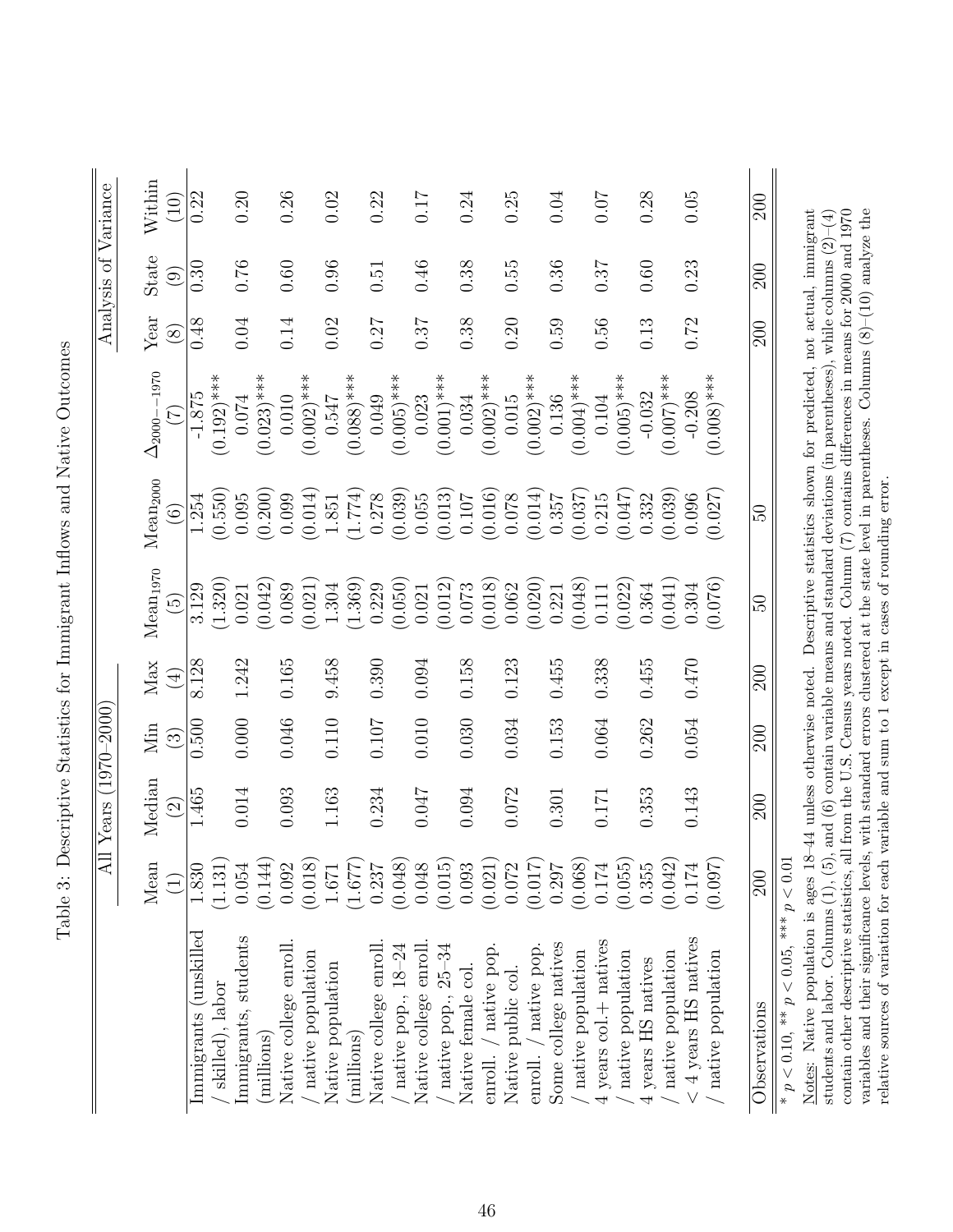|                                                       | $\Delta$ ln[Immigrants (unskilled | $\Delta$ ln[Immigrants, |
|-------------------------------------------------------|-----------------------------------|-------------------------|
| Dependent Variable:                                   | skilled), labor                   | students                |
|                                                       | $\left( 1\right)$                 | $\left( 2\right)$       |
|                                                       |                                   |                         |
| $[(1960 \text{ immigrant share})\times$               | 0.164                             | 0.263                   |
| $\Delta$ (immigrants, labor, unskilled)]              | $(0.048)$ ***                     | $(0.063)$ ***           |
| $[(1960 \text{ immigrant share})\times$               | $-0.250$                          | 0.042                   |
| $\Delta$ (immigrants, labor, skilled)                 | $(0.101)$ **                      | (0.162)                 |
| $[(1960 \text{ immigrant share})\times$               | $-0.128$                          | $-0.514$                |
| $\Delta$ (immigrants, students)                       | (0.105)                           | $(0.200)$ **            |
| $[(1960 \text{ immigrant share})\times$               | $-0.012$                          | $-0.020$                |
| $\Delta$ (immigrants, labor, unskilled)] <sup>2</sup> | $(0.003)$ ***                     | $(0.004)$ ***           |
| $[(1960 \text{ immigrant share})\times$               | 0.022                             | $-0.026$                |
| $\Delta$ (immigrants, labor, skilled)] <sup>2</sup>   | $(0.013)*$                        | (0.021)                 |
| $[(1960 \text{ immigrant share})\times$               | 0.068                             | 0.165                   |
| $\Delta$ (immigrants, students)] <sup>2</sup>         | $(0.022)$ ***                     | $(0.044)$ ***           |
| $\overline{R^2}$                                      | 0.53                              | 0.51                    |
| Observations                                          | 150                               | 150                     |
| F-stat on enclaves=0                                  | 37.57                             | 49.76                   |
| p-value                                               | 0.00                              | 0.00                    |
|                                                       |                                   |                         |

Table 4: The Impact of Immigrant Enclaves on Immigrant Inflows, First Stage (OLS)

\*  $p < 0.10$ , \*\*  $p < 0.05$ , \*\*\*  $p < 0.01$ 

Notes: Regressors are constructed from individual-level 1960 U.S. Census data and aggregated to the state-year level. All immigrant inflows are predicted, not actual, as described in text (section 4). For source country h, state j, and year t, the general form of the regressor is  $\sum_h \left( \frac{Immingrants_{hj,1960}}{Immigrants_{h,1960}} \right) \times \Delta \left( Immigrant\_Type \right)_{ht}.$  The  $Immigrant\_Type$  stocks utilized are: (1) unskilled immigrant labor, (2) skilled immigrant labor, and (3) immigrant students. Both specifications include  $\Delta$ (year) fixed effects. All coefficients and standard errors are multiplied by 100,000. Reported coefficients are thus the marginal effects of increases in the predicted (via 1960 historical shares) flows of 100,000 immigrants on the flows of immigrant labor and students, as specified by the dependent variable. Standard errors clustered at the state level are in parentheses.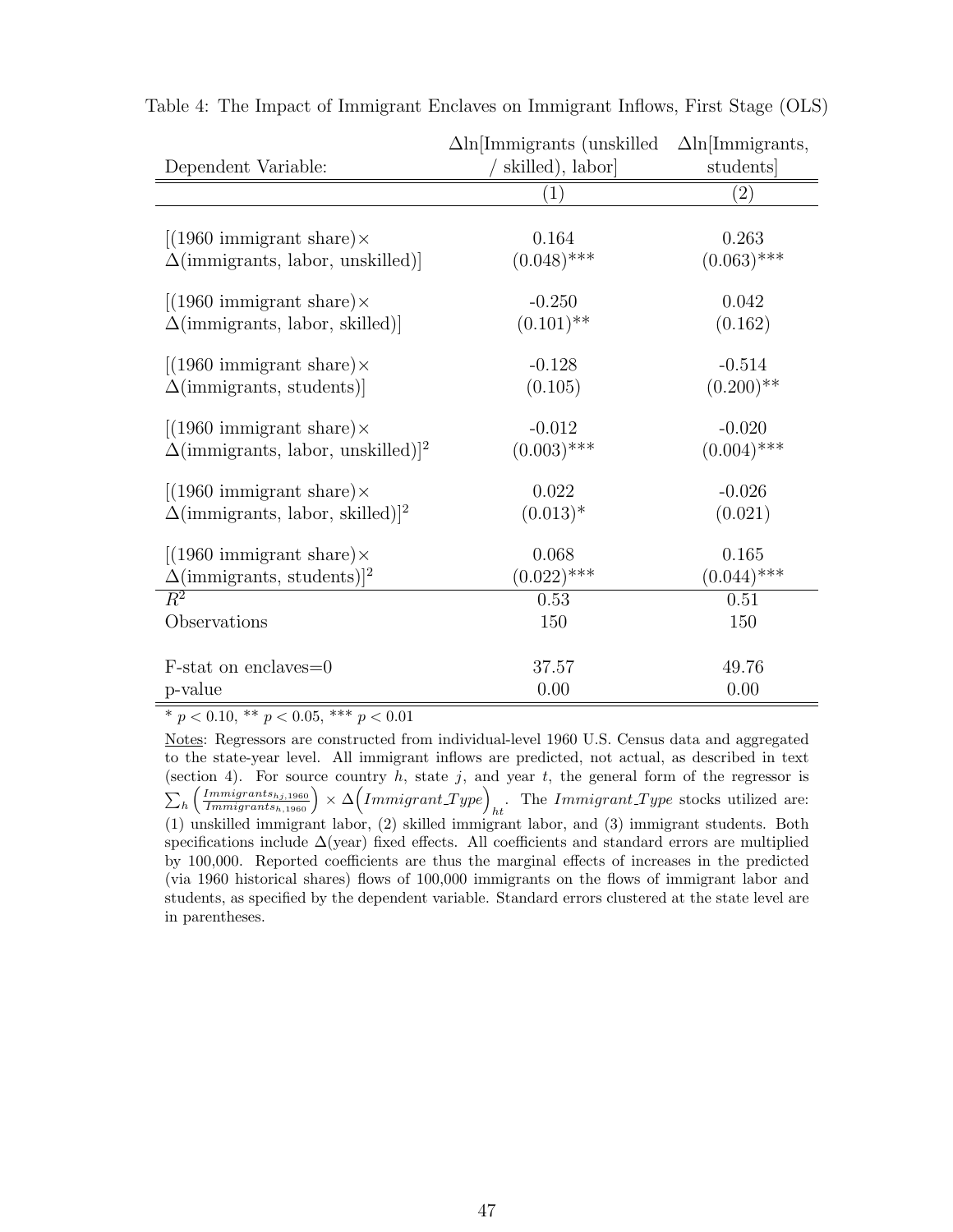Table 5: Impact of Immigration on Native College Enrollment Table 5: Impact of Immigration on Native College Enrollment

| $(0.132)^*$<br>$-0.238$<br>$-6.578$<br>14.70<br>Yes<br>$\overline{\mathsf{N}}\,{{\mathsf{o}}}$<br>$\overline{N}$<br>$\overline{\mathsf{N}}$<br>141<br>$-67.616$<br>$-0.170$<br>(0.127)<br>8.69<br>Yes<br>$\overline{\mathsf{S}}$<br>$\overline{S}$<br>141<br>$\sum_{i=1}^{n}$<br>$-0.096$<br>$-1.535$<br>(0.258)<br>2.37<br>150<br>Yes<br>$\overline{\mathsf{S}}$<br>$\overline{N}$<br>$\overline{\mathsf{S}}$<br>(0.090)<br>$-0.039$<br>$-0.243$<br>14.75<br>Yes<br>150<br>$\overline{S}$<br>$\overline{S}$<br>$\overline{N}$<br>$(0.129)$ *<br>$-0.237$<br>$-6.724$<br>15.00<br>150<br>$\overline{N}_{\overline{O}}$<br>$\overline{N}_{\overline{O}}$<br>$\overline{N}$<br>$_{\rm N_o}$<br>$(0.069)$ **<br>$-11.687$<br>$-0.141$<br>0.54<br>${\rm Yes}$<br>$\overline{\mathsf{S}}$<br>$\overline{N}_{\overline{O}}$<br>$\rm \stackrel{\circ}{Z}$<br>141<br>$(0.067)$ **<br>$-14.437$<br>$-0.149$<br>Yes<br>$\overline{0.53}$<br>$\overline{\mathsf{S}}$<br>$\overline{N}_{\overline{O}}$<br>$\rm \stackrel{\circ}{X}$<br>141<br>13.974<br>(0.102)<br>$-0.113$<br>0.80<br>$\rm Yes$<br>150<br>$\overline{N}$<br>$\overline{N}_{\overline{Q}}$<br>$\overline{M}$<br>ᆕ<br>(0.069)<br>$-4.035$<br>$-0.087$<br>$Y$ es<br>0.77<br>150<br>$\overline{N}_{\overline{O}}$<br>$\overline{N}_{\overline{O}}$<br>$\overline{\mathsf{X}}$<br>$(0.065)$ **<br>$-13.128$<br>$-0.143$<br>0.54<br>150<br>$\overline{N}_{\overline{O}}$<br>$\overline{\Sigma}$<br>$\overline{\mathrm{N}}$<br>$\overline{\mathsf{N}}$ | All immigrant inflows<br>$\times$<br>$\left( \frac{Immingrants_{hj,1960}}{Immigrants_{h,1960}} \right)$<br>4). Instruments in specifications (6)–(10) are level and quadratic of $\sum_h$<br>U.S. Census data. Native enrollment and population is for ages $18-44$ .<br>Notes: All specifications are estimated using 1970-2000<br>are predicted, not actual, as described in text (section<br>* $p < 0.10$ , ** $p < 0.05$ , *** $p < 0.01$ | 0.137<br>0.263<br>$\Delta \ln  \text{Inmigrants} \ \text{unsk-}$<br>-illed / skilled), labor]                                                                                                                                                                                                                                                                                                                                                                                                                                                                                                                                                                             | (0.168)<br>0.170<br>$\widehat{S}$ | $(0.090)$ ***<br>0.262<br>CLS<br>$\bigoplus$ | 0.263<br><b>OLS</b><br>$\widetilde{\Xi}$ | $(0.147)$ ***<br>0.416<br>2SLS<br>$\odot$ | 2SLS<br>0.330<br>$(\overline{z})$<br>as fraction of Native Population | 2SLS<br>0.620<br>$\circledS$ | 0.229<br>2SLS<br>$\widehat{\odot}$ | 0.433<br>2SLS<br>(10) |
|------------------------------------------------------------------------------------------------------------------------------------------------------------------------------------------------------------------------------------------------------------------------------------------------------------------------------------------------------------------------------------------------------------------------------------------------------------------------------------------------------------------------------------------------------------------------------------------------------------------------------------------------------------------------------------------------------------------------------------------------------------------------------------------------------------------------------------------------------------------------------------------------------------------------------------------------------------------------------------------------------------------------------------------------------------------------------------------------------------------------------------------------------------------------------------------------------------------------------------------------------------------------------------------------------------------------------------------------------------------------------------------------------------------------------------------------------------------------------------------------------|-----------------------------------------------------------------------------------------------------------------------------------------------------------------------------------------------------------------------------------------------------------------------------------------------------------------------------------------------------------------------------------------------------------------------------------------------|---------------------------------------------------------------------------------------------------------------------------------------------------------------------------------------------------------------------------------------------------------------------------------------------------------------------------------------------------------------------------------------------------------------------------------------------------------------------------------------------------------------------------------------------------------------------------------------------------------------------------------------------------------------------------|-----------------------------------|----------------------------------------------|------------------------------------------|-------------------------------------------|-----------------------------------------------------------------------|------------------------------|------------------------------------|-----------------------|
|                                                                                                                                                                                                                                                                                                                                                                                                                                                                                                                                                                                                                                                                                                                                                                                                                                                                                                                                                                                                                                                                                                                                                                                                                                                                                                                                                                                                                                                                                                      |                                                                                                                                                                                                                                                                                                                                                                                                                                               | (0.105)<br>$(0.090)$ ***                                                                                                                                                                                                                                                                                                                                                                                                                                                                                                                                                                                                                                                  |                                   |                                              | $(0.101)$ **                             |                                           | $(0.179)$ *                                                           | (0.568)                      | $(0.095)$ **                       | $(0.167)$ **          |
|                                                                                                                                                                                                                                                                                                                                                                                                                                                                                                                                                                                                                                                                                                                                                                                                                                                                                                                                                                                                                                                                                                                                                                                                                                                                                                                                                                                                                                                                                                      |                                                                                                                                                                                                                                                                                                                                                                                                                                               |                                                                                                                                                                                                                                                                                                                                                                                                                                                                                                                                                                                                                                                                           |                                   |                                              |                                          |                                           |                                                                       |                              |                                    |                       |
|                                                                                                                                                                                                                                                                                                                                                                                                                                                                                                                                                                                                                                                                                                                                                                                                                                                                                                                                                                                                                                                                                                                                                                                                                                                                                                                                                                                                                                                                                                      |                                                                                                                                                                                                                                                                                                                                                                                                                                               |                                                                                                                                                                                                                                                                                                                                                                                                                                                                                                                                                                                                                                                                           |                                   |                                              |                                          |                                           |                                                                       |                              |                                    |                       |
|                                                                                                                                                                                                                                                                                                                                                                                                                                                                                                                                                                                                                                                                                                                                                                                                                                                                                                                                                                                                                                                                                                                                                                                                                                                                                                                                                                                                                                                                                                      |                                                                                                                                                                                                                                                                                                                                                                                                                                               |                                                                                                                                                                                                                                                                                                                                                                                                                                                                                                                                                                                                                                                                           |                                   |                                              |                                          |                                           |                                                                       |                              |                                    |                       |
|                                                                                                                                                                                                                                                                                                                                                                                                                                                                                                                                                                                                                                                                                                                                                                                                                                                                                                                                                                                                                                                                                                                                                                                                                                                                                                                                                                                                                                                                                                      |                                                                                                                                                                                                                                                                                                                                                                                                                                               |                                                                                                                                                                                                                                                                                                                                                                                                                                                                                                                                                                                                                                                                           |                                   |                                              |                                          |                                           |                                                                       |                              |                                    |                       |
|                                                                                                                                                                                                                                                                                                                                                                                                                                                                                                                                                                                                                                                                                                                                                                                                                                                                                                                                                                                                                                                                                                                                                                                                                                                                                                                                                                                                                                                                                                      |                                                                                                                                                                                                                                                                                                                                                                                                                                               |                                                                                                                                                                                                                                                                                                                                                                                                                                                                                                                                                                                                                                                                           |                                   |                                              |                                          |                                           |                                                                       |                              |                                    |                       |
|                                                                                                                                                                                                                                                                                                                                                                                                                                                                                                                                                                                                                                                                                                                                                                                                                                                                                                                                                                                                                                                                                                                                                                                                                                                                                                                                                                                                                                                                                                      |                                                                                                                                                                                                                                                                                                                                                                                                                                               | rk-stat on enclave vars<br>Crowd-out ratio $\left(\frac{Ntv}{Imq}\right)$                                                                                                                                                                                                                                                                                                                                                                                                                                                                                                                                                                                                 |                                   |                                              |                                          |                                           |                                                                       |                              |                                    |                       |
| $\Delta \left( \text{Immigrant-Type} \right)_{ht}$ , for source country h, state j, and year t. The Immigrant Type stocks utilized are: (1) unskilled immigrant labor, (2) skilled immigrant labor, (2) skilled immigrant labor, (2) skilled immigrant lab<br>the F-statistic form of the Kleibergen and Paap (2006) rk statistic. The null hypothesis is that the test matrix of minimal canonical correlations between the<br>endogenous variables and the instruments is just below full rank (that is, weak), with the alternative being full rank. Standard errors clustered at the state                                                                                                                                                                                                                                                                                                                                                                                                                                                                                                                                                                                                                                                                                                                                                                                                                                                                                                       |                                                                                                                                                                                                                                                                                                                                                                                                                                               | this, two separate regressions are run that vary the specification noted by replacing the dependent variable $\Delta\ln[N$ ative College Enrollment as fraction of<br>level are in parentheses. Crowd-out ratio is the estimated number of natives displaced from college enrollment by every immigrant enrolled. To determine<br>Native Population] with: (a) $\Delta$ [Native College Enrollment as fraction of Native Population]; and (b) $\Delta$ [Immigrant College Enrollment as fraction of Native<br>Population]. The crowd-out ratio is calculated as the ratio of $\Delta$ ln[Immigrants, students] coefficients from those specifications [that is, (a)/(b)]. |                                   |                                              |                                          |                                           |                                                                       |                              |                                    |                       |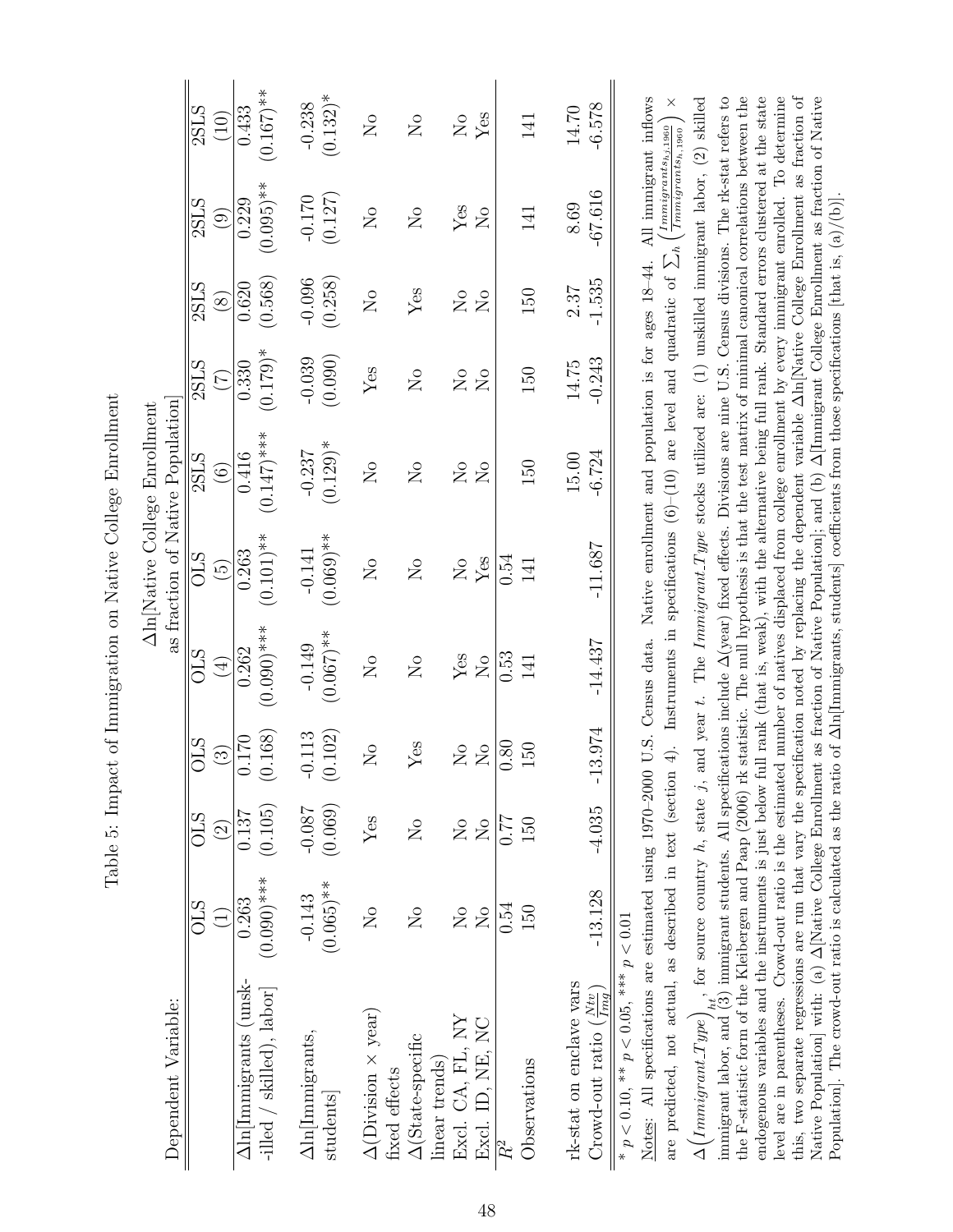|                                                 |                         | $\Delta$ ln Native College Enrollment |          |          |
|-------------------------------------------------|-------------------------|---------------------------------------|----------|----------|
| Dependent Variable:                             |                         | as fraction of Native Population      |          |          |
|                                                 | <b>OLS</b>              | OLS                                   | 2SLS     | 2SLS     |
|                                                 | (1)                     | (2)                                   | (3)      | (4)      |
| $\Delta$ ln[Immigrants, students]               | $-0.067$                | $-0.048$                              | $-0.051$ | 0.087    |
|                                                 | (0.053)                 | (0.051)                               | (0.070)  | (0.062)  |
| $\Delta$ ln Total (unskilled                    | $-0.372$                | $-0.327$                              | $-0.382$ | $-0.187$ |
| skilled), labor                                 | $(0.143)$ <sup>**</sup> | $(0.137)$ <sup>**</sup>               | (0.231)  | (0.190)  |
| $\Delta$ (Division $\times$ year) fixed effects | No                      | Yes                                   | No       | Yes      |
| $\overline{R^2}$                                | 0.50                    | 0.77                                  |          |          |
| Observations                                    | 150                     | 150                                   | 150      | 150      |
| rk-stat on enclave vars                         |                         |                                       | 4.70     | 25.97    |

#### Table 6: Estimates Using Relatively Unskilled Total Labor

\*  $p < 0.10,$  \*\*  $p < 0.05,$  \*\*\*  $p < 0.01$ 

Notes: All specifications are estimated using 1970–2000 U.S. Census data. Native enrollment and population is for ages 18–44. All immigrant inflows are predicted, not actual, as described in text (section 4). ∆ln[Total (unskilled/skilled), labor] is composed of predicted immigrant labor inflows and native population ages 45–64. Instruments in specifications (3) and (4) are level and quadratic of  $\sum_{h} \left( \frac{Immingrants_{hj,1960}}{Immingrants_{h,1960}} \right) \times \Delta \left( Immigrant\_Type \right)_{ht}$ , for source country h, state j, and year t. The Immigrant Type stocks utilized are: (1) unskilled immigrant labor, (2) skilled immigrant labor, and (3) immigrant students. All specifications include  $\Delta$ (year) fixed effects. Divisions are nine U.S. Census divisions. The rk-stat refers to the Fstatistic form of the Kleibergen and Paap (2006) rk statistic. The null hypothesis is that the test matrix of minimal canonical correlations between the endogenous variables and the instruments is just below full rank (that is, weak), with the alternative being full rank. Standard errors clustered at the state level are in parentheses.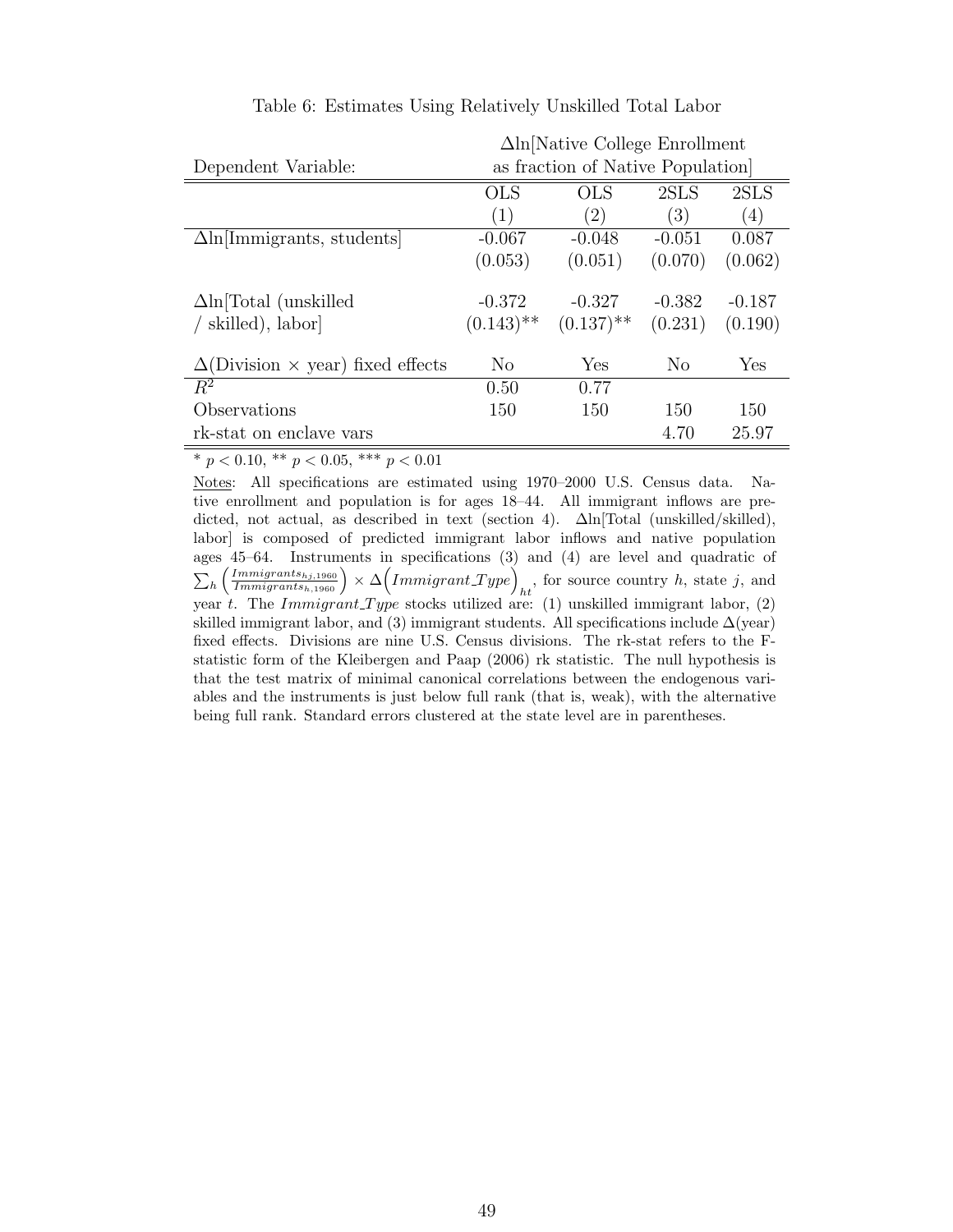|                                                                                                                                                  |            |                    |                                                                                                                | $\Delta$ ln Native Educational Enrollment |                          |                   |            |                        |
|--------------------------------------------------------------------------------------------------------------------------------------------------|------------|--------------------|----------------------------------------------------------------------------------------------------------------|-------------------------------------------|--------------------------|-------------------|------------|------------------------|
| Dependent Variable:                                                                                                                              |            |                    |                                                                                                                | as fraction of Native Population          |                          |                   |            |                        |
|                                                                                                                                                  |            | Natives age 18-24  | Natives age 25-34                                                                                              |                                           |                          | Female Natives    |            | Public College Natives |
|                                                                                                                                                  | <b>OLS</b> | 2SLS               | <b>OLS</b>                                                                                                     | 2SLS                                      | <b>OLS</b>               | 2SLS              | <b>OLS</b> | 2SLS                   |
|                                                                                                                                                  | $\bigcap$  | $\widehat{\Omega}$ | $\widetilde{\mathbb{C}}$                                                                                       | $(\bar{F})$                               | $\widetilde{\mathbb{G}}$ | $\widehat{\odot}$ | E          | $\circledS$            |
| $\Delta$ ln[Immigrants (unskilled                                                                                                                | 0.166      | 0.330              | 0.160                                                                                                          | 0.271                                     | 0.172                    | 0.336             | 0.144      | 0.356                  |
| skilled), labor                                                                                                                                  | (0.120)    | $(0.149)$ **       | (0.108)                                                                                                        | (0.223)                                   | (0.133)                  | $(0.170)*$        | (0.107)    | $(0.188)$ <sup>*</sup> |
| $\Delta$ ln[Immigrants, students]                                                                                                                | $-0.070$   | 0.001              | $-0.254$                                                                                                       | $-0.141$                                  | $-0.134$                 | $-0.058$          | $-0.122$   | $-0.037$               |
|                                                                                                                                                  | (0.075)    | (0.078)            | $(0.069)$ ***                                                                                                  | (0.118)                                   | (0.091)                  | (0.134)           | (0.078)    | (0.105)                |
| $R^2$                                                                                                                                            | 0.74       |                    | 0.71                                                                                                           |                                           | 0.73                     |                   | 0.81       |                        |
| Observations                                                                                                                                     | 150        | 150                | 50                                                                                                             | 150                                       | 150                      | 150               | 150        | 150                    |
| * $p < 0.10$ , ** $p < 0.05$ , *** $p <$                                                                                                         | 0.01       |                    |                                                                                                                |                                           |                          |                   |            |                        |
| $\frac{1}{2}$ . The contract of $\frac{1}{2}$ is the contract of $\frac{1}{2}$ is the contract of $\frac{1}{2}$ is the contract of $\frac{1}{2}$ |            |                    | de de la de la de la de la de de de de la de la de la de la de la de la de la de la de la de la de la de la de |                                           |                          |                   |            |                        |

Table 7: Heterogeneity in Native Education Response to Immigration Table 7: Heterogeneity in Native Education Response to Immigration

ifications as noted in table and is for ages 18-44 unless otherwise stated. All immigrant inflows are predicted, not actual, as Notes: All specifications are estimated using 1970–2000 U.S. Census data. Native enrollment and population differs across speclabor, (2) skilled immigrant labor, and (3) immigrant students. All specifications include  $\Delta$ (year) and  $\Delta$ (division  $\times$  year) fixed effects, Notes: All specifications are estimated using 1970–2000 U.S. Census data. Native enrollment and population differs across specifications as noted in table and is for ages 18–44 unless otherwise stated. All immigrant inflows are predicted, not actual, as h, state j, and year t. The Immigrant T ype stocks utilized are:  $(1)$  unskilled immigrant  $\times$  year) fixed effects, × $\left(\frac{Immingrants_{hj,1960}}{Immigrants_{h,1960}}\right)$ labor, (2) skilled immigrant labor, and (3) immigrant students. All specifications include ∆(year) and ∆(division hwhere divisions are nine U.S. Census divisions. Standard errors clustered at the state level are in parentheses. where divisions are nine U.S. Census divisions. Standard errors clustered at the state level are in parentheses.  $\triangleright$ described in text (section 4). Instruments in specifications  $(2)$ ,  $(4)$ ,  $(6)$ , and  $(8)$  are level and quadratic of  $\big)_{ht},$  for source country  $\begin{pmatrix} Immigrant\_Type \end{pmatrix}$ ∆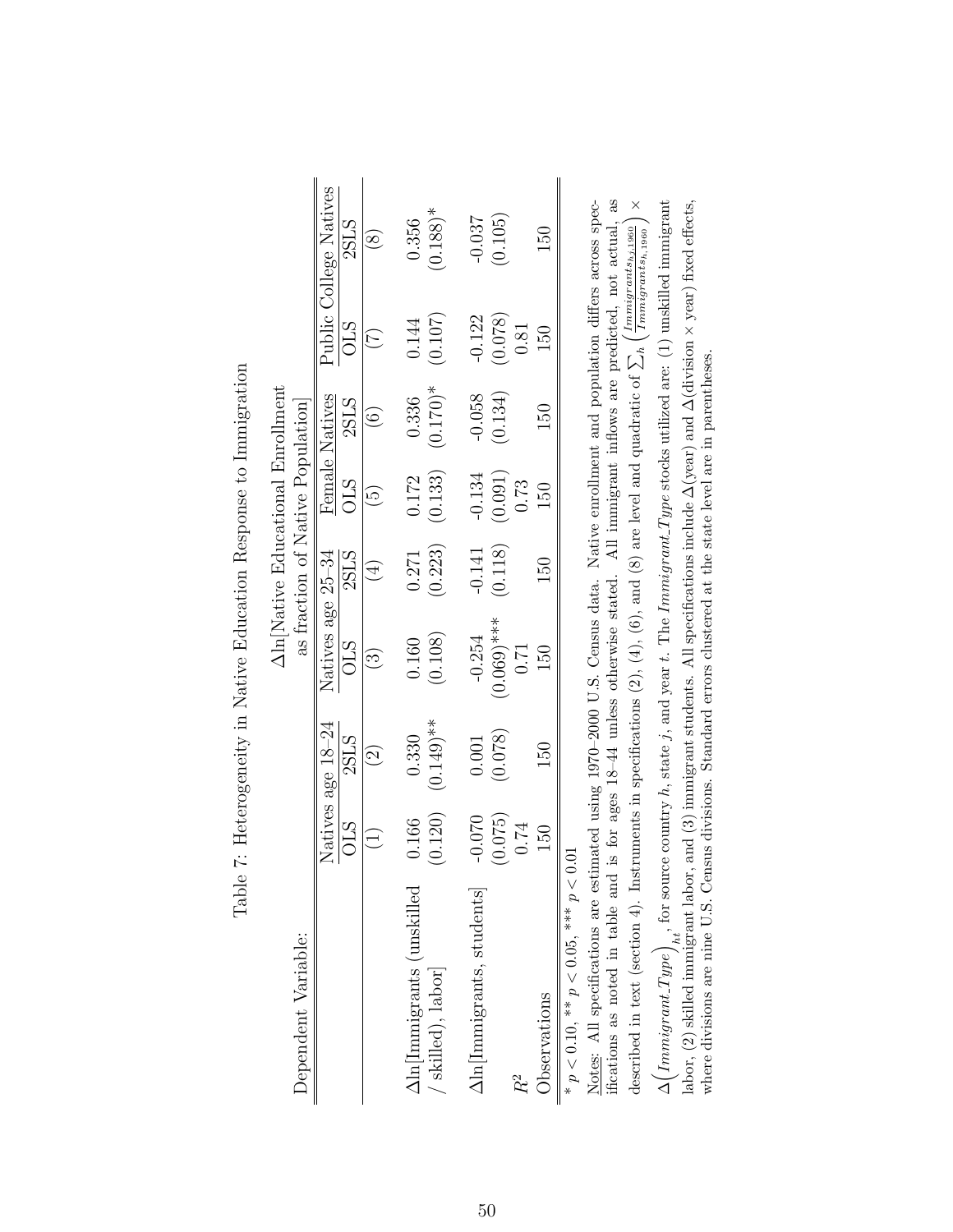| Dependent Variable:                                                                                                                                                                                                                                                           |                   |                                                                    |                          |                 | $\Delta$ ln[Native Educational Attainment<br>as fraction of Native Population |                |                                                       |               |
|-------------------------------------------------------------------------------------------------------------------------------------------------------------------------------------------------------------------------------------------------------------------------------|-------------------|--------------------------------------------------------------------|--------------------------|-----------------|-------------------------------------------------------------------------------|----------------|-------------------------------------------------------|---------------|
|                                                                                                                                                                                                                                                                               | Some              | <b>College</b>                                                     | 4 Years                  | College         | $\frac{\Sigma}{4}$                                                            | $rac{e}{2}$ HS | 4<br>ess than                                         | Years HS      |
|                                                                                                                                                                                                                                                                               | <b>CLIO</b>       | 2SLS                                                               | <b>CLIO</b>              | 2SLS            | <b>CTO</b>                                                                    | 2SLS           | <b>STO</b>                                            | 2SLS          |
| $Natives$ 18–44 Years Old                                                                                                                                                                                                                                                     | $\Xi$             | $\widehat{\odot}$                                                  | $\widetilde{\mathbb{G}}$ | $\bigoplus$     | $\widehat{\mathfrak{S}}$                                                      | $\odot$        | E                                                     | $\circled{s}$ |
| $\Delta\!$ In<br>[Immigrants (unskilled                                                                                                                                                                                                                                       | 0.036             | 0.201                                                              | 0.043                    | 0.066           | $-0.024$                                                                      | 0.161          | 0.019                                                 | $-0.009$      |
| / skilled), labor                                                                                                                                                                                                                                                             | (0.027)           | (0.129)                                                            | (0.055)                  | (0.119)         | (0.041)                                                                       | $(0.087)$ *    | (0.046)                                               | (0.175)       |
| Aln[Immigrants, students]                                                                                                                                                                                                                                                     | $-0.011$          | $-0.077$                                                           | $0.014\,$                | $-0.005$        | $-0.008$                                                                      | $-0.085$       | $-0.038$                                              | $-0.004$      |
|                                                                                                                                                                                                                                                                               | (0.024)           | (0.065)                                                            | (0.031)                  | (0.072)         | (0.024)                                                                       | $(0.046)*$     | (0.024)                                               | (0.095)       |
| $\ensuremath{R^2}$                                                                                                                                                                                                                                                            | 0.77              |                                                                    | 0.88                     |                 | 0.65                                                                          |                | 0.86                                                  |               |
| Observations                                                                                                                                                                                                                                                                  | 150               | 150                                                                | 150                      | 150             | 150                                                                           | 150            | 150                                                   | 150           |
| Years Old<br>$Natives$ $18-24$                                                                                                                                                                                                                                                | $\widehat{\odot}$ | (10)                                                               | $\left(11\right)$        | $\widetilde{2}$ | $\left(13\right)$                                                             | (14)           | (15)                                                  | (16)          |
| Aln[Immigrants (unskilled                                                                                                                                                                                                                                                     | 0.066             | 0.236                                                              | 0.100                    | 0.287           | $-0.113$                                                                      | $-0.064$       | 0.064                                                 | $-0.306$      |
| / skilled), labor]                                                                                                                                                                                                                                                            | (0.044)           | (0.146)                                                            | (0.081)                  | (0.315)         | $(0.064)$ *                                                                   | (0.120)        | (0.045)                                               | (0.249)       |
| Aln[Immigrants, students]                                                                                                                                                                                                                                                     | $-0.021$          | $-0.042$                                                           | $0.017\,$                | 0.125           | $0.071\,$                                                                     | $0.005\,$      | $-0.099$                                              | $0.081\,$     |
|                                                                                                                                                                                                                                                                               | (0.030)           | (0.070)                                                            | (0.049)                  | (0.121)         | $(0.032)$ **                                                                  | (0.057)        | $(0.024)$ ***                                         | (0.135)       |
| $R^2$                                                                                                                                                                                                                                                                         | 0.67              |                                                                    | 0.53                     |                 | 0.71                                                                          |                | 0.52                                                  |               |
| Observations                                                                                                                                                                                                                                                                  | 150               | 150                                                                | 150                      | 150             | 150                                                                           | 150            | 150                                                   | 150           |
| Years Old<br>$Natives$ 25-34                                                                                                                                                                                                                                                  | (17)              | $\left( \frac{18}{2} \right)$                                      | $\left( 19\right)$       | (20)            | (21)                                                                          | (22)           | (23)                                                  | (24)          |
| Aln[Immigrants (unskilled                                                                                                                                                                                                                                                     | 0.037             | 0.310                                                              | $0.001\,$                | $0.105$         | 0.019                                                                         | 0.216          | $-0.006$                                              | $-0.116$      |
| skilled), labor]                                                                                                                                                                                                                                                              | (0.043)           | $(0.173)*$                                                         | (0.038)                  | (0.113)         | (0.047)                                                                       | $(0.096)$ **   | (0.070)                                               | (0.208)       |
| Aln[Immigrants, students]                                                                                                                                                                                                                                                     | $-0.030$          | $-0.122$                                                           | 0.069                    | $0.047\,$       | $-0.024$                                                                      | $-0.134$       | $-0.067$                                              | $-0.067$      |
|                                                                                                                                                                                                                                                                               | (0.024)           | (0.099)                                                            | $(0.037)$ *              | (0.046)         | (0.028)                                                                       | $(0.068)*$     | (0.045)                                               | (0.145)       |
| $\ensuremath{R^2}$                                                                                                                                                                                                                                                            | 0.86              |                                                                    | 0.92                     |                 | $0.68\,$                                                                      |                | 77                                                    |               |
| Observations                                                                                                                                                                                                                                                                  | 150               | 150                                                                | 150                      | 150             | 150                                                                           | 150            | 150                                                   | 150           |
| * $p < 0.10$ , ** $p < 0.05$ , *** $p < 0.01$                                                                                                                                                                                                                                 |                   |                                                                    |                          |                 |                                                                               |                |                                                       |               |
| tions for ages noted in table. All immigrant inflows are predicted, not actual, as described in text (section 4). Instruments in 2SLS<br>Notes: All specifications are estimated using 1970–2000 U.S. Census data. Native attainment and population differs across specifica- |                   |                                                                    |                          |                 |                                                                               |                |                                                       |               |
| specifications are level and quadratic of $\sum_h$                                                                                                                                                                                                                            |                   | $\left( \frac{Immingrants_{hj,1960}}{Immigrants_{h,1960}} \right)$ | $ \times \Delta $        | ImmigrantType   |                                                                               |                | $h_t$ , for source country $h$ , state j, and year t. |               |

All specifications include ∆(year) and ∆(division

errors clustered at the state level are in parentheses.

errors clustered at the state level are in parentheses.

The Immigrant Type stocks utilized are: (1) unskilled immigrant labor, (2) skilled immigrant labor, and (3) immigrant students.

year) fixed effects, where divisions are nine U.S. Census divisions. Standard

×

Table 8: Impact of Immigration on Native Educational Attainment Table 8: Impact of Immigration on Native Educational Attainment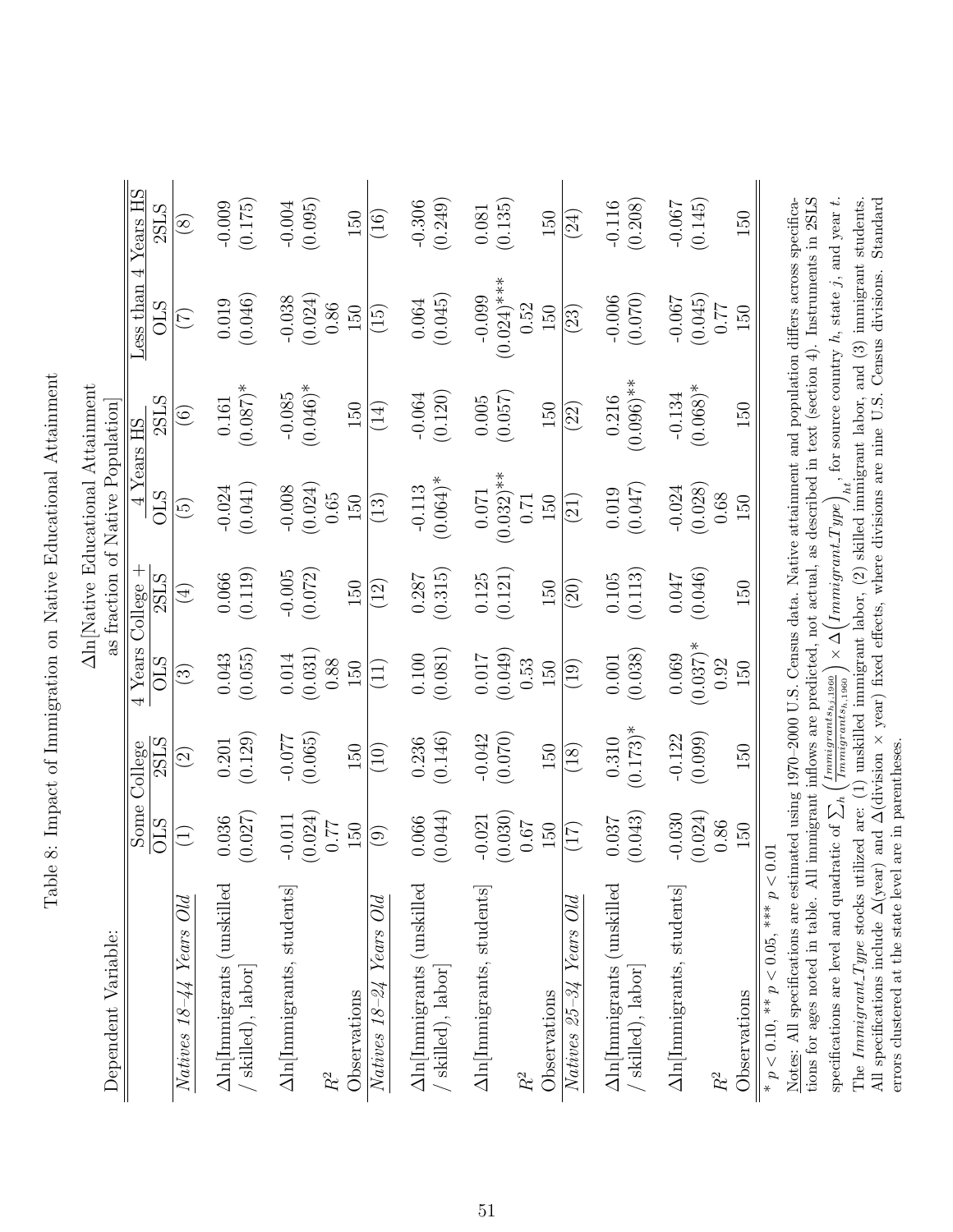| í<br>)<br>i<br>I<br>i<br>I                                                                                                                    |
|-----------------------------------------------------------------------------------------------------------------------------------------------|
|                                                                                                                                               |
| <b>SASSED BEAT</b><br>I<br>i                                                                                                                  |
| į                                                                                                                                             |
| ֧֧֧ׅ֧֧֧֧ׅ֧֧ׅ֧֧ׅ֧֧֧֚֚֚֚֚֚֚֚֚֚֚֚֚֚֚֚֚֚֚֚֚֚֚֚֚֚֚֚֚֚֡֓֡֝֓֜֓֝֓֓֓֜֝֬֜֝֬֜֓֝֬֝֬<br>I                                                                  |
| $\sim$<br>֧֧֧֧֧֦֧֧֦֧֧֛֛֧֧֧֧֧֧֧֧֧֧֛֛֧֧֧֛֚֚֚֚֚֚֚֚֚֚֚֚֚֚֚֚֚֚֚֚֚֝֓֓֓֡֓֓֝֓֝֓֝֬֝֓֝֬֝֓֝֬֜֝֓֝֬֝֬֝֬֝֬֝֬֝֬֝֬֝֬֝֬֝֬<br>$\frac{1}{2}$<br>j<br>Ī<br>j<br>i |
|                                                                                                                                               |
| $\overline{a}$<br>こうこく<br>;<br>[<br>j                                                                                                         |

|                                                        |                            |                               |                               | Aln Native College Enrollment    |                            |                         |
|--------------------------------------------------------|----------------------------|-------------------------------|-------------------------------|----------------------------------|----------------------------|-------------------------|
| Dependent Variable:                                    |                            |                               |                               | as fraction of Native Population |                            |                         |
|                                                        | STC                        | 2SLS                          | <b>OLS</b>                    | <b>2SLS</b>                      | <b>OLS</b>                 | 2SLS                    |
|                                                        | $\left(\frac{1}{2}\right)$ | $\widehat{c}$                 | $\left( \frac{3}{2} \right)$  | $\bigoplus$                      | $\widehat{\Theta}$         | $\widehat{\circ}$       |
| Aln lmmigrants (unskilled                              | 0.166                      | 0.330                         | 0.181                         | 0.377                            | 0.159                      | 0.312                   |
| skilled), labor                                        | (0.120)                    | $(0.149)$ **                  | (0.124)                       | $(0.159)$ **                     | (0.126)                    | $(0.153)$ **            |
| $\Delta \text{ln}[\text{Inmigrants}, \text{students}]$ | $-0.070$                   | 0.001                         | $-0.082$                      | $-0.012$                         | $-0.057$                   | 0.028                   |
|                                                        | (0.075)                    | (0.078)                       | (770.077)                     | (0.080)                          | (0.074)                    | (0.075)                 |
| Excluding KS, VT (small flows)                         | $\overline{N}$             | $\overline{N}_{\overline{Q}}$ | Yes                           | $Y$ es                           | $\mathcal{S}_{\mathsf{N}}$ | $\overline{\mathsf{S}}$ |
| Excluding AZ, NM (border)                              | $\overline{N}$             | $\overline{N}$                | $\overline{N}_{\overline{O}}$ | $\overline{N}_{\overline{O}}$    | Yes                        | Yes                     |
| $R^2$                                                  | 0.74                       |                               | 0.74                          |                                  | 0.75                       |                         |
| Observations                                           | 150                        | 150                           | 144                           | 144                              | 144                        | 144                     |
|                                                        |                            |                               |                               |                                  |                            |                         |
| rk-stat on enclave vars                                |                            | 14.75                         |                               | 15.14                            |                            | 14.68                   |

\*  $p < 0.10$ , \*\*  $p < 0.05$ , \*\*\*  $p < 0.01$  ${}^*p$  < 0.10,  ${}^*p$  < 0.05,  ${}^*{}^*p$  < 0.01

 $\mathcal{L}_{ht}$ , for is for ages 18-24. All immigrant inflows are predicted, not actual, as described in text (section 4). Instruments labor, (2) skilled immigrant labor, and (3) immigrant students. The rk-stat refers to the F-statistic form of the alternative being full rank. All specifications include  $\Delta$ (year) and  $\Delta$ (division  $\times$  year) fixed effects, where Notes: All specifications are estimated using 1970-2000 U.S. Census data. Native enrollment and population the Kleibergen and Paap (2006) rk statistic. The null hypothesis is that the test matrix of minimal canonical correlations between the endogenous variables and the instruments is just below full rank (that is, weak), with Notes: All specifications are estimated using 1970–2000 U.S. Census data. Native enrollment and population is for ages 18–24. All immigrant inflows are predicted, not actual, as described in text (section 4). Instruments h, state j, and year t. The Immigrant Type stocks utilized are: (1) unskilled immigrant labor, (2) skilled immigrant labor, and (3) immigrant students. The rk-stat refers to the F-statistic form of the Kleibergen and Paap (2006) rk statistic. The null hypothesis is that the test matrix of minimal canonical correlations between the endogenous variables and the instruments is just below full rank (that is, weak), with  $\times$  year) fixed effects, where divisions are nine U.S. Census divisions. Standard errors clustered at the state level are in parentheses. divisions are nine U.S. Census divisions. Standard errors clustered at the state level are in parentheses.  $\begin{pmatrix} Immigrant\_Type \end{pmatrix}$ ∆the alternative being full rank. All specifications include ∆(year) and ∆(division × $\left(\frac{Immigrants_{hj,1960}}{Immigrants_{h,1960}}\right)$ h $\boxtimes$ in specifications (2) and (4) are level and quadratic of source country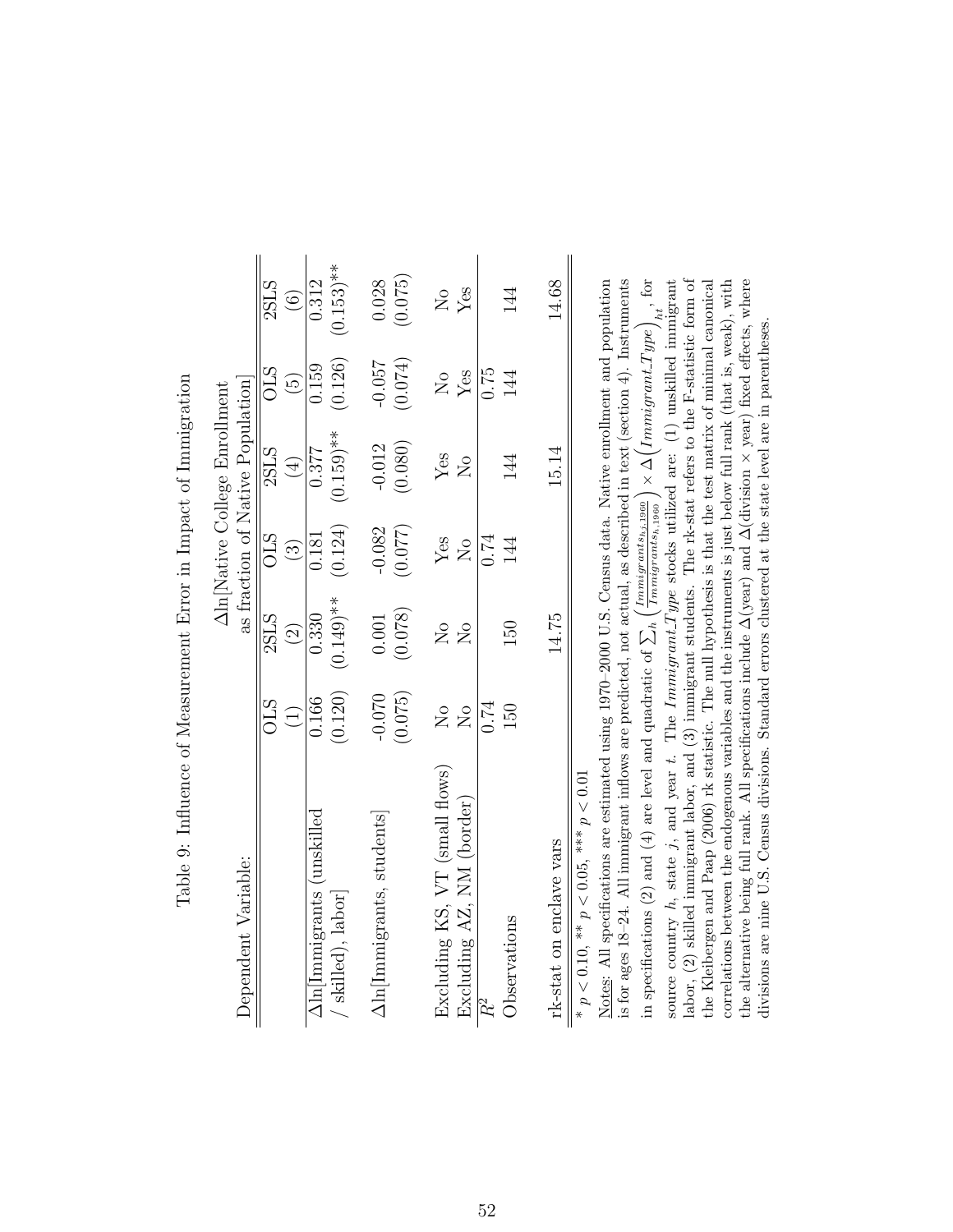| Parameter   |               |               | Value                                   |            | Source                                                                                                                                                                                                                                         |
|-------------|---------------|---------------|-----------------------------------------|------------|------------------------------------------------------------------------------------------------------------------------------------------------------------------------------------------------------------------------------------------------|
|             |               |               | 0.900                                   |            | U.S. Census and author's calculation                                                                                                                                                                                                           |
|             |               |               | 0.850                                   |            | Author's calculation                                                                                                                                                                                                                           |
|             |               |               | 0.900                                   |            | Author's calculation                                                                                                                                                                                                                           |
|             |               |               | 0.000                                   |            | Assumed                                                                                                                                                                                                                                        |
|             |               |               | 0.300                                   |            | Bound et al. (2004)                                                                                                                                                                                                                            |
|             |               |               | 0.330                                   |            | Table 5, column 7                                                                                                                                                                                                                              |
| ₫           |               |               | $-0.243$                                |            | Table 5, column 7                                                                                                                                                                                                                              |
|             |               | 3.7           |                                         | 100        | Bound and Turner (2007) and author's calc.; Assumed                                                                                                                                                                                            |
|             | $\frac{4}{1}$ | 2.5           | $\frac{4}{1}$                           | رم.<br>2.5 | Katz and Murphy (1992); Card and Lemieux (2001)                                                                                                                                                                                                |
|             |               |               |                                         |            |                                                                                                                                                                                                                                                |
| $\tilde{p}$ |               | 5.770   8.584 | 5.769                                   | 8.582      | Equations $16-21$ , numerical solution                                                                                                                                                                                                         |
|             |               |               | $0.669$   $0.669$   $18.081$   $18.093$ |            | Equations $16-21$ , numerical solution                                                                                                                                                                                                         |
|             |               |               |                                         |            |                                                                                                                                                                                                                                                |
|             |               |               |                                         |            | Notes: To obtain the numerical solutions for $\eta^N$ and $\phi^N$ , it is assumed that $\eta^N = \eta^I$ and that $\phi^N = \phi^I$ . While                                                                                                   |
|             |               |               |                                         |            | all values of $\eta^N$ and $\phi^N$ above are positive, note that both parameters enter negatively into college demand (see<br>Appendix). Thus, increases in the relative unskilled wage and college tuition/fees both decrease native college |

Table 10: Implied Wage and Tuition/Fee Elasticities of Native College Enrollment Demand Table 10: Implied Wage and Tuition/Fee Elasticities of Native College Enrollment Demand

 are the relative labor supply elasticities for natives and  $\lambda$  is the share of the endogenous equilibrium<br>in the share of the endogenous equilibrium are estimates  $\psi$  is the Appendix). Thus, increases in the relative unskilled wage and college tuition/fees both decrease native college tuition/fee elasticity of college supply, while  $\theta$  is the elasticity of substitution between skilled and unskilled labor. here is the adjusted crowd-out ratio estimate. Finally, α $\beta$  and change in college-enrolled students that remain in the state's labor market as skilled labor. See text for further details on parameters, model, and author's calculations. See text for further details on parameters, model, and author's calculations.  $\prec$  $\kappa$  is the wage elasticity of college supply, while  $\searrow$  $\gamma^N$  and α is the native share of the population. of crowd-in and crowd-out, respectively, where κimmigrants, respectively. بر<br>π demand.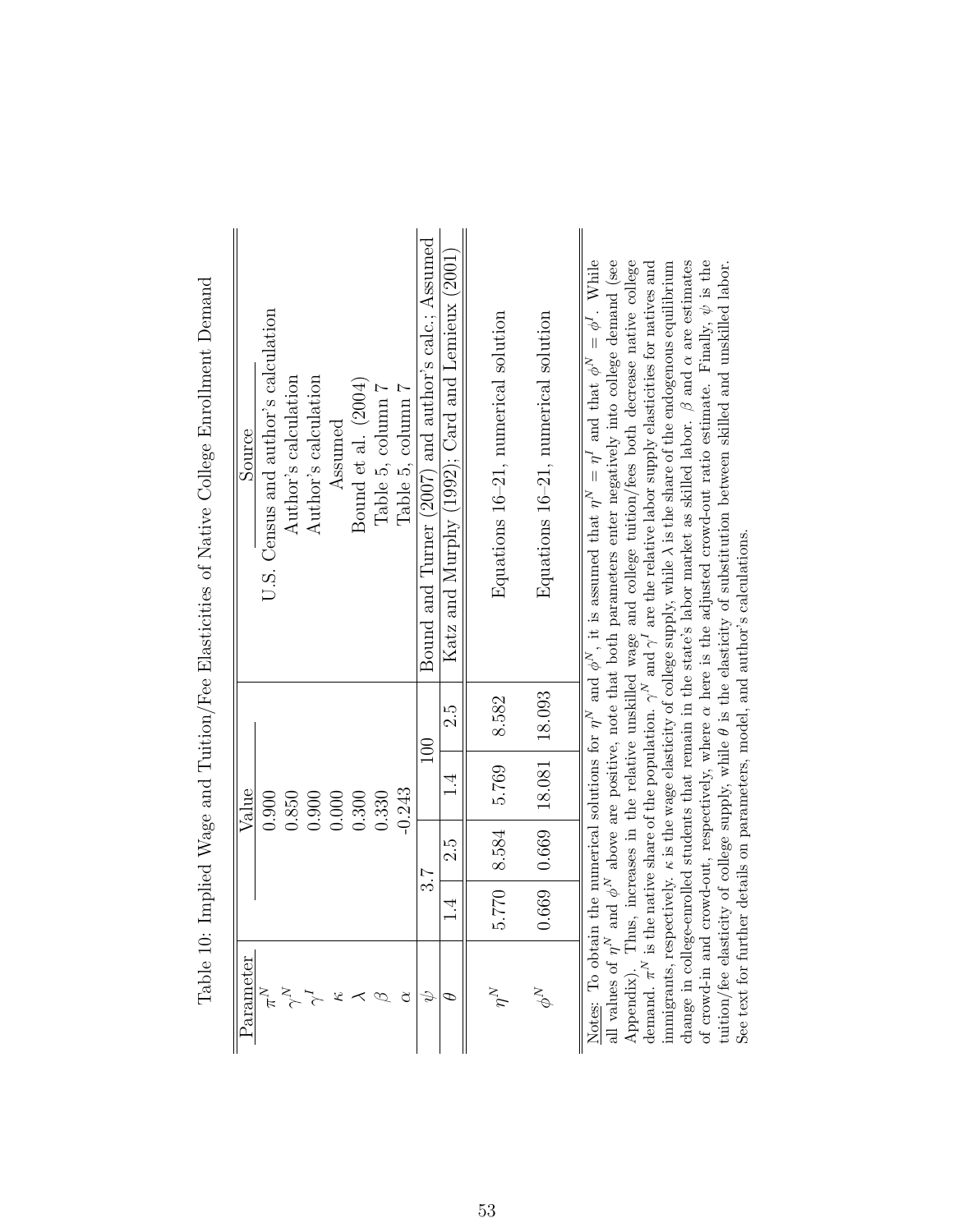## Appendix: Theory

### A Model of Immigration and Native College Enrollment

#### Assumptions

I present here an algebraic version of the conceptual model in the paper in the spirit of Bound et al. (2004).<sup>41</sup> Several of the model assumptions are already presented in the paper, so only additional details are now provided.

It is assumed that all input and product markets are competitive. Production of enrollment slots by college institutions maximizing their net benefit of student enrollment is accomplished using constant returns to scale technologies and non-labor inputs (for example, land, capital), $^{42}$  where student tuition/fees are received for each slot. $^{43}$  Meanwhile, on the enrollment demand side, natives and immigrants of some latent ability decide whether to enroll in order to acquire skill to maximize their utility, concave in consumption. Consumption itself is a function of either skilled wages net of college tuition/fees or else unskilled wages.<sup>44</sup>

In the labor market, regarding labor supply, all individuals are in the labor force if they are not students acquiring skill.<sup>45</sup> On the labor demand side, with constant returns to scale technologies, firms produce a composite, nontraded good using both skilled and unskilled labor. The restriction to a single sector with a nontraded commodity simplifies the model considerably to focus on areas of interest for this paper, as consumer output demand reduces to individuals maximizing their utility over consumption of the composite good by maximizing their discounted stream of net wages. Additionally, cast in the framework of a basic Heckscher-Ohlin model, the existence of a nontraded commodity allows the wages of both skilled and unskilled workers to be determined locally, to the extent that labor is somewhat immobile across states (Leamer 1995; Cortes 2008).

#### Setup

Let  $N \equiv$  natives (as before),  $I \equiv$  immigrants,  $U \equiv$  unskilled,  $S \equiv$  skilled, and  $L_k = N_k + I_k$ for  $k = U, S$ . Also, for any variable x, let  $\dot{x} \equiv d\ln x$ , the percentage change in x.

The higher education market for college enrollment can be described by the following equations:

<sup>&</sup>lt;sup>41</sup>This version of the model, however, differs in a few ways from theirs, such as including an extended modeling of the college market and the incorporation of immigration into both the labor and college markets.

<sup>&</sup>lt;sup>42</sup>I assume labor is only utilized for production of the output good. Also, because colleges are nonprofit institutions, I allow for the possibility that arguments unrelated to profit, such as campus diversity, may enter into colleges' objective functions.

 $^{43}$ Because non-labor input costs remain in the background, they serve as college supply shifters. Additionally, while college slots are likely infinitely or nearly infinitely supplied at any given relative wage, the model does not presuppose this and allows for a more general wage relationship.

<sup>44</sup>Ability affects the psychic costs of schooling and may also affect the wage benefit, thus impacting the sensitivity of college demand to prices.

 $^{45}$ Empirically, I focus on working-age, pre-retirement individuals in order to help support this assumption.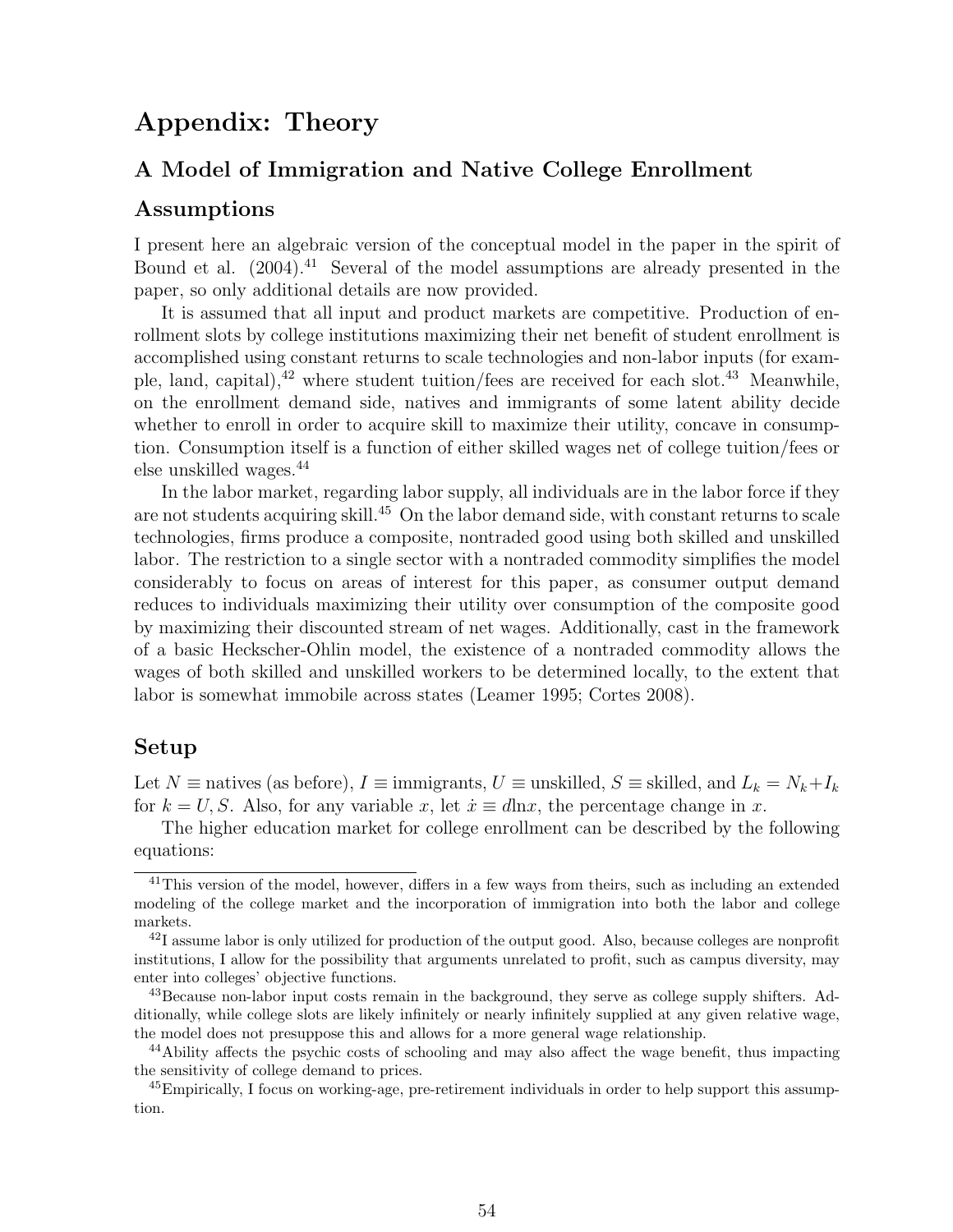$$
\dot{d}_E = -\phi \dot{f} - \eta \dot{w} + \dot{\mu} \qquad [College\ Demand], \qquad (7)
$$

$$
\dot{s}_E = \psi \dot{f} + \kappa \dot{w} + \dot{\varphi} \qquad [College \, Supply], \qquad (8)
$$

where  $\dot{f}$  is the percentage change in tuition/fees, while  $\dot{w} = \dot{W}_U - \dot{W}_S$  is the percentage change in the relative unskilled wage. Parameters  $\phi$  and  $\eta$  are, respectively, tuition/fee and wage elasticities of college demand, while  $\psi$  and  $\kappa$  are, respectively, tuition/fee and wage elasticities of college supply.<sup>46</sup> Both college demand and college supply aggregate across natives and immigrants. In particular, I specify total college demand (in a geographic market) to be a function of both native and immigrant college demand, such that  $d_E =$  $\pi^N d_E^N + \pi^I d_E^I$ . Note that  $\pi^N \in [0,1]$  is the native share of the total population (that is, the population across the college and labor markets), while  $\pi^I = 1 - \pi^N$  is the analogous immigrant share.<sup>47</sup> Combined, this also implies that  $\phi = \pi^N \phi^N + \pi^I \phi^I$ ,  $\eta = \pi^N \eta^N + \pi^I \eta^I$ , and  $\dot{\mu} = \pi^N \dot{\mu}^N + \pi^I \dot{\mu}^I$ . Lastly, college demand and college supply shifters are represented by  $\mu$  and  $\varphi$ , respectively.

The labor market for relatively unskilled labor can be described by the following equations:

$$
\dot{d}_L \equiv \dot{L}_U^d - \dot{L}_S^d = -\theta \dot{w} + \dot{\zeta} \qquad [Labor\ Demand], \qquad (9)
$$

$$
\dot{s}_L \equiv \dot{L}_U^s - \dot{L}_S^s = \gamma \dot{w} + \dot{\xi} \qquad [Labor \; Supply], \qquad (10)
$$

where  $\theta$  is the elasticity of substitution between skilled and unskilled labor, and  $\gamma$  is the relative labor supply elasticity, representing wage sensitivity of labor supplied both within-state and between states (that is, the cross-state migration elasticity).<sup>48</sup> Equations (9) and (10), while appearing quite general, are directly analogous to models in previous studies (for example, Borjas 2003; Card 2001).<sup>49</sup> Both labor demand and labor supply

<sup>&</sup>lt;sup>46</sup>Although assumed otherwise, it remains a possibility that the college supply function with respect to tuition is actually negatively sloped, due to a reduction in average costs when colleges expand (Christian 2004). Empirically, such economies of scale would reduce the magnitude of the crowd-out effects I estimate and even allow such effects to be positive.

<sup>&</sup>lt;sup>47</sup>For college demand, inclusion of the  $\pi$  population shares could follow, for instance, from a Cobb-Douglas production-style framework for the level of college demand  $D_E$ , where  $D_E = D_E^{N,\alpha} D_E^{I,(1-\alpha)} \Leftrightarrow$  $\ln D_E = \alpha \ln D_E^N + (1 - \alpha) \ln D_E^I$ , and  $\alpha$  is natives' share in college demand, captured by  $\pi^N$ .

<sup>&</sup>lt;sup>48</sup>This implies that as labor becomes more mobile,  $\gamma \to \infty$ . Therefore, perfect labor mobility is a sufficient but not necessary condition for a perfectly elastic labor supply, consistent with Bound et al. (2004).

 $^{49}$ For instance, I can use Card's (2001) framework for output in a competitive local market (that is, city) c and occupation/skill group j, where  $N_{jc}$  and  $e_{jc}$  are city-skill-specific workers and productivity shocks, respectively. Relative labor demand in this model between skill groups  $j$  and  $k$  in market  $c$  would be  $\log\left(\frac{N_{jc}}{N_{kc}}\right) = -\sigma \log\left(\frac{w_{jc}}{w_{kc}}\right) + (\sigma - 1) \log\left(\frac{e_{jc}}{e_{kc}}\right)$ , where  $\sigma$  is the elasticity of substitution between skills. Letting  $\tilde{x}_c = \frac{x_{jc}}{x_{bz}}$  $\frac{x_{jc}}{x_{kc}}$   $\forall x$ , this can be rewritten as  $\log \tilde{N}_c = -\sigma \log \tilde{w}_c + (\sigma - 1) \log \tilde{e}_c$ . Taking log differences leads to an equation that corresponds directly to equation (9) in this paper, with  $\dot{d}_L \equiv \dot{N}_c, -\theta \dot{w} \equiv -\sigma \dot{\tilde{w}}_c$ , and  $\dot{\zeta} \equiv (\sigma - 1)\dot{\tilde{e}}_c$ . A similar correspondence can be shown between, for instance, Card's (2001) representation of city-skill-specific labor supply and equation (10). Because Card (2001) actually specifies labor force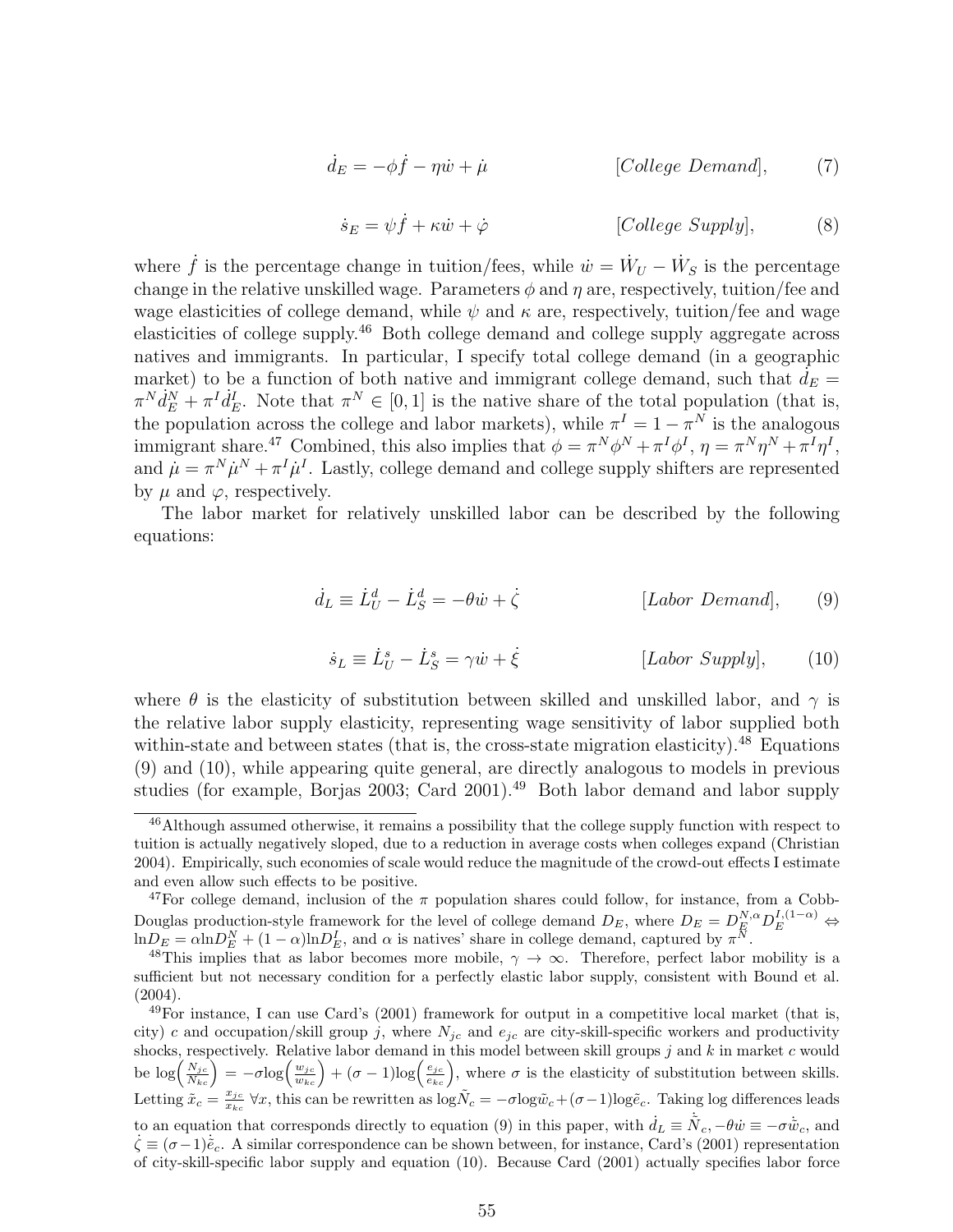aggregate across natives and immigrants.<sup>50</sup> In particular, I specify total labor supply to be a function of both native and immigrant labor supply, such that  $s_L = (N_U^s + I_U^s)$  $(N_S^s + I_S^s) = (\pi^N \gamma^N + \pi^I \gamma^I) \dot{w} + \pi^N \dot{\xi}^N + \pi^I \dot{\xi}^I$ <sup>51</sup> This implies that  $\gamma = \pi^N \gamma^N + \pi^I \gamma^I$  and  $\dot{\xi} = \pi^N \tilde{\xi}^N + \pi^I \dot{\xi}^I$ . Additionally, labor demand and labor supply shifters are represented by  $\zeta$  and  $\xi$ , respectively.

Lastly, as discussed earlier, since enrollment determines skill, there is a functional link between changes in equilibrium enrollment in the college market and shifts in the relative supply of unskilled labor in the labor market. I specify this link as follows:

$$
\dot{\xi} = \dot{\nu} - \lambda \dot{d}_E^*,\tag{11}
$$

where  $\lambda \in [0, 1]$  is the share of the endogenous equilibrium change in college-enrolled students,  $\vec{d}_E^*$ , who remain in the state's labor market as skilled labor, and I have assumed that  $\lambda^N = \lambda^I = \lambda^{.52}$  Meanwhile,  $\dot{\nu}$  represents the exogenous component of  $\dot{\xi}$  — namely, labor supply shocks that originate in the labor market, unrelated to the college market (for example, labor immigration).<sup>53</sup>

### Equilibrium

Equations  $(7)-(10)$  for demand and supply in the college and labor markets and equation (11) linking equilibrium changes in the college market to labor supply shifts together form an equilibrium in market prices and quantities. All analysis of interest in the paper assumes no confounding labor demand and college supply shifts, so the following equations specify the equilibrium imposing the restriction that  $\zeta = \dot{\varphi} = 0$ :

$$
\dot{f}^* = \Delta \dot{\mu} + (\Lambda \Delta \Gamma) \dot{\xi},\tag{12}
$$

$$
\dot{w}^* = -\Gamma \dot{\xi},\tag{13}
$$

participation (that is,  $\log\left(\frac{N_{jc}}{P_{jc}}\right)$ , where  $P_{jc}$  is city-skill-specific population), it can be shown that when specifying relative labor supply,  $\log\left(\frac{N_{jc}}{N_{kc}}\right)$ , both relative population,  $\log\left(\frac{P_{jc}}{P_{kc}}\right)$ , as well as relative shocks to labor supply from other sources, combine to correspond to the term  $\xi$  in equation (10). This aligns with this paper's intuition for  $\xi$  as originating from both demographic and non-demographic shocks.

 $50$ For labor demand, although a clear simplification, natives and immigrants of a given skill level (and, implicitly, geographic market) are assumed to be perfect substitutes. This, too, is comparable to many previous studies (for example, Borjas 2003; Card 2001)

<sup>&</sup>lt;sup>51</sup>Like college demand, for labor supply, inclusion of the  $\pi$  shares would follow from specification of the level of labor supply.

 $52$ This assumption, while not necessary, simplifies the exposition quite a bit. Also note that since equilibrium will impose that  $\dot{d}_E^* = \dot{s}_E^*$ , the latter could equivalently be substituted into equation (11). Although in this static model, enrollment and attainment are equivalent, in reality  $\lambda$  could also partly represent the fact that the enrolled population will form a subset of the total skilled population.

<sup>53</sup>This is consistent with Fortin (2006), who, in her dual-market, supply-demand econometric model, specifies equilibrium college enrollment, relative labor supply, and (inverse) relative labor demand functions at the state-year level, with relative labor supply as a function of past enrollment rates (that is, homegrown relative labor supplies) and relative in-migration to the state.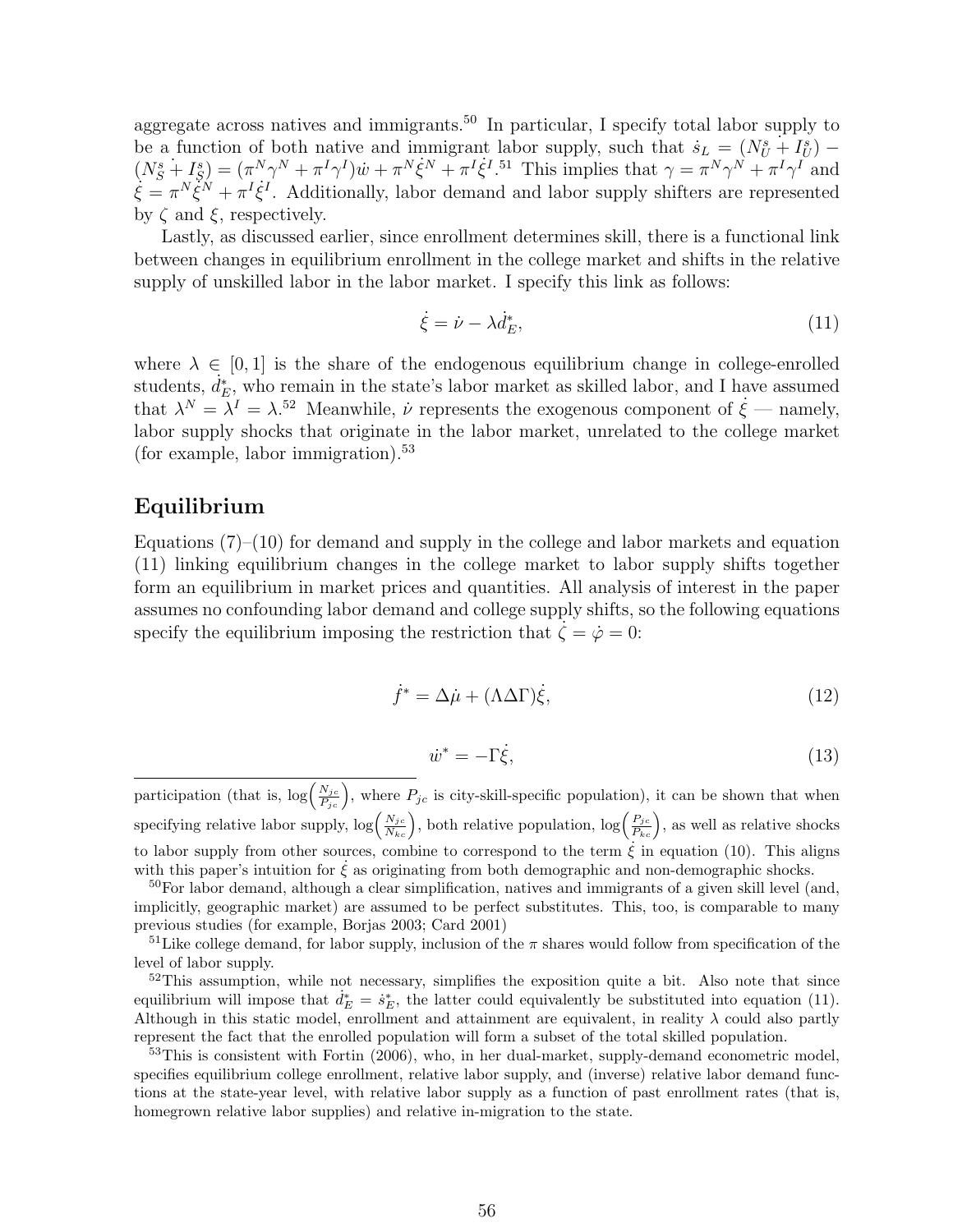$$
\dot{s}_L^* = (\theta \Gamma) \dot{\xi},\tag{14}
$$

$$
\dot{d}_{E}^{*} = \frac{(\psi \Delta)\dot{\mu} + (\Omega \Delta \Gamma)\dot{\nu}}{1 + \lambda},\tag{15}
$$

where  $\Delta = (\frac{1}{\psi + \phi}), \Gamma = (\frac{1}{\gamma + \theta}), \Lambda = \kappa + \eta$ , and  $\Omega = \eta \psi - \kappa \phi$ . Note again for equations (12)–(14) that  $\xi = \nu - \lambda \dot{d}_E^*$ , with  $\dot{d}_E^*$  specified in equation (15). Positive shifts in relatively unskilled labor supply,  $\dot{\nu}$ , decrease relative unskilled wages but increase tuition/fees, while positive shifts in college demand,  $\mu$ , increase both tuition/fees and relative unskilled wages.

#### Parameters

I am interested in the effect of exogenous shifts in relatively unskilled immigrant labor supply  $(\dot{\nu}^I)$  and immigrant college enrollment demand  $(\dot{\mu}^I)$  on equilibrium native college enrollment demanded  $(d_E^{N*})$ . However, I do not observe the shocks  $\nu^I$  and  $\mu^I$  directly, but rather observe the equilibrium immigrant quantities  $s_L^{I*}$  and  $d_E^{I*}$ , where  $s_L^I \equiv I_U^s - I_S^s =$  $\gamma^I \dot{w} + \dot{\xi}^I$  and  $\dot{d}_E^I = -\phi^I \dot{f} - \eta^I \dot{w} + \dot{\mu}^I$ .

#### Crowd-in

Regarding the effect of an exogenous increase in immigrant labor supply on native college demand, I estimate this parameter under the assumptions of no correlated, exogenous shifts in labor demand ( $\dot{\zeta} = 0$ ), college supply ( $\dot{\varphi} = 0$ ), native and immigrant college demand  $(\dot{\mu}^N = \dot{\mu}^I = 0)$ , and native labor supply  $(\dot{\nu}^N = 0)$ .

It can be derived, given prior assumptions and definitions, that  $\dot{\xi} = [\pi^I - (\frac{\lambda}{1+\epsilon})^T]$  $\frac{\lambda}{1+\lambda}$  $)(\Omega \Delta \Gamma) \pi^I$ ] $\dot{\nu}^I \equiv$  $\Psi \dot{\nu}^{I.54}$  Also recall, related to equation (7), that  $\dot{d}_{E}^{N} = -\phi^{N} \dot{f} - \eta^{N} \dot{w} + \dot{\mu}^{N}$  and  $\dot{d}_{E}^{I} =$  $-\phi^I \dot{f} - \eta^I \dot{w} + \dot{\mu}^I$ . Substituting  $\Psi \dot{\nu}^I$  for  $\dot{\xi}$  in equilibrium price equations (12) and (13) and manipulating existing formulations, I derive the following equilibrium equations for native college demand  $\dot{d}_E^N$  and immigrant labor supply  $\dot{s}_L^I$  under the current assumptions:

$$
\dot{d}_{E}^{N*} = [\eta^{N} \Psi \Gamma - \phi^{N} \Psi (\Lambda \Delta \Gamma)] \dot{\nu}^{I}, \qquad (16)
$$

$$
\dot{s}_L^{I*} = \{ (\pi^N \gamma^N + \theta)(1 - \lambda [\eta^I \Psi \Gamma - \phi^I \Psi (\Lambda \Delta \Gamma)]) + \lambda \pi^N \gamma^I [\eta^N \Psi \Gamma - \phi^N \Psi (\Lambda \Delta \Gamma)] \} \Gamma \dot{\nu}^I .
$$
 (17)

The implied crowding parameter of interest is thus defined as:

$$
\beta = \frac{\dot{d}_E^{N*}/\dot{\nu}^I}{\dot{s}_L^{I*}/\dot{\nu}^I} = \underbrace{\frac{1}{h(.)}}_{-\epsilon_{wL}} \eta^N + \underbrace{\frac{\Lambda\Delta}{h(.)}}_{-\epsilon_{fL}} \phi^N \in [0, \infty),
$$
\n(18)

where  $h(.)$  is a complicated function of the structural parameters, while  $\epsilon_{wL}$  and  $\epsilon_{fL}$  are elasticities of relative unskilled wages and tuition/fees (respectively) to exogenous inflows

<sup>&</sup>lt;sup>54</sup>This follows in part from the fact that, given  $\dot{\nu} - \lambda \dot{d}_E^* = \dot{\xi} = \pi^N \dot{\xi}^N + \pi^I \dot{\xi}^I$  from equations (10) and (11), it can be shown that in general  $\dot{\nu} = \pi^N \dot{\nu}^N + \pi^I \dot{\nu}^I$ .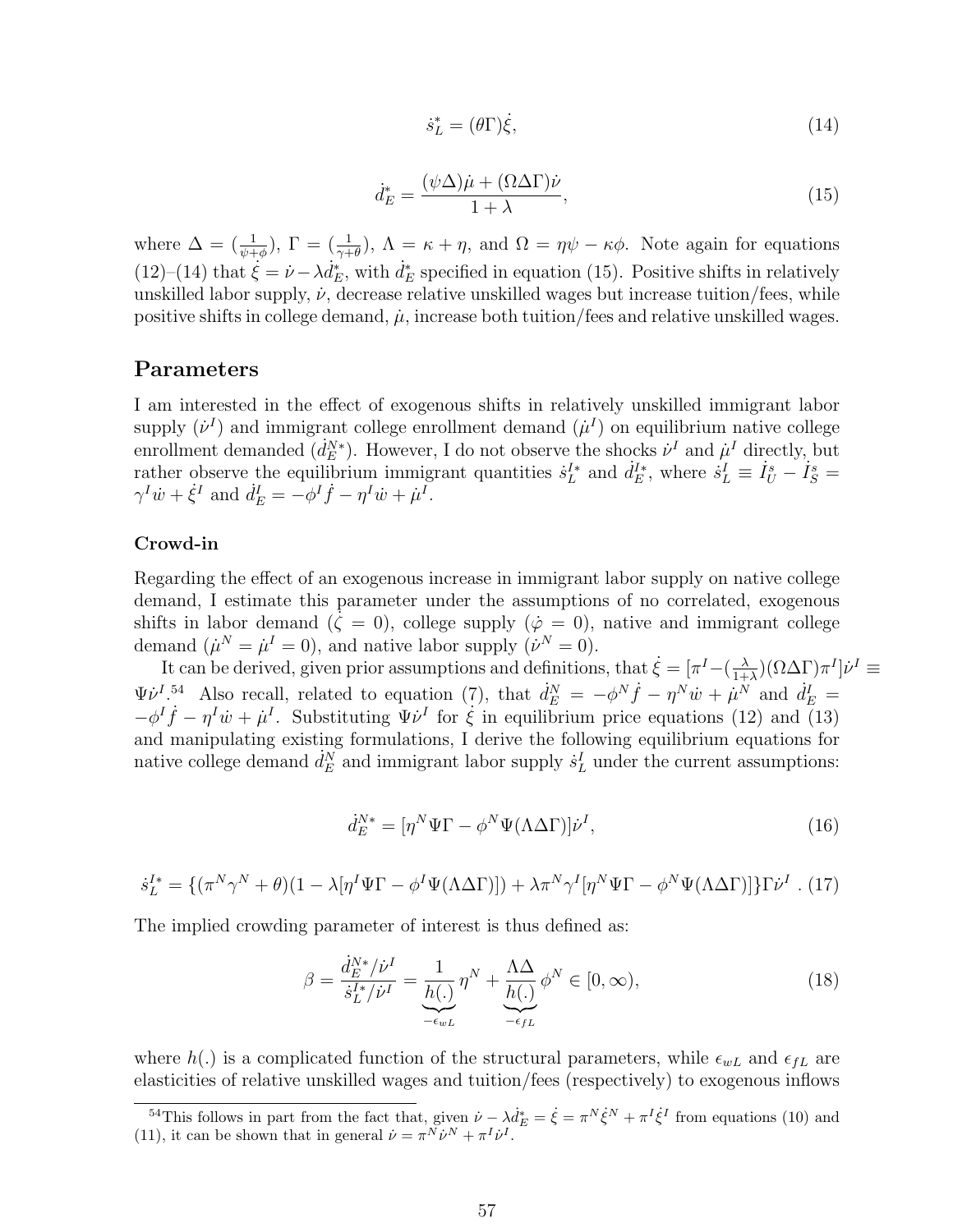of relatively unskilled immigrant labor.<sup>55</sup> The lower bound on  $\beta$  occurs for any of several scenarios, including: (a) perfectly elastic labor demand  $(\theta \to \infty)$ , (b) perfectly inelastic college supply  $(\psi = \kappa = 0)$ , (c) very small immigrant population shares  $(\pi^I \to 0)$ , or (d) frictionless mobility across states or highly wage-sensitive within-state labor supply  $(\gamma^I \text{ or } \gamma^N \to \infty)$ . The upper bound on  $\beta$  requires the opposite extreme on all elements  $(a)$ – $(d)$ : that is, perfectly inelastic labor demand, perfectly elastic college supply, very large immigrant population shares, and immobile labor with no labor supply sensitivity to wage changes.

The sign of  $\beta$  shows that relatively unskilled immigrant labor inflows weakly increase (that is, crowd in) native college enrollment, and the magnitude of this reduced-form effect is a function of the sensitivity of native college demand to changes in wages and tuition/fees, as well as the sensitivity of those market prices to the immigrant inflows.

#### Crowd-out

Turning now to the effect of an exogenous increase in immigrant college demand on native college demand, I estimate this parameter under the assumptions of no correlated, exogenous shifts in labor demand ( $\zeta = 0$ ), college supply ( $\dot{\varphi} = 0$ ), native and immigrant labor supply  $(\dot{\nu}^N = \dot{\nu}^I = 0)$ , and native college demand  $(\dot{\mu}^N = 0)$ .

It can be determined, given prior assumptions and definitions, that  $\dot{\xi} = \left[ -\left( \frac{\lambda}{1 + \xi} \right) \right]$  $(\psi \Delta) \pi^I \dot{\mu}^I \equiv$  $\Phi \mu^I$ . Again recall, related to equation (7), that  $d_E^N = -\phi^N \dot{f} - \eta^N \dot{w} + \mu^N$  and  $d_E^I =$  $-\phi^I \dot{f} - \eta^I \dot{w} + \dot{\mu}^I$ . Substituting  $\Phi \dot{\mu}^I$  for  $\dot{\xi}$  in equilibrium price equations (12) and (13) and manipulating existing formulations, I derive the following equilibrium equations for native college demand  $\dot{d}_E^N$  and immigrant college demand  $\dot{d}_E^I$  under the current assumptions:

$$
\dot{d}_{E}^{N*} = \{ \eta^{N} \Phi \Gamma - \phi^{N} [\Delta + (\Lambda \Delta \Gamma) \Phi] \} \dot{\mu}^{I},\tag{19}
$$

$$
\dot{d}^{I*}_E = \{1 + (\eta^I \Phi \Gamma - \phi^I [\Delta + (\Lambda \Delta \Gamma) \Phi])\}\dot{\mu}^I.
$$
\n(20)

The implied crowding parameter of interest is thus defined as:

$$
\alpha = \frac{\dot{d}_E^{N*}/\dot{\mu}^I}{\dot{d}_E^{N*}/\dot{\mu}^I} = \underbrace{\frac{\Phi\Gamma}{l(.)}\eta^N}_{-\epsilon_{wE}} \eta^N + \underbrace{\frac{(\Delta + \Lambda\Delta\Gamma\Phi)}{l(.)}\phi^N}_{-\epsilon_{fE}} \phi^N \in [-1, 0],
$$
\n(21)

where  $l(.)$  is a complicated function of the structural parameters, while  $\epsilon_{wE}$  and  $\epsilon_{FE}$  are elasticities for the sensitivity of relative unskilled wages and tuition/fees (respectively) to exogenous inflows of immigrant students.<sup>56</sup> The upper bound on  $\alpha$  occurs when there is perfectly elastic college supply with respect to tuition/fees  $(\psi \to \infty)$  combined with any of several scenarios, including: (a) perfectly elastic labor demand  $(\theta \to \infty)$ , (b) frictionless mobility across states or highly wage-sensitive within-state labor supply  $(\gamma^I)$ or  $\gamma^N \to \infty$ ), (c) very small immigrant population shares  $(\pi^I \to 0)$ , or (d) no retention

$$
^{55}\text{In other words, } \epsilon_{wL} = \frac{\dot{w}^*/\dot{\nu}^I}{\dot{s}_L^{I*}/\dot{\nu}^I} \text{ and } \epsilon_{fL} = \frac{\dot{f}^*/\dot{\nu}^I}{\dot{s}_L^{I*}/\dot{\nu}^I}.
$$
  

$$
^{56}\text{In other words, } \epsilon_{wE} = \frac{\dot{w}^*/\dot{\mu}^I}{\dot{d}_E^{I*}/\dot{\mu}^I} \text{ and } \epsilon_{fE} = \frac{\dot{f}^*/\dot{\mu}^I}{\dot{d}_E^{I*}/\dot{\mu}^I}.
$$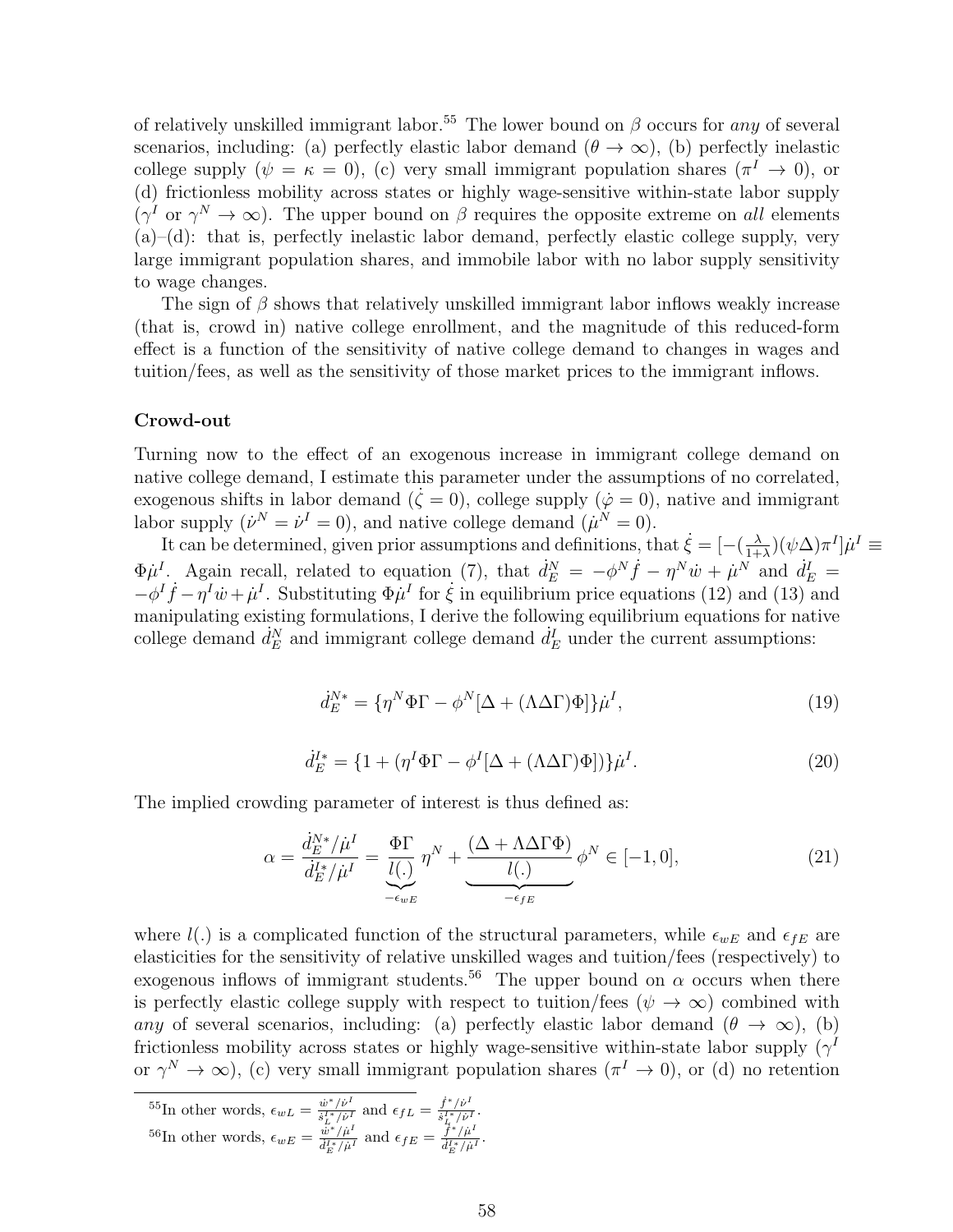of college students in the state's labor market  $(\lambda = 0)$ . Conversely, the lower bound on  $\alpha$ simply requires perfectly inelastic college supply with respect to tuition/fees.

The sign of  $\alpha$  shows that immigrant student inflows weakly decrease (that is, crowd out) native college enrollment, and the magnitude of this reduced-form effect is once again a function of the sensitivity of native college demand to changes in wages and tuition/fees, as well as the sensitivity of those market prices to the immigrant inflows. The magnitude range of -1 to 0 also aligns with theory and findings of other immigrant-native displacement studies (Hoxby 1998; Card 2001; Cortes 2008).

#### Implications for Estimation

Although already discussed in the paper, I highlight again the key estimation issues and guidelines, now with reference to the formal model.

First, both coefficients focus on how exogenous, unobserved immigrant shifts affect native college enrollment via observed immigrant quantities for relatively unskilled labor supply and college demand. Thus, the regressors of interest in the estimating equation should also be focused on immigrants. It should be noted that when the focus of the model is, alternatively, how exogenous immigrant shifts affect native college enrollment via observed total quantities for relatively unskilled labor supply and college demand, the parameter results are qualitatively similar. When considering total quantities, the noteworthy changes are that: (a) the level of immigrant inflows (via  $\pi^{I}$ ) no longer factors into the formula for  $\beta$  (crowd-in); and (b) the lower bound of  $\alpha$  (crowd-out) decreases from  $-1$  to  $-\infty$ .

Second, compared with the graphical representation, the formal model makes it explicitly clear that the relative magnitudes of the crowd-in and crowd-out parameters are ambiguous, as both  $|\beta| > |\alpha|$  and  $|\beta| < |\alpha|$  are possible depending on structural parameter values.

Third, changes in several parameters (for example, increases in labor demand elasticity, θ) will cause both β and α to tend toward 0. However, there are exceptions to this. Moreelastic college supply with respect to tuition/fees,  $\psi$ , as well as a lower percentage of a state's college students retained for the labor market,  $\lambda$ , both reduce the magnitude of  $\alpha$ , whereas they increase or have an ambiguous effect, respectively, on the magnitude of  $\beta$ .<sup>57</sup>

Fourth, the model motivates the need for independent and dependent variables in the estimating equation that are specified in logs, given that the parameters in equations (18) and (21) are for log changes.

Fifth, given that it is always assumed that there are no exogenous increases in native college enrollment  $(\mu^N = 0)$ , it is necessary to account for native demographic shocks that would otherwise affect their college demand. This can be accomplished by examining log changes in enrollment rates rather than enrollment levels.

Finally, appropriate estimation is necessary to ensure that other assumptions about the lack of confounding market shifts — for example, in labor demand  $(\zeta = 0)$  and college supply  $(\dot{\varphi} = 0)$  — actually hold. To accomplish this, I utilize a procedure to

<sup>57</sup>Additionally, although absent from this static model, in reality the different time horizons for the crowd-in and crowd-out effects due to the lag between college enrollment and labor market entry could also open a role for native expectations and uncertainty to explain differences in the coefficient magnitudes.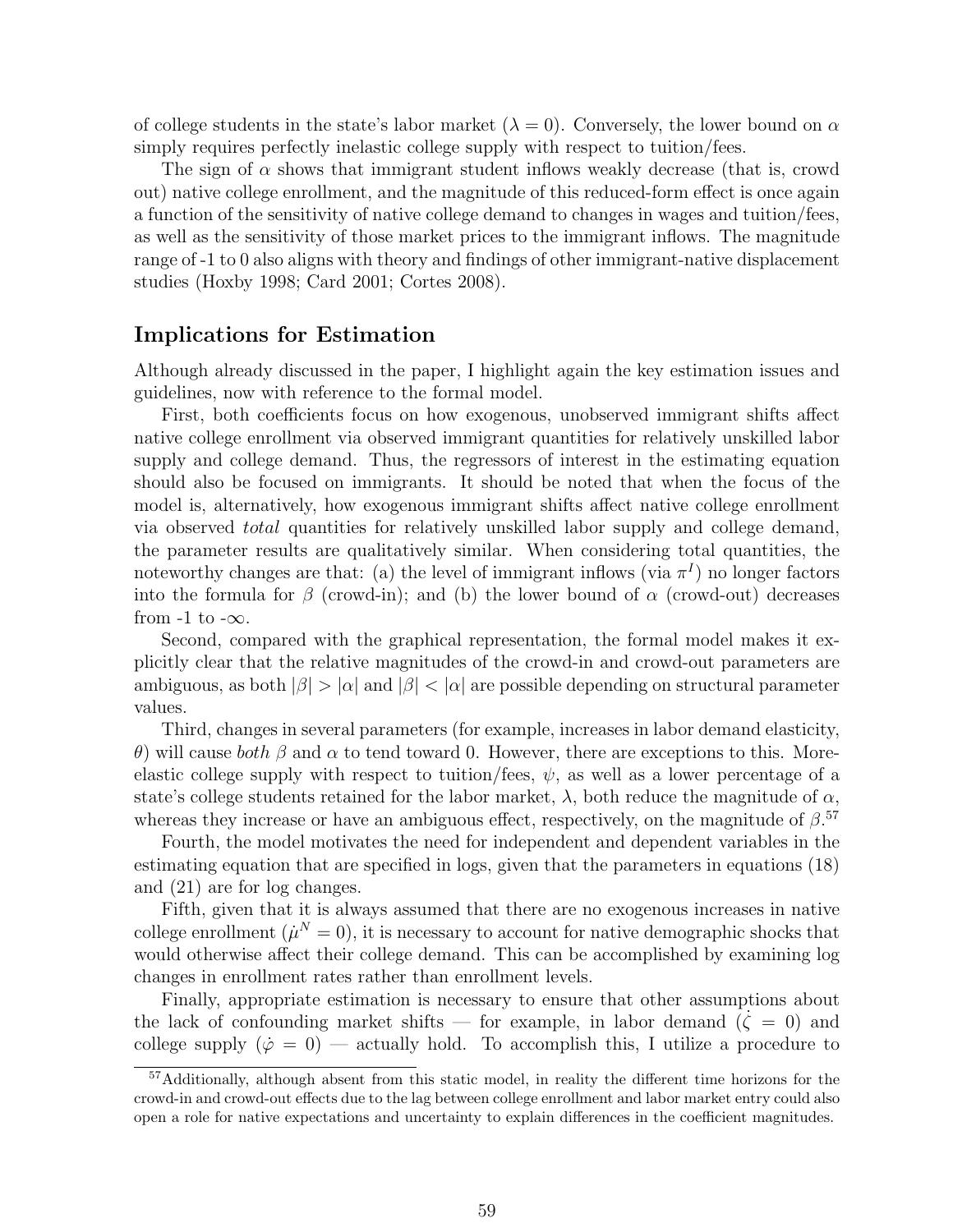estimate immigrant college demand and use 2SLS estimation, various fixed effects,<sup>58</sup> and an estimating equation specified in first differences.

#### Latent Variable Model of Immigrant College Demand

This model, using a latent variable framework, describes in further detail the underlying background and identification assumptions behind the estimation in section 4, to predict immigrant student and labor inflows.

For any immigrant  $i$ , let

 $y_i^* \equiv$  college demand (latent),

 $y_i \equiv$  college-enrolled (observed), where

$$
y_i^* = \mathbf{x'}_i \boldsymbol{\vartheta} + \varepsilon_i,
$$

and

$$
y_i = \begin{cases} 1 & \text{if } y_i^* > 0 \\ 0 & \text{if } y_i^* \le 0 \end{cases}.
$$

 $x'$ <sub>i</sub> is a vector of individual characteristics (for example, age – see section 4 for details),  $\varepsilon_i$  is the mean-zero error term, and  $y_i^*$  can be thought of as the difference between an individual's marginal value of college enrollment and equilibrium tuition/fees. Further allowing for differential observations and innovations by state  $j$  yields

$$
y_{ij}^* = \mathbf{x'}_{ij}\boldsymbol{\vartheta} + \varepsilon_{ij},
$$

where

$$
\varepsilon_{ij} = \delta_{ij} + \underbrace{\omega_j + \varphi_j}_{market \; shocks}.
$$

 $\omega_j = -\zeta_j$  is a negative labor demand shock,  $\varphi_j$  is a positive college supply shock, and  $\delta_{ij}$ is the idiosyncratic component of the composite error.

Further using the notation of the earlier Appendix model,  $y_{ij}^*$  is related to a parameterization of  $d_E^I = -\phi^I \dot{f} - \eta^I \dot{w} + \dot{\mu}^I$ . The composite error is intended to capture the effects of market price changes,  $\dot{f}$  and  $\dot{w}$ , on immigrant enrollment demand, while the covariates and coefficients are meant to capture the effects of exogenous shifts,  $\mu^I$ .

Given that the population of interest is immigrants and not *all* foreign-born individuals (whether they immigrated or not), non-random sample selection of immigrants into U.S.

<sup>58</sup>This includes those at the state level, since effects in the model are theorized for given labor and higher education markets of a fixed size. The empirical analog of this assumption is thus to estimate effects over time within states, while also accounting for any native demographic shocks, as already discussed.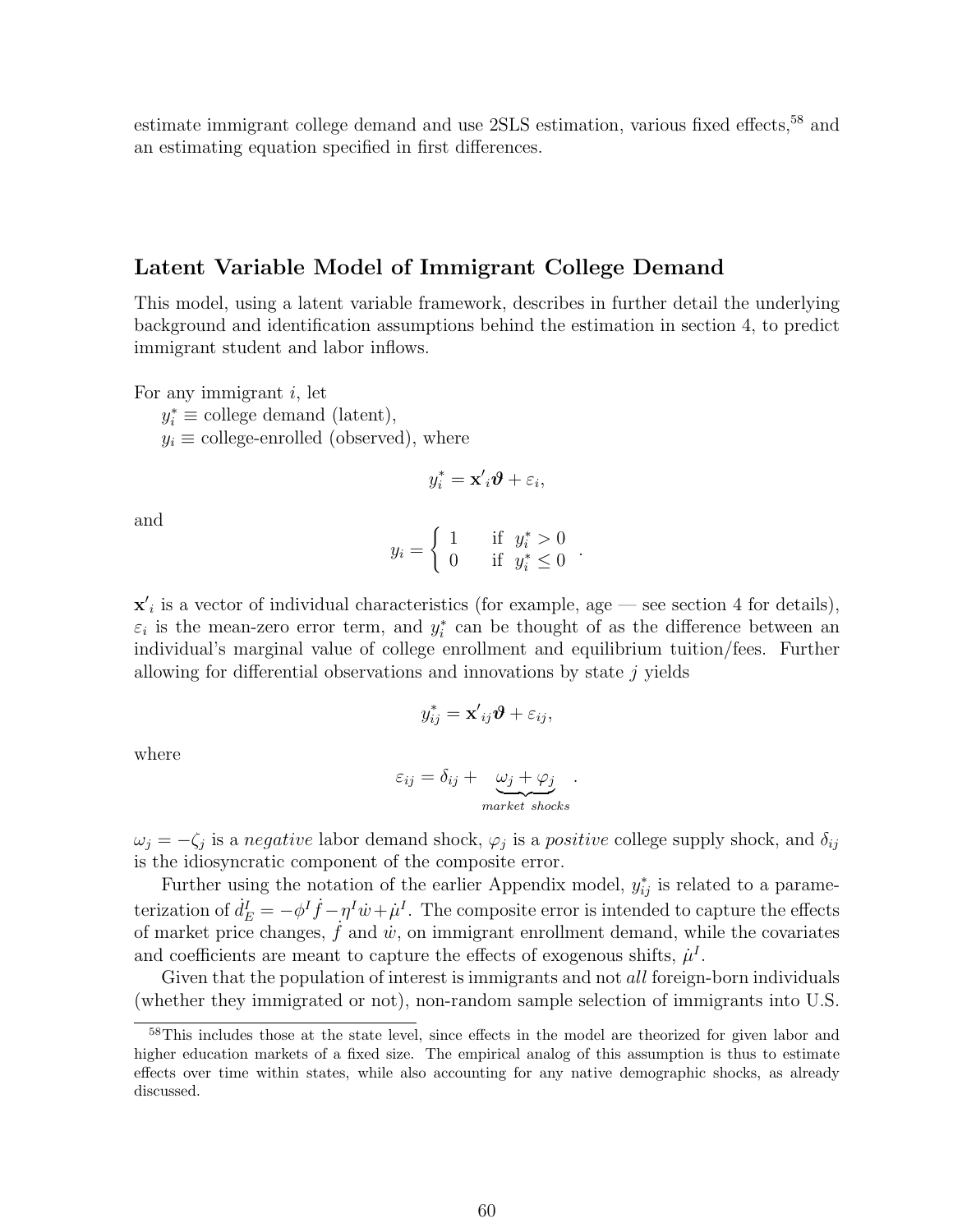states is not problematic.<sup>59</sup> Consistent estimation of the  $\mathbf{\hat{\theta}}$ 's  $\Leftrightarrow E(x_{ij}\varepsilon_{ij}) = 0.60$ 

### Parameters for Native College Demand Elasticities

As discussed in the paper and Table 10, several assumptions are necessary to derive the native college demand elasticities, described here in detail. Equations (18) and (21) of the model more fully describe the nonlinear system of two equations to be solved for the two unknown college demand elasticities,  $\eta^N$  and  $\phi^N$ . Because no closed-form solution to the system exists, a numerical solution is determined. There are eleven free parameters from the model whose values need to be assigned:  $\eta^I, \phi^I, \beta, \alpha, \pi^N, \gamma^N, \gamma^I, \kappa, \lambda, \psi$ , and  $\theta$ .

#### Immigrant College Demand Elasticities

I make a simplifying assumption that there are no differences in the price sensitivities of native and immigrant college demand, so that  $\eta^I = \eta^N$  and  $\phi^I = \phi^N$ . While this is admittedly restrictive, it may be the case that the distributions of natives vs. immigrants across states do not differ systematically with regard to these parameters. More functionally, this assumption allows the exercise to continue without the need to further specify immigrant behavior in the model.

#### Crowding Elasticities

I use the crowding estimates  $\hat{\beta}$  and  $\hat{\alpha}$  from Table 5, column 7 for  $\beta$  and  $\alpha$ , respectively. For  $\hat{\alpha}$ , I use the adjusted, crowd-out ratio estimate in place of the coefficient estimate, since the former is more closely aligned with the model, as previously discussed.

#### Native Population Share

For  $\pi^N$ , the native share of the total population, I use the native share of the 18–64 population from 1970 to 2000 in the census data.

#### Labor Supply Elasticities

The relative labor supply elasticities for natives and immigrants,  $\gamma^N$  and  $\gamma^I$ , respectively, cannot, however, be similarly observed directly from the census data. To proxy for these variables, I assume that the wage sensitivity of labor supply within-state is the same for natives and immigrants, focusing instead on the wage sensitivity of labor supply between states (that is, the cross-state migration elasticity) and how it differs between the skilled and unskilled. Separately for natives and immigrants, ages 18 to 64 from 1970 to 2000, I calculate the proportion of unskilled individuals who migrated across states in the five years prior to being surveyed, relative to the proportion of skilled individuals who mi-

<sup>&</sup>lt;sup>59</sup>Demand for immigration into particular states can similarly be thought of as a latent variable,  $m_{ij}^*$ , where only binary  $m_{ij}$  (immigration into state j) is observed, and  $m_{ij}^* = \mathbf{x}'_{ij} \mathbf{Q} + \tau_{ij}$ . If  $\tau_{ij}$  is a composite error that is similarly a function of shocks  $\omega_j$  and  $\varphi_j$ , then correlation  $\rho_{\varepsilon\tau} \neq 0$ , and sample selection bias prevents consistent estimation of the  $\rho$ 's for the foreign-born population via OLS without further corrections. Note that labor demand or college supply shocks having an influence on immigration demand is a sufficient but not necessary condition for  $\rho_{\varepsilon\tau}\neq 0$  and the existence of sample selection bias.

 $60A$  violation of this exogeneity condition would occur, for instance, if New York universities added 10,000 additional enrollment seats specifically for non-traditional college students ages 25 and older.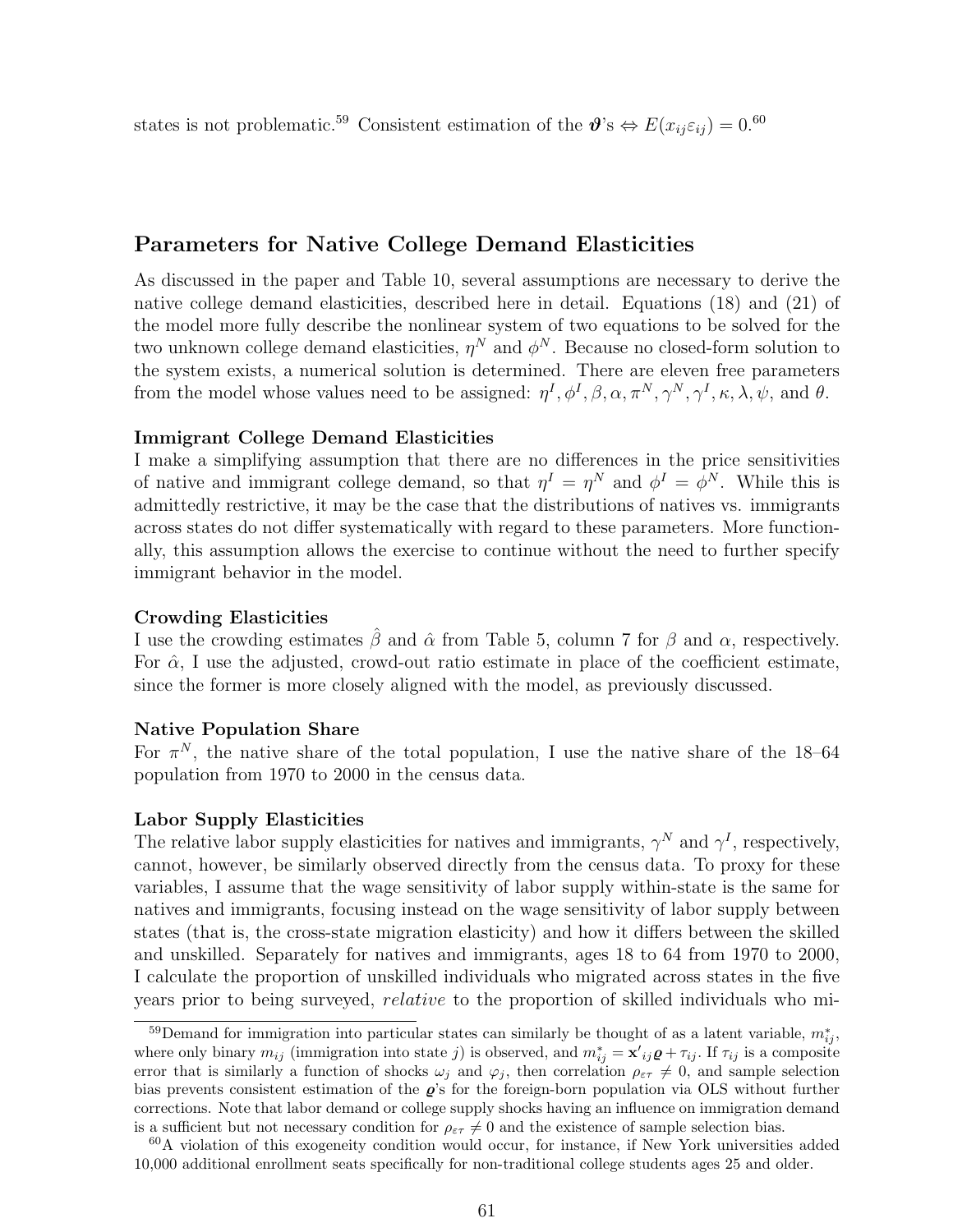grated across states in the five years prior to being surveyed. I use these ratios as the proxies for  $\gamma^N$  and  $\gamma^{I.61}$ 

#### Wage Elasticity of College Supply

To fix  $\kappa$ , I assume that college supply is completely wage inelastic.

#### Retention of College Students in Local Labor Market

I obtain from Bound et al. (2004) a value for  $\lambda$ , the share of the endogenous equilibrium change in college-enrolled students who remain in the state's labor market as skilled labor.

#### Tuition/Fee Elasticity of College Supply

Multiple values are assigned for  $\psi$ , the tuition/fee elasticity of college supply, in order to observe how the price elasticities of native college demand change in response. The initial value of  $\psi$  is calculated to be inversely related to an estimate from Bound and Turner  $(2007)$  for the elasticity of college enrollment with respect to cohort size.<sup>62</sup> The alternate value of  $\psi$  is simply assumed to be larger and more elastic. Recall that the model predicts, other things being equal, that as college supply becomes more elastic, the crowd-in effect increases in magnitude, while the crowd-out effect decreases in magnitude. Thus, as  $\psi$ increases, in order to observe given values of  $\beta$  and  $\alpha$ , natives must be increasingly less wage-sensitive and increasingly more tuition/fee-sensitive. Therefore  $\eta^N$  should decrease in magnitude and  $\phi^N$  should increase in magnitude.

#### Elasticity of Substitution

Multiple values are also assigned for  $\theta$ , the elasticity of substitution between skilled and unskilled labor, in order to observe how the price elasticities of native college demand change in response. The two chosen values of  $\theta$  come from Katz and Murphy (1992) and Card and Lemieux (2001), although it should be noted that their definition of skilled and unskilled differs somewhat from this paper's definition.<sup>63</sup> Recall that here the model predicts, other things being equal, that as relative labor demand becomes more elastic, both the crowd-in and crowd-out effects decrease in magnitude. Thus, as  $\theta$  increases, in order to observe given values of  $\beta$  and  $\alpha$ , natives must be increasingly more wage- and tuition/fee-sensitive. Therefore both  $\eta^N$  and  $\phi^N$  should increase in magnitude.

 $61$ Individual observations are weighted using census person weights. For immigrants, the ratio is calculated using only immigrants who have lived in the United States for more than five years. Only information on prior country of residence, rather than cross-state migration activity, is reported in the census for more recent immigrants.

<sup>&</sup>lt;sup>62</sup>Specifically, I assume  $\psi = \frac{x}{1-x}$ , where  $x \in [0,1]$  is the Bound and Turner (2007) estimate, equal to 0.79. This ensures that  $\psi \in [0, \infty)$  and is positively correlated with x. This proxy is an exogenous simplification of the true relationship between  $\psi$  and x, where  $\psi$  is a complicated, endogenous function of  $x, \phi^N, \eta^N, d_E, \mu$ , and w (parameters from equations (7) and (8)) with some components whose values are difficult to proxy (for example,  $\mu$ , log changes in shocks to college demand).

 $63$  For this exercise, I opt for the Card and Lemieux (2001) estimate from their males-only sample rather than their estimate from the sample pooling men and women. While the latter is more comparable to this paper's sample, the former differs from Katz and Murphy (1992) more starkly and so is more illustrative.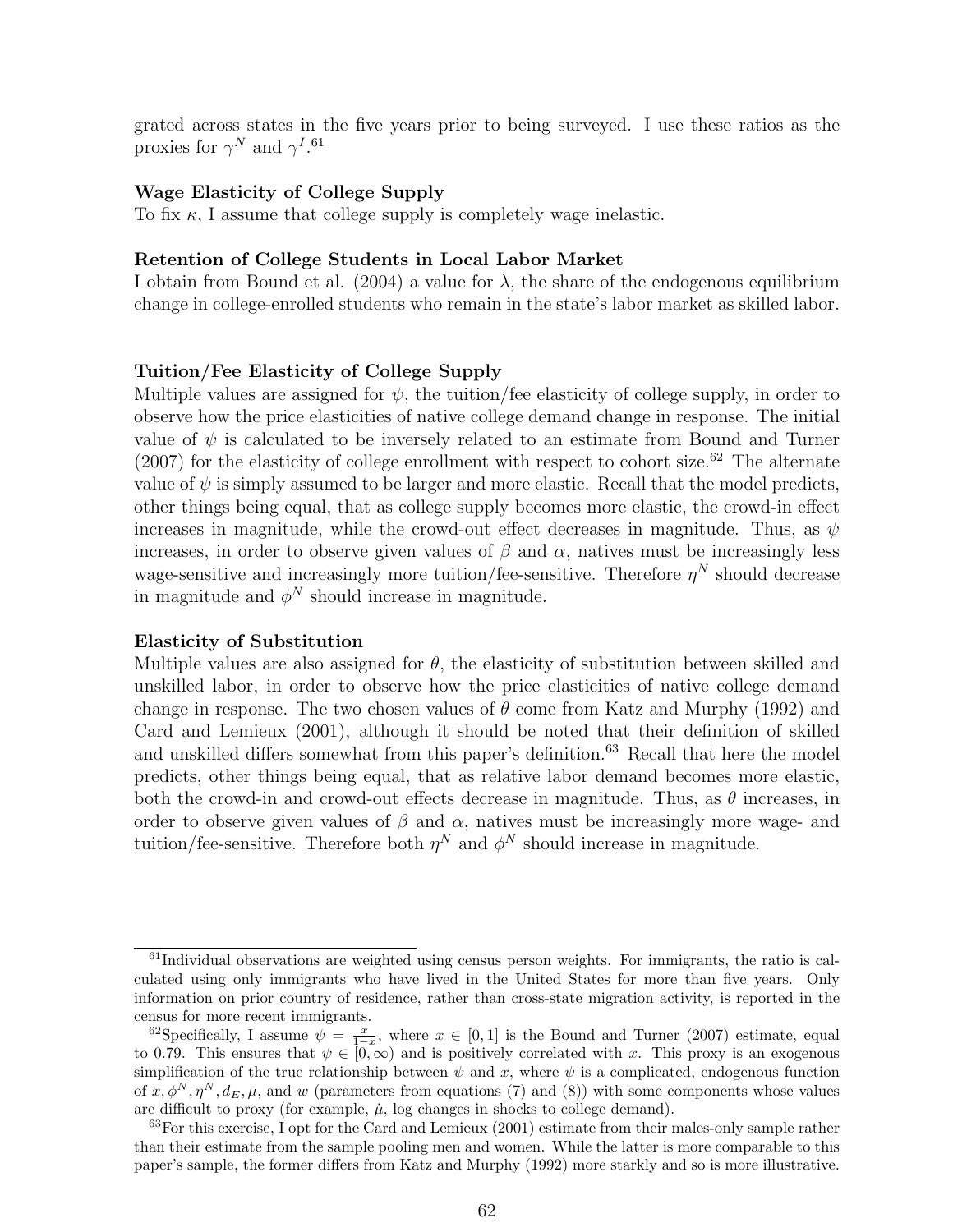## Additional Analyses

|                      | All     | College-      | Not College-   | $\Delta_{CE-NCE}$ |
|----------------------|---------|---------------|----------------|-------------------|
|                      |         | Enrolled [CE] | Enrolled [NCE] |                   |
|                      | (1)     | (2)           | (3)            | (4)               |
| Age                  | 46.84   | 22.92         | 47.10          | $-24.181$         |
|                      | (12.74) | (4.05)        | (12.55)        | $(0.167)$ ***     |
| Female               | 0.53    | 0.33          | 0.53           | $-0.201$          |
|                      | (0.50)  | (0.47)        | (0.50)         | $(0.019)$ ***     |
| White non-Hispanic   | 0.84    | 0.71          | 0.84           | $-0.138$          |
|                      | (0.36)  | (0.46)        | (0.36)         | $(0.018)$ ***     |
| Black non-Hispanic   | 0.01    | 0.04          | 0.01           | 0.023             |
|                      | (0.11)  | (0.19)        | (0.11)         | $(0.007)$ ***     |
| Asian non-Hispanic   | 0.03    | 0.09          | 0.03           | 0.053             |
|                      | (0.18)  | (0.28)        | (0.18)         | $(0.011)$ ***     |
| Hispanic             | 0.11    | 0.13          | 0.11           | 0.028             |
|                      | (0.31)  | (0.34)        | (0.31)         | $(0.013)$ **      |
| Other                | 0.003   | 0.037         | 0.003          | 0.034             |
|                      | (0.05)  | (0.19)        | (0.05)         | $(0.007)$ ***     |
| Sample probabilities | 1.00    | 0.01          | 0.99           |                   |
| Observations         | 59,084  | 648           | 58,436         |                   |

Table A1: Immigrant Covariate Averages in 1960, by College Enrollment Status

\*  $p < 0.10$ , \*\*  $p < 0.05$ , \*\*\*  $p < 0.01$ 

Notes: Columns (1)–(3) contain covariate means and standard deviations (in parentheses) from the U.S. Census in 1960. Column (4) contains differences in means for enrolled and not-enrolled immigrants and their significance levels, with heteroskedasticity-robust standard errors in parentheses.